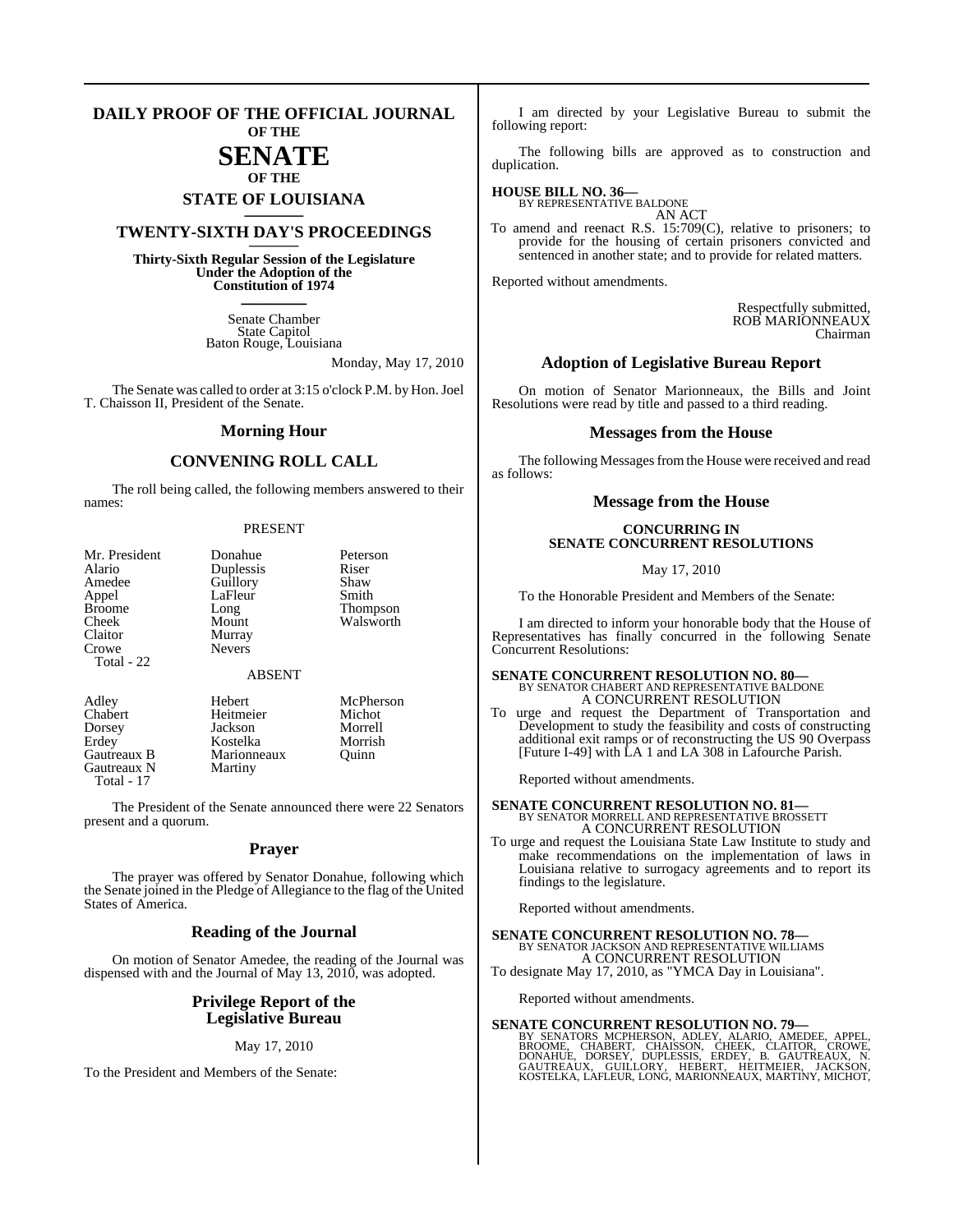# **Page 2 SENATE 26th DAY'S PROCEEDINGS**

May 17, 2010

MORRELL, MORRISH, MOUNT, MURRAY, NEVERS, PETERSON,<br>QUINN, RISER, SHAW, SMITH, THOMPSON AND WALSWORTH AND<br>REPRESENTATIVE DOWNS A CONCURRENT RESOLUTION

To express the sincere condolences of the Legislature of Louisiana upon the death of former state Senator, Charles C. Barham.

Reported without amendments.

Respectfully submitted, ALFRED W. SPEER Clerk of the House of Representatives

#### **Message from the House**

#### **PASSED SENATE BILLS AND JOINT RESOLUTIONS**

May 13, 2010

To the Honorable President and Members of the Senate:

I am directed to inform your honorable body that the House of Representatives has finally passed the following Senate Bills and Joint Resolutions:

#### **SENATE BILL NO. 50—**

BY SENATORS THOMPSON, LONG, NEVERS, RISER, SMITH AND<br>WALSWORTH AND REPRESENTATIVES BOBBY BADON, CHANEY,<br>GUINN, HOWARD, LEBAS, LITTLE, PERRY, RITCHIE, ST. GERMAIN<br>AND THIBAUT

AN ACT

To enact R.S. 49:191(5)(b) and to repeal R.S. 49:191(3)(i), relative to the Department of Agriculture and Forestry, including provisions to provide for the re-creation of the Department of Agriculture and Forestry and the statutory entities made a part of the department by law; to provide for the effective termination date for all statutory authority for the existence of such statutory entities; and to provide for related matters.

Reported without amendments.

- **SENATE BILL NO. 145—**<br>BY SENATORS THOMPSON, LONG, NEVERS, RISER, SMITH AND<br>WALSWORTH AND REPRESENTATIVES BOBBY BADON, CHANEY,<br>GUINN, LEBAS, LITTLE, RITCHIE AND ST. GERMAIN AN ACT
- To amend and reenact R.S. 3:4617(C), 4734(G)(2) and (3), and 4735(B), relative to the definition of catfish; to provide that the definition of catfish includes certain families; to provide for technical corrections; and to provide for related matters.

Reported without amendments.

#### **SENATE BILL NO. 146—**

BY SENATORS THOMPSON, LONG, NEVERS, RISER, SMITH AND WALSWORTH

AN ACT

To amend and reenact the heading of Part I of Chapter 19-A of Title 3 of the Louisiana Revised Statutes of 1950, R.S. 3:3101, 3102(A) and 3104, relative to regulation of farm-raised exotic animals; to authorize the commissioner to adopt rules and regulations setting forth the requirements for the raising, slaughtering, and sale of exotic cervidae for commercial purposes; to require a license; to provide relative to fencing requirements; and to provide for related matters.

Reported without amendments.

#### **SENATE BILL NO. 39—**

BY SENATOR MCPHERSON AND REPRESENTATIVE ST. GERMAIN AN ACT

To amend and reenact R.S. 48:231(A), relative to the state highway system and the final highway construction program; to provide with respect to the duties of the Joint Highway Priority Construction Committee; and to provide for related matters.

Reported without amendments.

## **SENATE BILL NO. 169—** BY SENATOR WALSWORTH

AN ACT

To enact R.S. 8:502.3, relative to the funeral merchandise trust fund; to provide for exemption fromseizure of merchandise trust fund monies; and to provide for related matters.

Reported without amendments.

## **SENATE BILL NO. 689—** BY SENATOR MARTINY

AN ACT

To amend and reenact R.S. 37:212(C), relative to the practice of law; to provide for the definition of "practice of law"; and to provide for related matters.

Reported without amendments.

Respectfully submitted, ALFRED W. SPEER Clerk of the House of Representatives

#### **Introduction of Senate Resolutions**

Senator Michot asked for and obtained a suspension of the rules to read Senate Resolutions a first and second time.

#### **SENATE RESOLUTION NO. 79—** BY SENATOR MICHOT

A RESOLUTION

To designate May, 2010, as Amyotrophic Lateral Sclerosis Awareness Month.

On motion of Senator Michot the resolution was read by title and adopted.

#### **Senator Broome in the Chair**

### **Introduction of Senate Concurrent Resolutions**

Senator Donahue asked for and obtained a suspension of the rules to read Senate Concurrent Resolutions a first and second time.

# **SENATE CONCURRENT RESOLUTION NO. 82—** BY SENATORS DONAHUE AND NEVERS

A CONCURRENT RESOLUTION

To commend the Boy Scouts of America on the occasion of its 100<sup>th</sup> anniversary.

The resolution was read by title. Senator Donahue moved to adopt the Senate Concurrent Resolution.

### **ROLL CALL**

The roll was called with the following result:

#### YEAS

| Mr. President | Duplessis   | Murray        |
|---------------|-------------|---------------|
| Alario        | Gautreaux B | <b>Nevers</b> |
|               |             |               |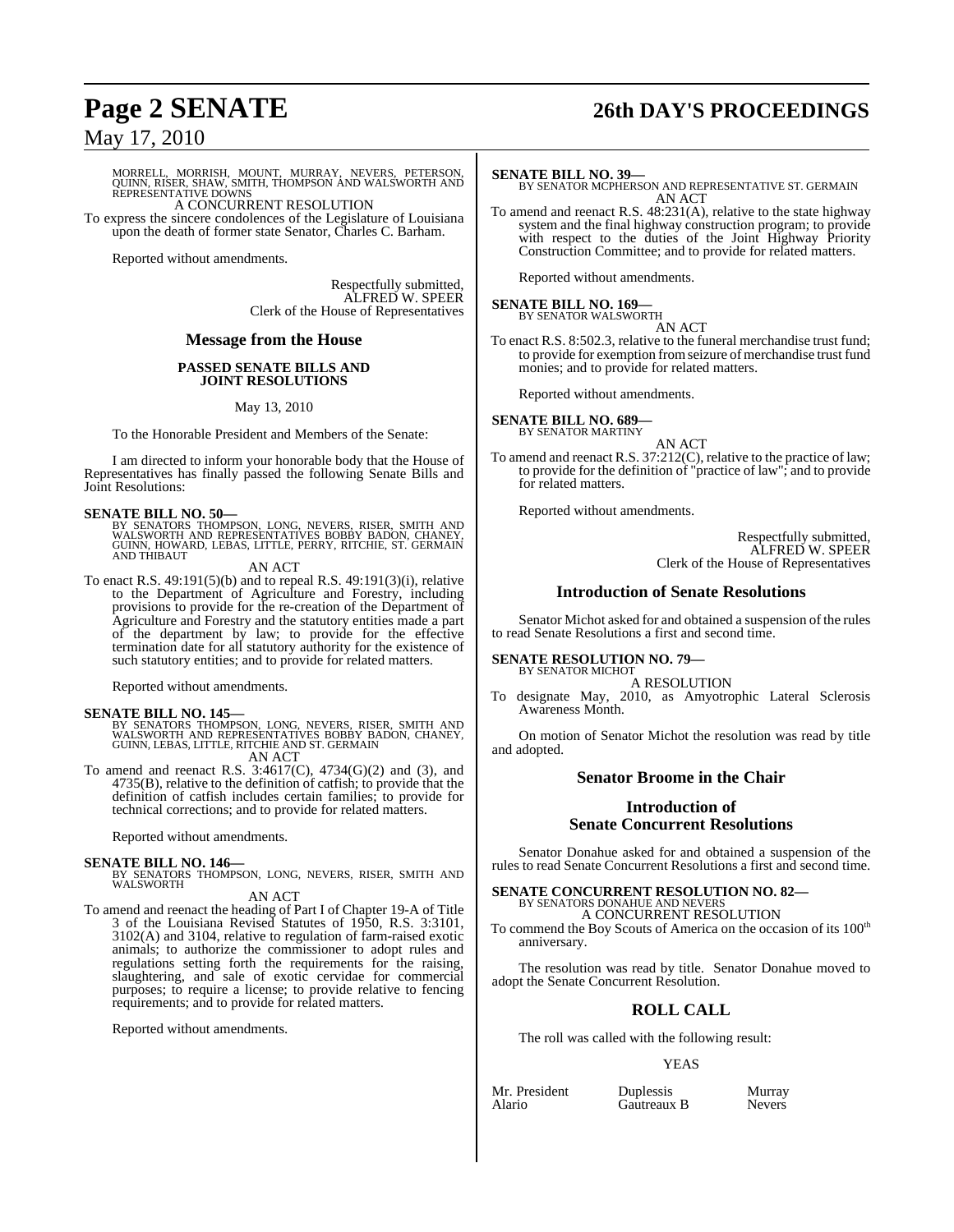# **26th DAY'S PROCEEDINGS Page 3 SENATE**

| Amedee<br>Appel<br><b>Broome</b><br>Cheek<br>Claitor | Guillory<br>Kostelka<br>LaFleur<br>Long<br>Martiny | Peterson<br>Riser<br>Shaw<br>Smith<br>Thompson |
|------------------------------------------------------|----------------------------------------------------|------------------------------------------------|
| Crowe                                                | Michot                                             | Walsworth                                      |
| Donahue                                              | Morrish                                            |                                                |
| Dorsey<br>Total - 28                                 | Mount                                              |                                                |
|                                                      | <b>NAYS</b>                                        |                                                |
| Total - 0                                            |                                                    |                                                |
|                                                      | <b>ABSENT</b>                                      |                                                |
| Adley<br>Chabert                                     | Hebert<br>Heitmeier                                | McPherson<br>Morrell                           |
| Erdey                                                | Jackson                                            | Ouinn                                          |
| Gautreaux N<br>Total - 11                            | Marionneaux                                        |                                                |

The Chair declared the Senate adopted the Senate Concurrent Resolution and ordered it sent to the House.

#### **SENATE CONCURRENT RESOLUTION NO. 83—** BY SENATOR DONAHUE

## A CONCURRENT RESOLUTION

To urge and request the Senate Committee on Senate and Governmental Affairs and the House Committee on House and Governmental Affairs to meet and function as a joint committee to study and make recommendations relative to the feasibility, desirability, and practicality of state agencies adopting "lean" principlesto improve efficiencies, increase overall productivity, eliminate waste, and conserve public funds.

The resolution was read by title. Senator Donahue moved to adopt the Senate Concurrent Resolution.

## **ROLL CALL**

The roll was called with the following result:

#### YEAS

| Mr. President<br>Alario<br>Amedee<br>Appel<br><b>Broome</b><br>Cheek<br>Crowe | Duplessis<br>Gautreaux B<br>Guillory<br>Hebert<br>Jackson<br>Kostelka<br>Long | Morrish<br>Mount<br>Murray<br>Peterson<br>Riser<br>Shaw<br>Smith |
|-------------------------------------------------------------------------------|-------------------------------------------------------------------------------|------------------------------------------------------------------|
| Donahue<br>Dorsey<br>Total - 27                                               | Martiny<br>Michot<br><b>NAYS</b>                                              | Thompson<br>Walsworth                                            |
| Total - 0                                                                     | <b>ABSENT</b>                                                                 |                                                                  |
| Adley<br>Chabert<br>Claitor<br>Erdey<br>Total - 12                            | Gautreaux N<br>Heitmeier<br>LaFleur<br>Marionneaux                            | McPherson<br>Morrell<br><b>Nevers</b><br>Ouinn                   |

The Chair declared the Senate adopted the Senate Concurrent Resolution and ordered it sent to the House.

#### **SENATE CONCURRENT RESOLUTION NO. 84—** BY SENATOR RISER

A CONCURRENT RESOLUTION

To commend Ali Armstrong upon her many accomplishments while attending Louisiana State University and serving at the capitol.

The resolution was read by title. Senator Riser moved to adopt the Senate Concurrent Resolution.

# May 17, 2010

## **ROLL CALL**

The roll was called with the following result:

#### YEAS

Alario Guillory<br>Amedee Hebert Amedee Hebert Murray<br>
Appel Jackson Nevers Appel Jackson Nevers<br>Broome Kostelka Peterson Broome Kostelka Peters<br>
Cheek LaFleur Riser Cheek LaFleur Riser<br>Claitor Long Shaw Claitor Long Shaw<br>Crowe Martiny Smith Crowe Martiny<br>
Donahue Michot Duplessis

Total - 30

Total - 0

Mr. President Gautreaux B Morrish<br>Alario Guillory Mount Michot Thompson<br>Morrell Walsworth

**NAYS** 

ABSENT

Heitmeier

Adley Erdey Marionneaux<br>
Chabert Gautreaux N McPherson Chabert Gautreaux N McPhe<br>
Dorsey Heitmeier Ouinn Total - 9

The Chair declared the Senate adopted the Senate Concurrent Resolution and ordered it sent to the House.

#### **Messages from the House**

The following Messages from the House were received and read as follows:

#### **Message from the House**

#### **ASKING CONCURRENCE IN HOUSE BILLS AND JOINT RESOLUTIONS**

#### May 14, 2010

To the Honorable President and Members of the Senate:

I am directed to inform your honorable body that the House of Representatives has finally passed and asks your concurrence in the following House Bills and Joint Resolutions:

| HB No. 207  | HB No. 1450 | HB No. 1474 |
|-------------|-------------|-------------|
| HB No. 524  | HB No. 740  | HB No. 772  |
| HB No. 775  | HB No. 1269 | HB No. 1357 |
| HB No. 1361 | HB No. 554  | HB No. 925  |
| HB No. 1168 | HB No. 1335 | HB No. 609  |
| HB No. 1368 | HB No. 1403 | HB No. 1473 |

Respectfully submitted, ALFRED W. SPEER Clerk of the House of Representatives

#### **House Bills and Joint Resolutions on First Reading**

#### **HOUSE BILL NO. 207—**

BY REPRESENTATIVE BILLIOT AN ACT

To amend and reenact Code of Criminal Procedure Article 894.2(E), (F), (G), (H), (I), (J), and (K) and to enact Code of Criminal Procedure Article 894.2(L), relative to home incarceration; to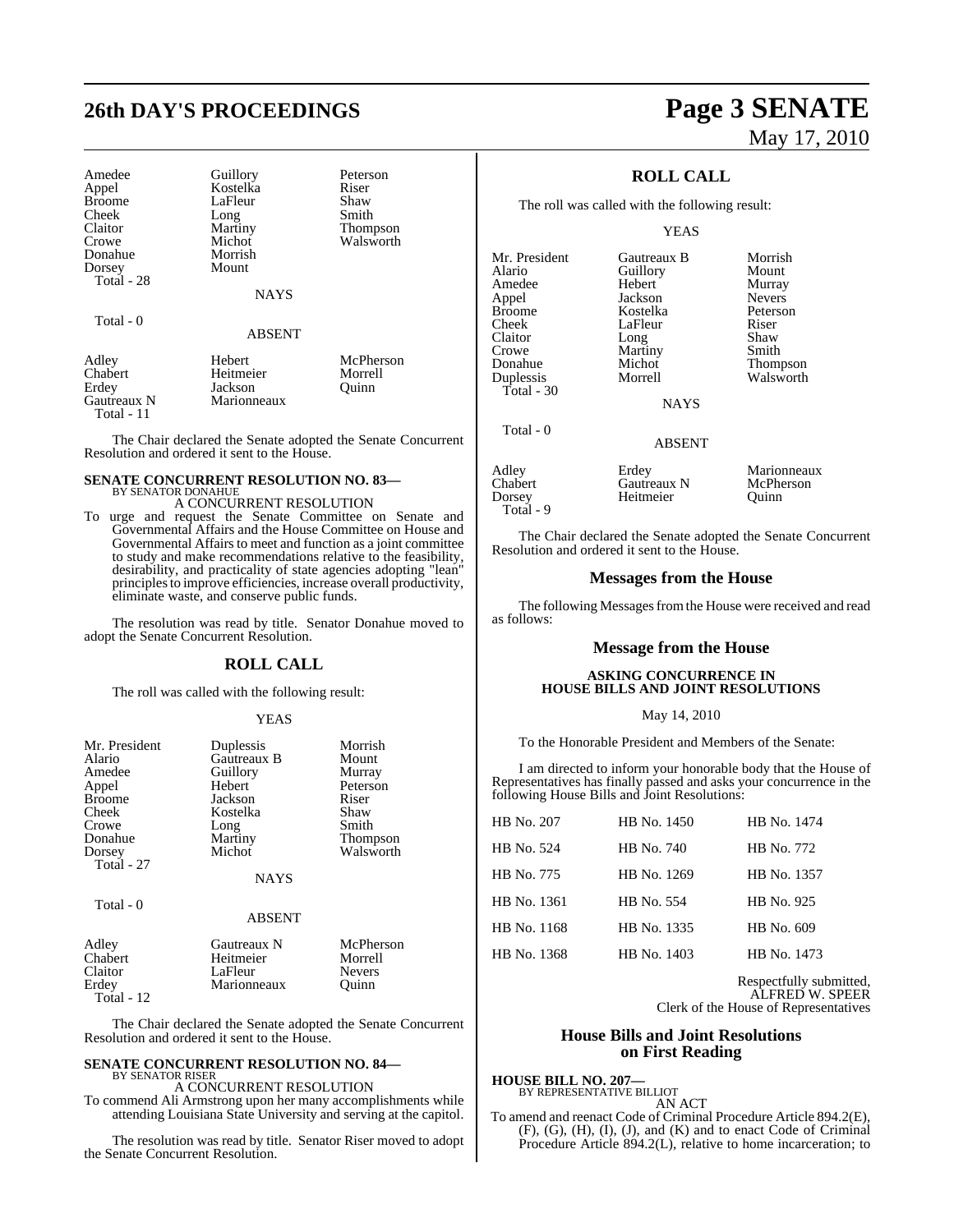## **Page 4 SENATE 26th DAY'S PROCEEDINGS**

require that written notice be given to local law enforcement when an offender is sentenced to home incarceration; and to provide for related matters.

The bill was read by title and placed on the Calendar for a second reading.

#### **HOUSE BILL NO. 524—** BY REPRESENTATIVE LITTLE

AN ACT

To amend and reenact R.S. 14:35.3(G)(1), relative to domestic abuse battery; to delete the provision of law authorizing the court to determine prior convictions of domestic abuse battery; and to provide for related matters.

The bill was read by title and placed on the Calendar for a second reading.

#### **HOUSE BILL NO. 554—**

BY REPRESENTATIVE DANAHAY AN ACT

To amend and reenact Code of Criminal Procedure Article 334.2, relative to bail; to provide that a person arrested for domestic abuse battery shall not be released on his own recognizance; and to provide for related matters.

The bill was read by title and placed on the Calendar for a second reading.

#### **HOUSE BILL NO. 609—** BY REPRESENTATIVE WHITE

AN ACT

To amend and reenact R.S. 14:62.8(B)(2) and to enact R.S.  $14:2(B)(42)$ , relative to the crime of home invasion; to require that the sentence imposed for the crime of home invasion shall be served at hard labor; to add the crime of home invasion to the list of enumerated crimes of violence; and to provide for related matters.

The bill was read by title and placed on the Calendar for a second reading.

#### **HOUSE BILL NO. 740—**

BY REPRESENTATIVE LOPINTO AN ACT

To enact Code of Criminal Procedure Article 523, relative to pretrial motions; to provide relative to notice of pretrial motion hearings; to provide relative to the defendant's appearance at pretrial motion hearings; and to provide for related matters.

The bill was read by title and placed on the Calendar for a second reading.

#### **HOUSE BILL NO. 772—** BY REPRESENTATIVE LOPINTO

AN ACT

To amend and reenact R.S. 15:257, relative to compulsory process; to amend provisions relative to securing the presence of a material witness; and to provide for related matters.

The bill was read by title and placed on the Calendar for a second reading.

## **HOUSE BILL NO. 775—** BY REPRESENTATIVE SIMON

AN ACT

To enact R.S. 15:827(A)(6), relative to the Department of Public Safety and Corrections; to provide with respect to the General Education Development test for certain incarcerated offenders; to provide for a comprehensive program; and to provide for related matters.

The bill was read by title and placed on the Calendar for a second reading.

#### **HOUSE BILL NO. 925—**

BY REPRESENTATIVES AUSTIN BADON, BOBBY BADON, HENRY<br>BURNS, TIM BURNS, CARMODY, CARTER, CHAMPAGNE, GISCLAIR,<br>GUILLORY, HARDY, HOFFMANN, LIGI, AND ROBIDEAUX AND<br>SENATORS APPEL, DONAHUE, DUPLESSIS, MARTINY, AND QUINN AN ACT

To enactR.S. 17:10.1(D), relative to the Louisiana school and district accountability system; to provide for the assignment of letter grades to schools and school districts that are reflective of their performance; and to provide for related matters.

The bill was read by title and placed on the Calendar for a second reading.

#### **HOUSE BILL NO. 1168—**

BY REPRESENTATIVE SCHRODER AN ACT

To enact R.S. 18:55(F) and 59(M); relative to the compensation of registrars of voters and certain employees of the registrar; to prohibit certain increases during certain time periods; to provide for effectiveness; and to provide for related matters.

The bill was read by title and placed on the Calendar for a second reading.

**HOUSE BILL NO. 1269—** BY REPRESENTATIVE GIROD JACKSON AN ACT

To amend and reenact R.S. 15:1403.1(B), relative to criminal street gangs; to provide with respect to the crime of solicitation of membership in a criminal street gang; to provide for penalties; and to provide for related matters.

The bill was read by title and placed on the Calendar for a second reading.

## **HOUSE BILL NO. 1335—** BY REPRESENTATIVE HINES

AN ACT To amend and reenact Children's Code Article 899(B)(2)(b) and to enact Children's Code Article 779(B)(5), relative to juvenile dispositions; to authorize the court to require certain persons to perform community service; and to provide for related matters.

The bill was read by title and placed on the Calendar for a second reading.

**HOUSE BILL NO. 1357—**

BY REPRESENTATIVE BALDONE AN ACT

To enact R.S. 14:81.1.1, relative to sexual offenses affecting minors; to create the crime of sexting; to provide for elements of the crime; to provide for criminal penalties; to provide for definitions; and to provide for related matters.

The bill was read by title and placed on the Calendar for a second reading.

#### **HOUSE BILL NO. 1361—**

BY REPRESENTATIVE WOOTON AN ACT

To amend and reenact R.S. 15:321(D) and 323(A) and (B) and to enact R.S. 15:323(G), relative to the Louisiana Sentencing Commission; to provide for evaluation of sentencing structure; to provide for membership of the commission; to provide for the appointment of a proxy; and to provide for related matters.

The bill was read by title and placed on the Calendar for a second reading.

**HOUSE BILL NO. 1368—**<br>BY REPRESENTATIVES JANE SMITH, BOBBY BADON, HENRY BURNS, TIM BURNS, CARMODY, CARTER, CHAMPAGNE, CONNICK, DOVE,<br>GISCLAIR, HARDY, HOFFMANN, KATZ, LABRUZZO, LIGI, NOWLIN,<br>ROBIDEAUX. SIMON, SMILEY, WILLI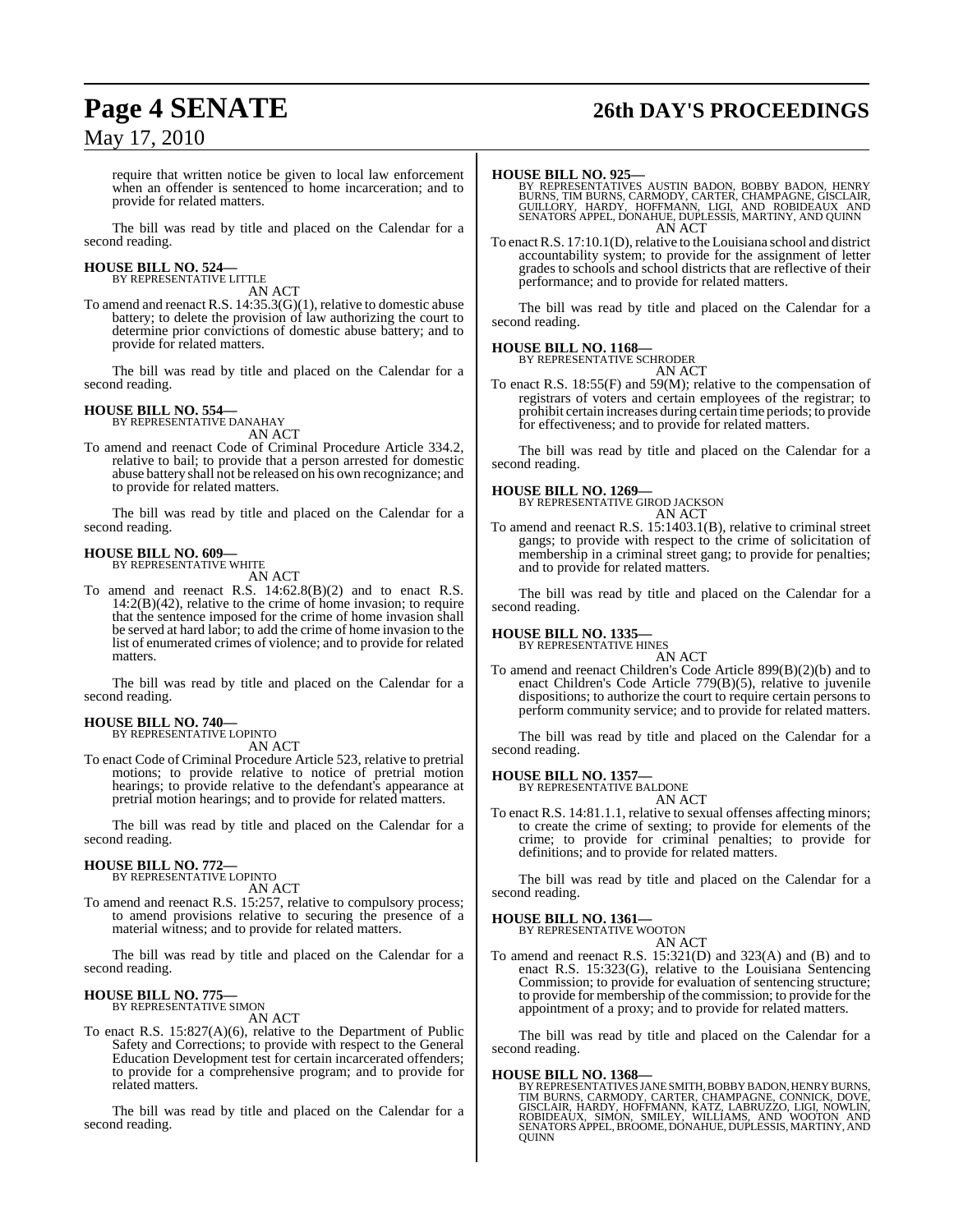# **26th DAY'S PROCEEDINGS Page 5 SENATE**

#### AN ACT

To enact Chapter 44 of Title 17 of the Louisiana Revised Statutes of 1950, to be comprised of R.S. 17:4031 through 4040, relative to public elementary and secondary education; to authorize the State Board of Elementary and Secondary Education to exempt school districts from various laws and regulations pertaining to education; to provide procedures regarding request for and approval of such waivers; to provide for terms and conditions on such waivers; to provide with respect to schools within the jurisdiction of the Recovery School District and schools which may be transferred to that jurisdiction; to provide for reports; and to provide for related matters.

The bill was read by title and placed on the Calendar for a second reading.

## **HOUSE BILL NO. 1403—** BY REPRESENTATIVE BARRAS

AN ACT

To amend and reenact R.S. 24:58(D)(1), R.S. 42:1157(A)(3), and R.S. 49:78(D)(1), relative to late filing fees for certain lobbyist disclosure reports; to provide for the amount of the late filing fees for certain lobbyist expenditure reports; and to provide for related matters.

The bill was read by title and placed on the Calendar for a second reading.

**HOUSE BILL NO. 1450—** BY REPRESENTATIVES ELLINGTON AND RITCHIE AN ACT

To enact Subpart R of Part II-A of Chapter 1 of Subtitle I of Title 39 of the Louisiana Revised Statutes of 1950, to be comprised of R.S. 39:100.130 and 100.131, relative to state grants and capital outlay; to establish the Rural Hospital Capital Improvement Act; to provide for a grant program for certain rural hospitals; to authorize rulemaking; and to provide for related matters.

The bill was read by title and placed on the Calendar for a second reading.

#### **HOUSE BILL NO. 1473— (Substitute for HouseBill No. 984 by Representative Abramson)** BY REPRESENTATIVE ABRAMSON

AN ACT

To enact R.S. 40:2133(C), 2133.1, and 2136(C), relative to ambulatory surgical centers; to provide for a definition of a use agreement; to provide authorization for ambulatory surgical centersto enterinto use agreements; to provide for promulgation ofrules,regulations, and minimumstandards; and to provide for related matters.

The bill was read by title and placed on the Calendar for a second reading.

## **HOUSE BILL NO. 1474— (Substitute for House Bill No. 1191**

**by Representative Talbot)**<br>BY REPRESENTATIVES TALBOT, HENRY BURNS, TIM BURNS,<br>CARMODY, CARTER, CONNICK, FOIL, GREENE, GUINN, HAZEL,<br>HENRY, HOFFMANN, HUTTER, KLECKLEY, LABRUZZO, LAMBERT,<br>RICHARDSON, SCHRODER, SIMON, SMILEY

#### AN ACT

To enact R.S. 22:1016, relative to the sale and purchase of health insurance coverage; to provide for public policy; to prohibit any resident of this state from being required to purchase health insurance coverage; to authorize the attorney general to initiate litigation relative to such prohibition; to provide for recovery of delinquent medical expenses incurred by uninsured individuals; and to provide for related matters.

The bill was read by title and placed on the Calendar for a second reading.

# May 17, 2010

#### **Messages from the House**

The following Messages from the House were received and read as follows:

#### **Message from the House**

#### **ASKING CONCURRENCE IN HOUSE CONCURRENT RESOLUTIONS**

May 17, 2010

To the Honorable President and Members of the Senate:

I am directed to inform your honorable body that the House of Representatives has finally passed and asks your concurrence in the following House Concurrent Resolutions:

| <b>HCR No. 166</b> | <b>HCR No. 162</b> | <b>HCR No. 163</b> |
|--------------------|--------------------|--------------------|
| <b>HCR No. 164</b> | <b>HCR No. 165</b> |                    |

Respectfully submitted, ALFRED W. SPEER Clerk of the House of Representatives

#### **House Concurrent Resolutions**

Senator Alario asked for and obtained a suspension of the rules to read House Concurrent Resolutions a first and second time.

# **HOUSE CONCURRENT RESOLUTION NO. 162—** BY REPRESENTATIVE TUCKER AND SENATOR CHAISSON A CONCURRENT RESOLUTION

To recognize Monday, June 7, 2010, as UNO Day at the Louisiana Legislature.

The resolution was read by title. Senator Alario moved to concur in the House Concurrent Resolution.

#### **ROLL CALL**

The roll was called with the following result:

#### YEAS

| Mr. President<br>Alario<br>Amedee<br>Appel<br><b>Broome</b><br>Cheek<br>Crowe<br>Donahue<br>Dorsey<br>Duplessis<br>Total - $30$<br>Total - 0 | Gautreaux B<br>Guillory<br>Hebert<br>Jackson<br>Kostelka<br>LaFleur<br>Long<br>Martiny<br>Michot<br>Morrell<br><b>NAYS</b><br><b>ABSENT</b> | Morrish<br>Mount<br>Murray<br><b>Nevers</b><br>Peterson<br>Riser<br>Shaw<br>Smith<br>Thompson<br>Walsworth |
|----------------------------------------------------------------------------------------------------------------------------------------------|---------------------------------------------------------------------------------------------------------------------------------------------|------------------------------------------------------------------------------------------------------------|
| Adley<br>Chabert                                                                                                                             | Erdey<br>Gautreaux N                                                                                                                        | Marionneaux<br>McPherson                                                                                   |
| Claitor                                                                                                                                      | Heitmeier                                                                                                                                   | Ouinn                                                                                                      |

The Chair declared the Senate concurred in the House Concurrent Resolution and ordered it returned to the House.

Total - 9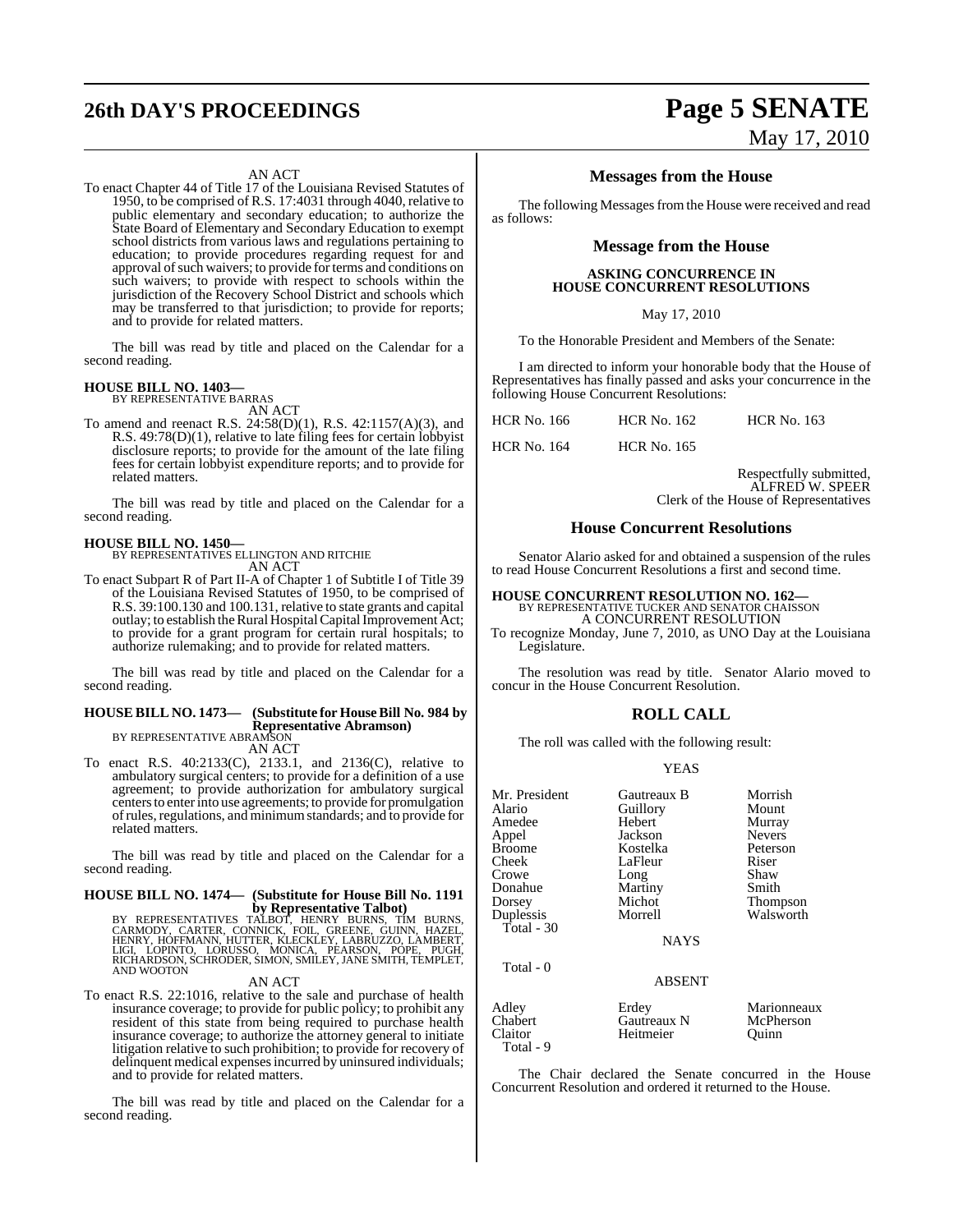#### **HOUSE CONCURRENT RESOLUTION NO. 163—**

BY REPRESENTATIVE TEMPLET A CONCURRENT RESOLUTION

To urge and request the Louisiana Public Service Commission to study and report on the feasibility of adopting the National Electrical Safety Code for the installation, operation, and maintenance of overhead and underground electrical facilities.

The resolution was read by title. Senator Morrell moved to concur in the House Concurrent Resolution.

#### **ROLL CALL**

The roll was called with the following result:

#### YEAS

Peterson<br>Riser

Thompson Walsworth

| Mr. President<br>Adley<br>Alario<br>Amedee<br>Appel<br>Broome<br>Cheek<br>Crowe<br>Donahue<br>Dorsey<br>Duplessis<br>Total - 32 | Gautreaux B<br>Guillory<br>Hebert<br>Heitmeier<br>Jackson<br>Kostelka<br>LaFleur<br>Long<br>Martiny<br>Michot<br>Morrell<br><b>NAYS</b> | Morrish<br>Mount<br>Murray<br><b>Nevers</b><br>Petersor<br>Riser<br>Shaw<br>Smith<br><b>Thomps</b><br>Walswo |
|---------------------------------------------------------------------------------------------------------------------------------|-----------------------------------------------------------------------------------------------------------------------------------------|--------------------------------------------------------------------------------------------------------------|
| Total - 0                                                                                                                       |                                                                                                                                         |                                                                                                              |

#### ABSENT

| <b>Chabert</b> | Gautreaux N | Ouinn |
|----------------|-------------|-------|
| Claitor        | Marionneaux |       |
| Erdey          | McPherson   |       |
| Total - 7      |             |       |

The Chair declared the Senate concurred in the House Concurrent Resolution and ordered it returned to the House.

# **HOUSE CONCURRENT RESOLUTION NO. 164—** BY REPRESENTATIVE TEMPLET

A CONCURRENT RESOLUTION

To urge and request each owner or operator of a public utility or private facility, which maintains or uses utility poles in the state of Louisiana, to become a member of and participate in a statewide utility pole reporting system.

The resolution was read by title. Senator Heitmeier moved to concur in the House Concurrent Resolution.

#### **ROLL CALL**

The roll was called with the following result:

#### YEAS

| Mr. President | Gautreaux B | Morrish       |
|---------------|-------------|---------------|
| Adley         | Guillory    | Mount         |
| Alario        | Hebert      | Murray        |
| Amedee        | Heitmeier   | <b>Nevers</b> |
| Appel         | Jackson     | Peterson      |
| <b>Broome</b> | Kostelka    | Riser         |
| Cheek         | LaFleur     | Shaw          |
| Crowe         | Long        | Smith         |
| Donahue       | Martiny     | Thompson      |
| Dorsey        | Michot      | Walsworth     |
| Duplessis     | Morrell     |               |
| Total $-32$   |             |               |
|               | NAYS        |               |

Claitor Marionneaux<br>Erdey McPherson Total - 7

Chabert Gautreaux N Quinn

The Chair declared the Senate concurred in the House Concurrent Resolution and ordered it returned to the House.

ABSENT

## **HOUSE CONCURRENT RESOLUTION NO. 165—** BY REPRESENTATIVE AUSTIN BADON A CONCURRENT RESOLUTION

**McPherson** 

To urge and request the Board of Regents, in consultation with the public postsecondary education management boards, to study and make recommendations relative to including students who graduate from an institution in calculationsfor determining and for reporting on student graduation and completion rates by public postsecondary education institutions; to provide for a report to the legislative education committees of study findings and recommendations; and to provide for related matters.

The resolution was read by title. Senator Erdey moved to concur in the House Concurrent Resolution.

#### **ROLL CALL**

The roll was called with the following result:

#### YEAS

| Mr. President | Gautreaux B | Morrish         |
|---------------|-------------|-----------------|
| Adley         | Guillory    | Mount           |
| Alario        | Hebert      | Murray          |
| Amedee        | Heitmeier   | <b>Nevers</b>   |
| Appel         | Jackson     | Peterson        |
| <b>Broome</b> | Kostelka    | Riser           |
| Cheek         | LaFleur     | Shaw            |
| Crowe         | Long        | Smith           |
| Dorsey        | Martiny     | <b>Thompson</b> |
| Duplessis     | Michot      | Walsworth       |
| Erdey         | Morrell     |                 |
| Total - 32    |             |                 |
|               | NAYS        |                 |

Total - 0

Total - 7

ABSENT

NAYS

Chabert Gautreaux N Quinn<br>Claitor Marionneaux Claitor Marionneaux<br>
Donahue McPherson McPherson

The Chair declared the Senate concurred in the House Concurrent Resolution and ordered it returned to the House.

**HOUSE CONCURRENT RESOLUTION NO. 166—** BY REPRESENTATIVES WILLMOTT AND LIGI AND SENATOR MARTINY A CONCURRENT RESOLUTION

To commend Arthur Tudela for his outstanding service to his country in the United States Marine Corps.

The resolution was read by title. Senator Martiny moved to concur in the House Concurrent Resolution.

#### **ROLL CALL**

The roll was called with the following result:

#### YEAS

Mr. President Erdey Morrell<br>Adley Gautreaux B Morrish Adley Gautreaux B Morrish

**Guillory** 

Total - 0

## **Page 6 SENATE 26th DAY'S PROCEEDINGS**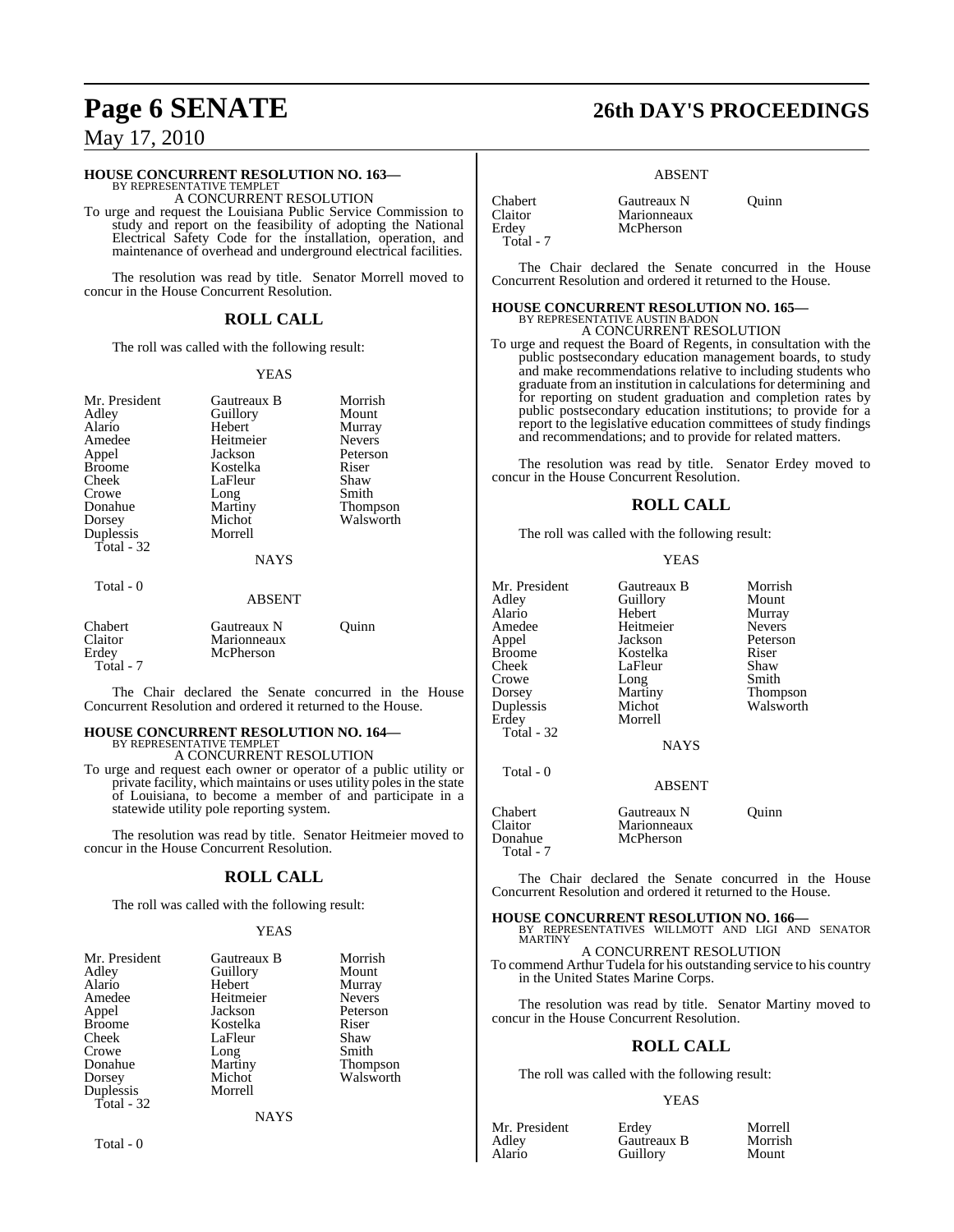# **26th DAY'S PROCEEDINGS Page 7 SENATE**

| Amedee        | Hebert      | Murray          |
|---------------|-------------|-----------------|
| Appel         | Heitmeier   | <b>Nevers</b>   |
| <b>Broome</b> | Jackson     | Peterson        |
| Cheek         | Kostelka    | Riser           |
| Claitor       | LaFleur     | Shaw            |
| Crowe         | Long        | Smith           |
| Donahue       | Marionneaux | <b>Thompson</b> |
| Dorsey        | Martiny     | Walsworth       |
| Duplessis     | Michot      |                 |
| Total - 35    |             |                 |
|               | <b>NAYS</b> |                 |
|               |             |                 |

#### Total - 0

#### ABSENT

Chabert McPherson Gautreaux N Quinn Total - 4

The Chair declared the Senate concurred in the House Concurrent Resolution and ordered it returned to the House.

#### **House Bills and Joint Resolutions on Second Reading**

#### **HOUSE BILL NO. 68—**

BY REPRESENTATIVE HENRY BURNS AN ACT

To amend and reenact R.S.  $40:1379.3(H)(2)$  and  $(N)(8)$  and to enact R.S. 40:1379.3(U), relative to concealed handgun permits; to provide for the adoption of rules and fees; to authorize certain religious organizations to allow concealed handguns to be carried in places of worship pursuant to a valid concealed handgun permit; to provide for exceptions; and to provide for related matters.

The bill was read by title and referred by the President to the Committee on Judiciary B.

## **HOUSE BILL NO. 222—** BY REPRESENTATIVE TIM BURNS

AN ACT To amend and reenact R.S. 46:236.3(E)(3), relative to the enforcement of child support; to provide for the garnishment of income; to provide for the forwarding of payment; and to provide for related matters.

The bill was read by title and referred by the President to the Committee on Judiciary A.

#### **HOUSE BILL NO. 239—** BY REPRESENTATIVE KLECKLEY

AN ACT

To amend and reenact R.S. 44:4.1(B)(10) and to enact R.S. 22:572.1 and 572.2, relative to company- produced insurance anti-fraud plans; to require each authorized insurer and health maintenance organization to produce and maintain such a plan; to provide for minimum requirements of such plans; to provide for the authority of the commissioner of insurance to review, investigate, and order modification of such plans; to authorize summary reports; to provide for confidentiality; to provide for certain statistical reports; and to provide for related matters.

The bill was read by title and referred by the President to the Committee on Insurance.

#### **HOUSE BILL NO. 420—** BY REPRESENTATIVE LEGER

AN ACT

To amend and reenact R.S. 17:3995(A)(1) and (2) and to repeal R.S. 17:3995(A)(3), relative to charter school funding; to provide relative to the use of certain local revenues for computing and allocating the per pupil amount provided to all charter schools; to provide exceptions; to remove provisions requiring certain minimum per pupil funding amounts pursuant to the most recent

# May 17, 2010

legislatively approved minimum foundation program formula; to provide an effective date; and to provide for related matters.

The bill was read by title and referred by the President to the Committee on Education.

#### **HOUSE BILL NO. 433—**

#### BY REPRESENTATIVES HARDY AND HINES AN ACT

To enact R.S. 17:7(29), relative to the duties, functions, and responsibilities of the State Board of Elementary and Secondary Education; to require the State Board of Elementary and Secondary Education to develop, adopt, and provide for the implementation of a uniform grading scale for use in public schools; to provide for enforcement and exceptions; to provide for a task force to provide recommendations; to provide forrules and regulations; to provide for effectiveness; and to provide for related matters.

The bill was read by title and referred by the President to the Committee on Education.

#### **HOUSE BILL NO. 462—**

BY REPRESENTATIVE MILLS

AN ACT To amend and reenact Code of Criminal Procedure Article  $648(A)(2)$ , relative to procedures after a determination of mental capacity or incapacity; to provide for treatment after a determination of mental capacity or incapacity; to provide with respect to inpatient and outpatient treatment for persons charged with certain crimes; and to provide for related matters.

The bill was read by title and referred by the President to the Committee on Judiciary B.

## **HOUSE BILL NO. 496—** BY REPRESENTATIVE SMILEY

AN ACT

To amend and reenact R.S. 44:4.1(B)(1), to enact Chapter 10-A of Title 3 of the Louisiana Revised Statutes of 1950, to be comprised of R.S. 3:1381 through 1430.13, and to repeal Chapters 10 and 14 of Title 3 of the Louisiana Revised Statutes of 1950, comprised of R.S. 3:1311 through 1373 and 1891 through 1907, relative to the Louisiana Feed Commission and the Fertilizer Commission; to provide for the merger of the Louisiana Feed Commission and the Fertilizer Commission; to provide for membership, duties, and responsibilities; to provide for the Louisiana Agricultural Liming Materials Law, and to provide for related matters.

The bill was read by title and referred by the President to the Committee on Agriculture, Forestry, Aquaculture, and Rural Development.

**HOUSE BILL NO. 685—** BY REPRESENTATIVE SAM JONES

AN ACT To amend and reenact R.S. 17:221(I), relative to school attendance; to provide relative to the enrollment of certain students in adult education programs that are approved by the State Board of Elementary and SecondaryEducation; and to provide forrelated matters.

The bill was read by title and referred by the President to the Committee on Education.

#### **HOUSE BILL NO. 713—**

BY REPRESENTATIVES CHAMPAGNE, BARRAS, AND SAM JONES AN ACT

To enact R.S. 38:291(AA), relative to levee districts; to create the Iberia Parish Levee, Hurricane, and Conservation District; to provide for jurisdictional limits; to provide for a board of commissioners, to provide for appointment of commissioners, terms of office, and determination of domicile; and to provide for related matters.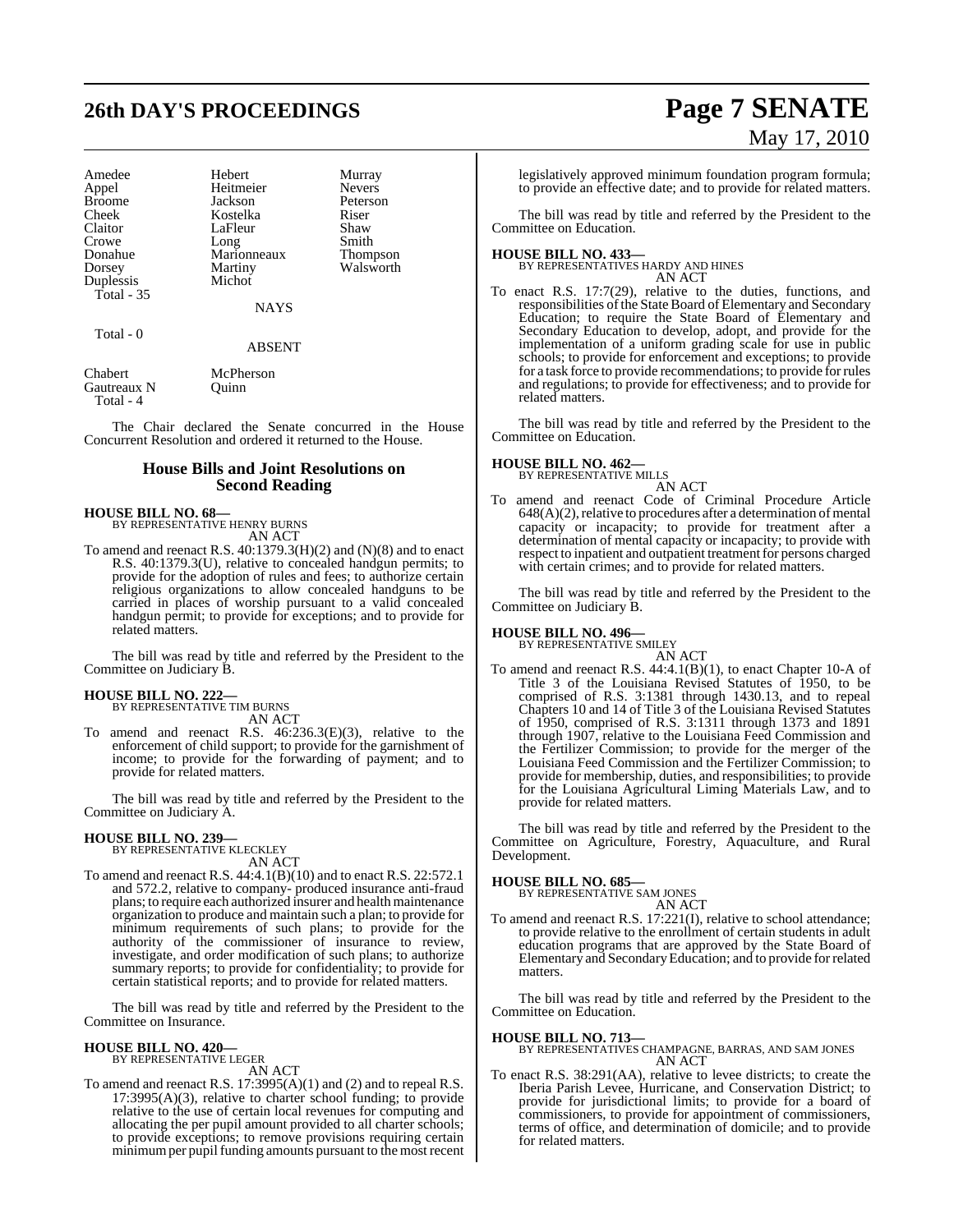## **Page 8 SENATE 26th DAY'S PROCEEDINGS**

## May 17, 2010

The bill was read by title and referred by the President to the Committee on Transportation, Highways and Public Works.

## **HOUSE BILL NO. 927—** BY REPRESENTATIVE GALLOT

AN ACT

To enact R.S. 44:9(A)(5), relative to the expungement of certain criminal records; to authorize the expungement of certain misdemeanor conviction records under certain circumstances; to provide relative to the motion for expungement; and to provide for related matters.

The bill was read by title and referred by the President to the Committee on Judiciary B.

#### **HOUSE BILL NO. 976—**

BY REPRESENTATIVES WILLMOTT AND LIGI AND SENATOR MARTINY

AN ACT

To amend and reenact R.S. 33:2740.17(A) and (C), relative to the New Orleans International Airport Sales Tax District; to provide definitions for the district; and to provide for related matters.

The bill was read by title and referred by the President to the Committee on Local and Municipal Affairs.

## **HOUSE BILL NO. 987—** BY REPRESENTATIVE GARY SMITH

AN ACT

To amend and reenact R.S.  $40:1299.96(A)(2)(b)$  and  $(B)(1)$  and to enact R.S.  $40:1299.96(A)(4)$ , relative to health care information; to provide for definitions; to provide for the report of certain test results directly to the patient; to require reporting to the health care professional who requested the test under certain circumstances; to require verification of patient identification prior to the delivery of test results; to prohibit the liability of clinical laboratories or medical facilities that comply with statutory reporting requirements; and to provide for related matters.

The bill was read by title and referred by the President to the Committee on Health and Welfare.

## **HOUSE BILL NO. 989—** BY REPRESENTATIVE STIAES

AN ACT

To amend and reenact R.S.  $37:1104(A)$ ,  $(B)(1)$  and  $(2)(a)$  and  $(C)$ ,  $1110(A)$ (introductory paragraph),  $(2)$ ,  $(4)$ ,  $(5)$ , and  $(7)$  and  $(E)$ , 1116(A)(introductory paragraph) and (2), (B)(introductory paragraph) and (1), and 1118 and to repealR.S. 37:1103(12) and 1120, relative to licensed marriage and family therapists; to provide for an additional member to the Licensed Professional Counselors Board of Examiners; to provide for denial, revocation, or suspension of a licensee; to provide for changes to licensure application for marriage and family therapists; to provide for changes for reciprocity licensure; and to provide for related matters.

The bill was read by title and referred by the President to the Committee on Commerce, Consumer Protection, and International Affairs.

#### **HOUSE BILL NO. 1146—** BY REPRESENTATIVE LANDRY

AN ACT

To amend and reenact Children's Code Articles 1244(A), 1245(A), 1247(B), and 1253(A), to enact Children's Code Article 1244.1, and to repeal Children's Code Articles 1245.1 and 1258, relative to intrafamily adoptions; to provide for the filing of an opposition; to provide for a hearing; to provide for notice; to provide for an analysis regarding the appointment of an attorney by the court; to provide for time periods; to provide for the refusal of a decree; to provide for attorney fees; and to provide for related matters.

The bill was read by title and referred by the President to the Committee on Judiciary A.

## **HOUSE BILL NO. 1226—** BY REPRESENTATIVE SMILEY

AN ACT To amend and reenact R.S. 3:559.3, 559.6, 559.8(A), (B), and (C)(introductory paragraph), 559.9(A) and (E), 559.11, 559.12(13), and 559.13(C), (D), and (F), R.S. 17:427.4(A)(2)(c) and (d),  $(\overline{B})$ , and  $(\overline{C})$ ,  $2902(1)$  through  $(\overline{3})$ ,  $2912(A)$ (introductory paragraph) and (B)(introductory paragraph), and 2913, R.S. 30:2000.2(7) through (10), 2000.3(B), and 2345, R.S. 33:9039.56(B), and 9039.125(B),R.S. 36:101(C)(3)(a)(ii), R.S. 37:3241, R.S. 39:333.1(E) and the heading of Chapter 3-A of Title 39 of the Louisiana Revised Statutes of 1950, R.S. 46:2356(A)(1) and (9) and (B), R.S. 51:938.1(D)(8), and R.S. 56:411(B) and 415 and to repeal R.S. 3:559.4, 559.5, 559.7, and 559.14, Chapter 20 of Title 6 of the Louisiana Revised Statutes of 1950, comprised of R.S. 6:1371 through 1375, Chapter 8-A of Title 15 of the Louisiana Revised Statutes of 1950, comprised of R.S. 15:1231 through 1237, R.S. 17:427.4(A)(2)(e) and (D) through  $(G)$ , 2902 $(4)$ , and 2911, Chapter 4-A of Title 25 of the Louisiana Revised Statutes of 1950, comprised of R.S. 25:315 through 318, and Chapter 33 of Title 25 of the Louisiana Revised Statutes of 1950, comprised of R.S. 25:1301 through 1307, R.S. 30:2000.2(11) and 2000.8, R.S. 36:4(B)(1)(o), 109(H), 259(D), (M), (V), and (II), 478(G), 509(F)(6) and (7) and (U), 629(R), 769(F)(1) and (3), and 919.7,R.S. 37:3214(15) and 3242, Chapter 12 of Title 38 of the Louisiana Revised Statutes of 1950, comprised of R.S. 38:2431 through 2439, Part XXXI of Chapter 13 of Title 38 of the Louisiana Revised Statutes of 1950, comprised of R.S. 38:3087.281 through 3087.295, R.S. 39:452 through 456, Chapter 3-D of Title 39 of the Louisiana Revised Statutes of 1950, comprised of R.S. 39:465.1 through 465.8,Chapter 3-EofTitle 39 oftheLouisiana Revised Statutes of 1950, comprised of R.S. 39:466.1 through 466.7, R.S. 39:1407, and R.S. 39:1409, R.S. 40:5.12, 1235(A)(7), Part LXII of Chapter 5 of Title 40 of the Louisiana Revised Statutes of 1950, comprised of R.S. 40:1300.241 and 1300.242, 2009.24, Part XII of Chapter 11 of Title 40 of the Louisiana Revised Statutes of 1950, comprised of R.S. 40:2198 through 2198.6, and 2529, R.S. 46:2352(7)(c), Chapter 27 of Title 48 of the Louisiana Revised Statutes of 1950, comprised of R.S. 48:2041 through 2046, and Chapter 54 of Title 51 of the Louisiana Revised Statutes of 1950, comprised of R.S. 51:3111 through 3115, relative to boards, commissions, authorities, districts, and like entities; to abolish certain inactive boards, commissions, authorities, and like entities; to remove references to certain abolished entities; to remove references to, provisions for, and the powers, functions, and duties of the Louisiana Music Commission, the Aquaculture Coordinating Council, the Financial Literacy and Education Commission, the Advisory Panel on the Louisiana Teachers' Homebuyer Program, the LouisianaGeographyEducation Initiative ProgramCouncil, the Atchafalaya Basin Advisory Committee, the Louisiana Advisory Committee on Midwifery, the Lincoln Parish Reservoir Authority, the School Health Advisory Board, the Hurricane Katrina Memorial Commission, the Women's Health Commission, the Silver Alert Steering Committee, the State Building Authority, State Bond and Building Commission, the Capital Construction and Improvement Commission, the Louisiana School Asbestos Abatement Commission, the South Central Regional Transportation Authority, the Rural Health Care Authority, the Regional Transit Authority, the Nursing Home Quality and Efficiency Board, the Commission on Law Enforcement Services for the Elderly, and the Interpreter Certification Board, and the Louisiana Infrastructure Bank; to provide for transfer of some of the powers, functions, and duties of some of the above referenced entities; to provide for certain technical corrections regarding placement of boards and commissions in the Executive Reorganization Act; and to provide for related matters.

The bill was read by title and referred by the President to the Committee on Senate and Governmental Affairs.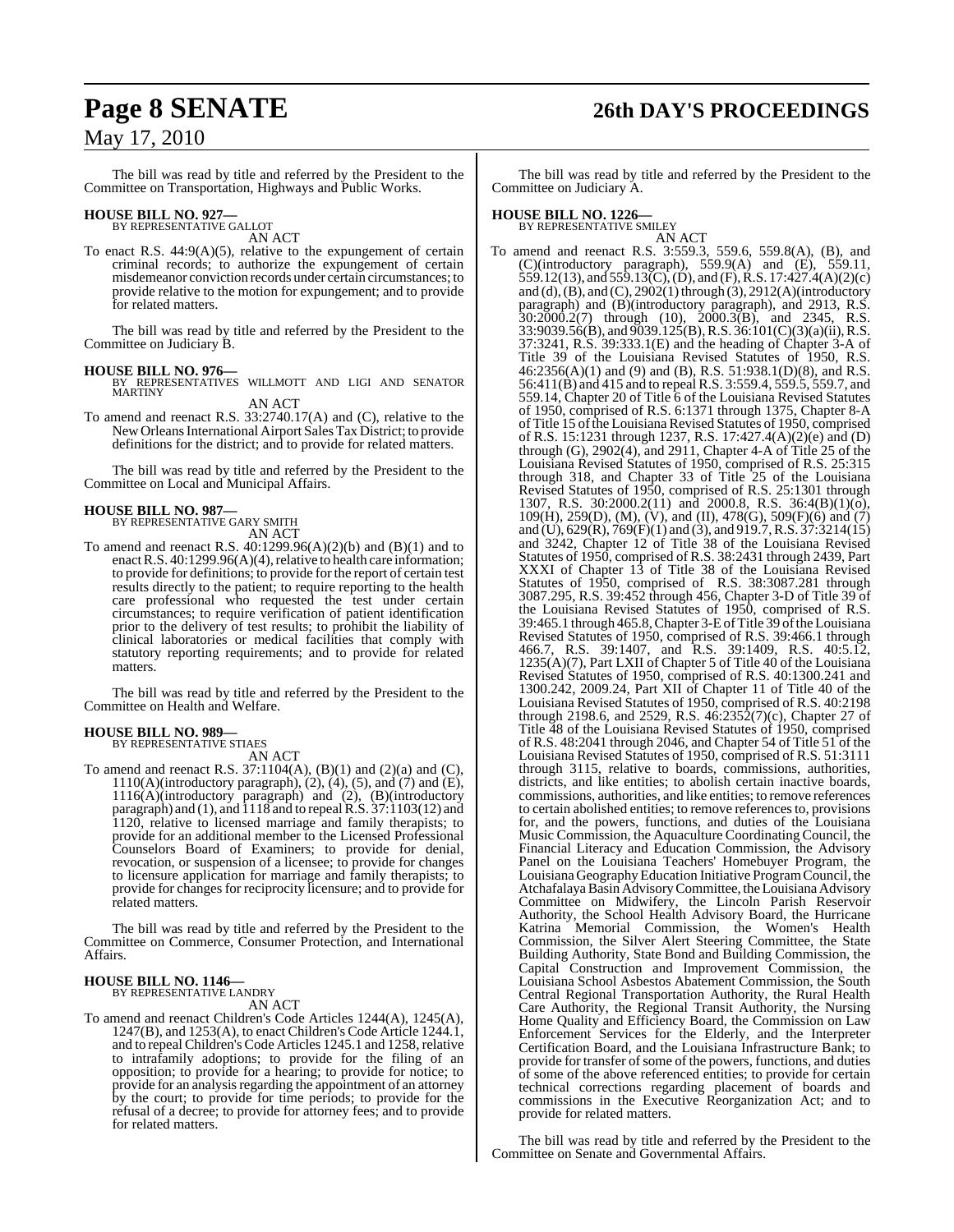# **26th DAY'S PROCEEDINGS Page 9 SENATE**

# May 17, 2010

#### **HOUSE BILL NO. 1266—**

BY REPRESENTATIVE BARRAS AN ACT

To authorize and provide for the transfer or lease of certain state property in Iberia Parish from the division of administration to Dr. John Hebert; and to provide for related matters.

The bill was read by title and referred by the President to the Committee on Natural Resources.

**HOUSE BILL NO. 1276**<br>BY REPRESENTATIVES HARDY, AUBERT, BARRAS, BILLIOT, HENRY<br>BURNS, TIM BURNS, CARMODY, CARTER, CHAMPAGNE, DOWNS,<br>GUILLORY, HOFFMANN, LABRUZZO, LEGER, LIGI, MILLS, POPE,<br>PUGH, RICHARD, RICHARDSON, JANE SM

AN ACT

To amend and reenact R.S. 17:493(A) and (C) and to enact R.S. 17:491.3 and 3996 $(B)(24)$ , relative to school bus operators; to require a school bus operator to report his arrest for specified offenses involving operating a vehicle; to provide relative to guidelines, procedures, and timelines for such reporting; to provide relative to administration; to provide definitions; to provide applicability; to provide relative to the failure of the operator to report; to provide effectiveness; to provide an effective date; and to provide for related matters.

The bill was read by title and referred by the President to the Committee on Education.

#### **HOUSE BILL NO. 1313—** BY REPRESENTATIVE DIXON

AN ACT

To amend and reenact R.S. 17:442, relative to teacher tenure; to require each superintendent of a public school system to provide certain information to a teacher employed in the system who acquires permanent status as a teacher; to provide for legislative findings; and to provide for related matters.

The bill was read by title and referred by the President to the Committee on Education.

- **HOUSE BILL NO. 1322—** BY REPRESENTATIVES BARROW, BOBBY BADON, BILLIOT, HENRY BURNS, GISCLAIR, LAMBERT, AND WILLIAMS AN ACT
- To enact R.S. 30:2415(H), relative to recycling; to require certain state agencies to adopt solid waste reduction and recycling programs; and to provide for related matters.

The bill was read by title and referred by the President to the Committee on Environmental Quality.

#### **HOUSE BILL NO. 1336—**

BY REPRESENTATIVE BARRAS AN ACT

To amend and reenact R.S. 34:852.2(5), 852.3(A) as enacted by Act No. 508 of the 2009 Regular Session of the Legislature, and 852.13 and to repeal R.S. 34:852.3(A) as enacted by Act No. 319 of the 2007 Regular Session of the Legislature, relative to vessel hull identification numbers; to provide for assigning hull identification numbers to certain vessels by the Department of Wildlife and Fisheries; to provide for the authority to promulgate rules and regulations; to provide for eligibility as a manufacturer; to provide for record keeping and inspections; to provide for fees; and to provide for related matters.

The bill was read by title and referred by the President to the Committee on Natural Resources.

#### **HOUSE BILL NO. 1339—** BY REPRESENTATIVE DOWNS

AN ACT

To amend and reenact R.S. 32:405.1 and 407(A)(3), (4), and (5), to enact R.S. 32:407(A)(6), and to repeal R.S. 32:407(E), relative to driver's licenses for minors; to provide additional requirements and restrictions for driver's licenses for minors; and to provide for related matters.

The bill was read by title and referred by the President to the Committee on Transportation, Highways and Public Works.

**HOUSE BILL NO. 1347—** BY REPRESENTATIVE DIXON AND SENATORS MCPHERSON AND B. GAUTREAUX

AN ACT

To amend and reenact R.S. 51:61, 64, and 65, relative to foreign trade zones; to provide for a board making an application to be designated as a foreign trade zone; and to provide for related matters.

The bill was read by title and referred by the President to the Committee on Commerce, Consumer Protection, and International Affairs.

## **HOUSE BILL NO. 1354—** BY REPRESENTATIVE HILL

AN ACT

To amend and reenact R.S. 56:632(A), 632.5(A), and 632.7 and to enact R.S. 56:632.5.1, relative to the reptile and amphibian wholesale/retail dealer's license; to require such license for a person to possess or sell certain nonindigenous or poisonous snakes or constrictors; and to provide for related matters.

The bill was read by title and referred by the President to the Committee on Natural Resources.

## **HOUSE BILL NO. 1389—** BY REPRESENTATIVE LIGI

AN ACT

To amend and reenact R.S. 47:2202(A), 2203(C), and 2204, relative to the sale of adjudicated property; to exempt certain property sales from the minimum bid and appraisal requirements for adjudicated property; to provide relative to advertising requirements for adjudicated property sold at public sale; to provide relative to certain public sales by a political subdivision; to provide for certain limitations; and to provide for related matters.

The bill was read by title and referred by the President to the Committee on Revenue and Fiscal Affairs.

**HOUSE BILL NO. 1397—** BY REPRESENTATIVES ELLINGTON AND ROBIDEAUX AN ACT

To amend and reenact R.S. 49:330, relative to certain mineral revenue contracts; to establish an advisory committee relative to contracting with respect to such contracts; to provide for committee membership, powers, duties, and functions; to provide for annual meetings; to provide for annual reporting; and to provide for related matters.

The bill was read by title and referred by the President to the Committee on Finance.

## **HOUSE BILL NO. 1463— (Substitute for House Bill No. 1183 by Representative Ritchie**)<br>BY REPRESENTATIVE RITCHIE

AN ACT

To enact R.S. 3:3419.1 and R.S. 6:333(F)(17), relative to the communication of certain producer information; to provide for disclosure of certain financial records; and to provide for related matters.

The bill was read by title and referred by the President to the Committee on Agriculture, Forestry, Aquaculture, and Rural Development.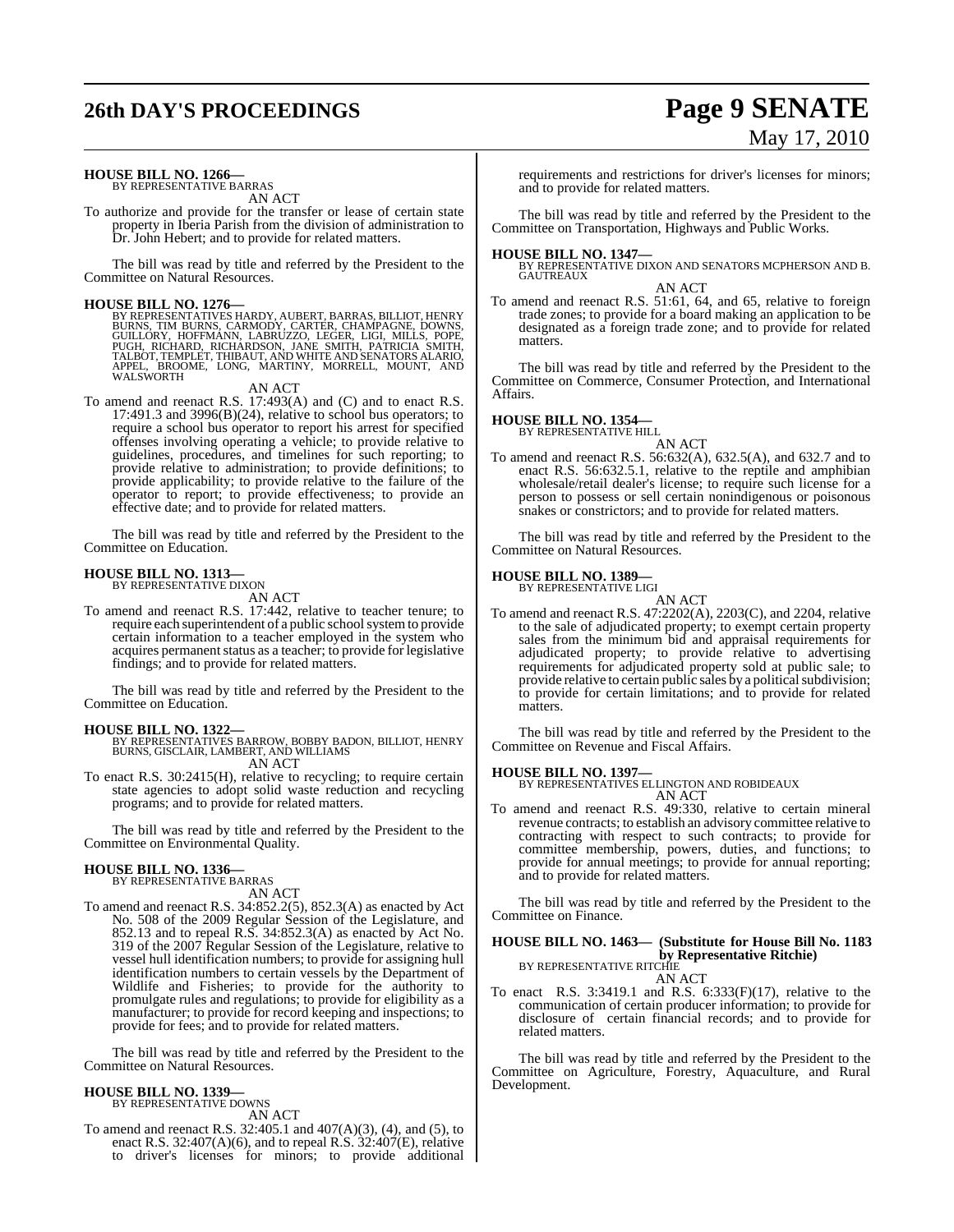# **Page 10 SENATE 26th DAY'S PROCEEDINGS**

May 17, 2010

#### **HOUSE BILL NO. 1468— (Substitute for HouseBill No. 792 by Representative Richmond)** BY REPRESENTATIVE RICHMOND

AN ACT

To enact R.S. 6:1083(24), (25), and (26) and Part IV of Chapter 14 of Title 6 of the Louisiana Revised Statutes of 1950, to be comprised of R.S. 6:1101 through 1104, relative to reverse mortgages; to provide for definitions; to provide for requirements on reverse mortgage loans; to provide for counseling; to provide for rescission of a reverse mortgage loan; to provide for duties for elders regarding reverse mortgage loans; and to provide for related matters.

The bill was read by title and referred by the President to the Committee on Commerce, Consumer Protection, and International Affairs.

#### **HOUSE BILL NO. 1470— (Substitute for HouseBill No. 938 by Representative Michael Jackson)** BY REPRESENTATIVE MICHAEL JACKSON AN ACT

To amend and reenact R.S. 32:1305(C) and to enact R.S. 32:1304(H) and 1306.1, relative to motor vehicles; to require certain vehicles to be inspected in certain parishes; to authorize an increased fee for inspection and maintenance programs in parishes in the nonattainment area; to permit local option elections in parishes in the nonattainment area; to provide relative to the conduct of such elections and the costs thereof; to exempt certain parishes; and to provide for related matters.

The bill was read by title and referred by the President to the Committee on Transportation, Highways and Public Works.

## **HOUSE BILL NO. 1471— (Substitute for House Bill No. 1117 by Representative Greene)**<br>BY REPRESENTATIVE GREENE

AN ACT

To enact R.S. 47:2323(D), relative to ad valorem taxation; to require consideration of the income approach for valuation of certain unoccupied residential immovable property; and to provide for related matters.

The bill was read by title and referred by the President to the Committee on Revenue and Fiscal Affairs.

## **HOUSE BILL NO. 1472— (Substitute for House Bill No. 1351 by Representative Nowlin)**<br>BY REPRESENTATIVES NOWLIN AND THIBAUT

AN ACT

To amend and reenact R.S. 12:407 and 418(B)(1), relative to certain corporations; to provide with respect to electric cooperatives; to provide relative to dissolution; to provide procedures for shareholder voting; to provide for mail or proxy voting; to provide for prospective application; to provide for an effective date; and to provide for related matters;

The bill was read by title and referred by the President to the Committee on Commerce, Consumer Protection, and International Affairs.

### **Mr. President in the Chair**

#### **Reports of Committees**

The following reports of committees were received and read:

#### **REPORT OF COMMITTEE ON**

### **NATURAL RESOURCES**

Senator Nicholas "Nick" Gautreaux, Chairman on behalf of the Committee on Natural Resources, submitted the following report:

#### May 13, 2010

To the President and Members of the Senate:

I am directed by your Committee on Natural Resources to submit the following report:

#### **SENATE BILL NO. 534—** BY SENATOR HEBERT

AN ACT

To enact R.S. 56:1691, relative to possession of firearms; to allow the possession of firearms on certain state lands; to provide terms and conditions; and to provide for related matters.

Reported with amendments.

## **SENATE BILL NO. 559—** BY SENATOR WALSWORTH

AN ACT

To amend and reenact R.S. 56:1681(A)(2)(d), relative to the State Parks and Recreation Commission; to provide for the membership of the commission; and to provide for related matters.

Reported favorably.

#### **SENATE BILL NO. 693—** BY SENATOR MORRISH

AN ACT

To enact R.S. 38:291(AA) and 329.5, relative to levee districts; to create the Chenier Plain Coastal Restoration and Protection Authority; to provide for its boundaries and membership; to provide for the powers, functions and duties of the board of commissioners; to provide terms, conditions, and requirements; and to provide for related matters.

Reported with amendments.

## **SENATE BILL NO. 739—**

BY SENATOR MORRISH

- AN ACT
- To enact Chapter 10 of Title 30 of the Louisiana Revised Statutes of 1950, to be comprised of R.S. 30:1001 through 1005, and R.S. 39:94(A)(2)(a)(iv), relative to the Louisiana Carbon Capture and Enhanced Oil Recovery Act; to provide relative to enhanced oil and gas recovery projects utilizing injection of carbon dioxide; to provide for the duties and powers of the commissioner of conservation and the secretary of the Department of Natural Resources; to provide definitions, terms and conditions; to establish a special custodial trust fund; to provide for the uses of certain monies deposited into such fund; and to provide for related matters.

Reported with amendments.

### **SENATE BILL NO. 741—**

BY SENATOR B. GAUTREAUX AN ACT

To enact R.S. 41:1215.3, relative to certain state leases; to provide for leases transferred from the office of state parks to the office of state lands; to provide for the uses of property subject to such lease; and to provide for related matters.

Reported by substitute.

**HOUSE CONCURRENT RESOLUTION NO. 1—**<br>BY REPRESENTATIVES FANNIN, MORRIS, BOBBY BADON, BILLIOT,<br>BURFORD, HENRY BURNS, TIM BURNS, CHAMPAGNE, CHANDLER,<br>CONNICK, CORTEZ, DANAHAY, DOERGE, DOWNS, ELLINGTON,<br>GEYMANN, GISCLAIR, GUI A CONCURRENT RESOLUTION

To request the Ground Water Resources Commission, through its chair, to prepare a report on the state's ground and surface water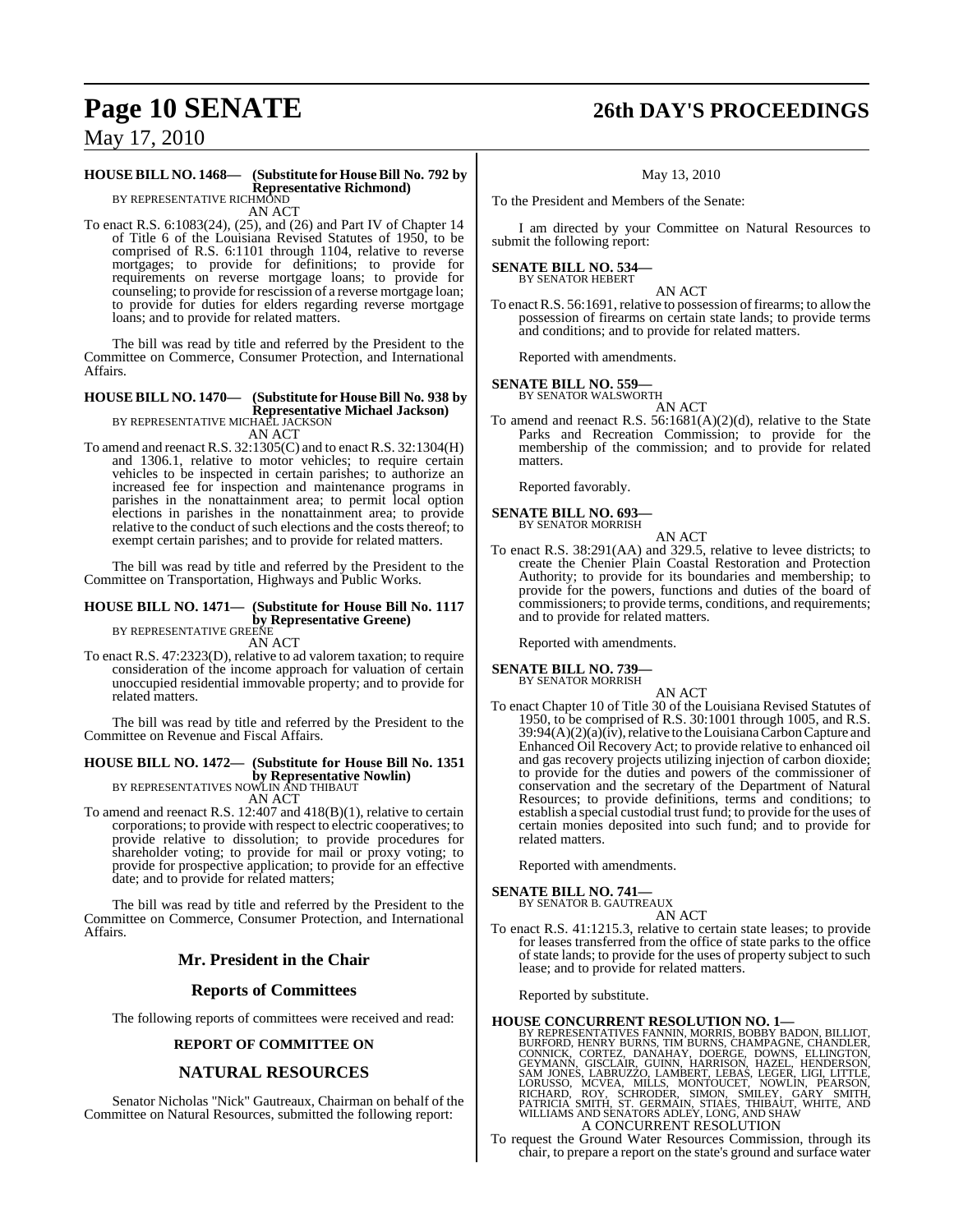## **26th DAY'S PROCEEDINGS Page 11 SENATE**

# May 17, 2010

resources and to provide recommendations for the optimal management and protection of the state's surface water and ground water resources, to be submitted to the House Committee on Natural Resources and Environment and the Senate Committee on Environmental Quality no later than March 1, 2011.

Reported favorably.

## **HOUSE CONCURRENT RESOLUTION NO. 7—** BY REPRESENTATIVE LEGER A CONCURRENT RESOLUTION

To suspend until sixty days after final adjournment of the 2011 Regular Session of the Legislature of Louisiana the provisions of R.S. 49:214.6.6, relative to the Infrastructure Priority Program.

Reported favorably.

#### **HOUSE CONCURRENT RESOLUTION NO. 28—** BY REPRESENTATIVE DOVE

A CONCURRENT RESOLUTION

To approve the annual state integrated coastal protection plan for Fiscal Year 2010-2011, as adopted by the Coastal Protection and Restoration Authority.

Reported favorably.

#### **HOUSE CONCURRENT RESOLUTION NO. 31—**

BY REPRESENTATIVES JANE SMITH, BILLIOT, HENRY BURNS, FOIL, GISCLAIR, GUINN, SAM JONES, LAMBERT, LITTLE, AND MORRIS A CONCURRENT RESOLUTION

To memorialize the United States Congress to take such actions as are necessary to maintain the current incentives for the exploration and production of domestic oil and natural gas.

Reported favorably.

#### **HOUSE CONCURRENT RESOLUTION NO. 36—** BY REPRESENTATIVE ROY

A CONCURRENT RESOLUTION

To urge and request the division of administration, state land office, in consultation with the Department of Natural Resources, office of mineral resources, to study and provide a report on the total amount of acres to which the state owns the mineral rights, the total amount of acres currently subject to a mineral lease, and the total amount of acres on which the state owns mineral rights where the property was adjudicated to the state pursuant to the Tax Adjudicated Lands Records Program from 1938 through 1962 and subsequently transferred to private ownership.

Reported favorably.

**HOUSE CONCURRENT RESOLUTION NO. 39—**<br>BY REPRESENTATIVES ST. GERMAIN, BILLIOT, HENRY BURNS,<br>CHAMPAGNE, FOIL, GISCLAIR, GUINN, SAM JONES, MONTOUCET,<br>AND MORRIS

A CONCURRENT RESOLUTION To approve the Atchafalaya Basin Annual Plan, as adopted by the Atchafalaya Basin Research and Promotion Board.

Reported favorably.

#### **HOUSE CONCURRENT RESOLUTION NO. 44—** BY REPRESENTATIVE HENRY

A CONCURRENT RESOLUTION

To urge and request the Coastal Protection and Restoration Authority to study the economic feasibility and practicality of the state authorizing tax credits for certain costs and expenses attributable to the mitigation of deterioration of coastal property, and to report its findings to the House ways and means and natural resources and environment committees and the Senate revenue and fiscal affairs and natural resources committees prior to the convening of the 2011 Regular Session of the Legislature.

Reported favorably.

### **HOUSE BILL NO. 63—**

BY REPRESENTATIVE GEYMANN AN ACT

To authorize and provide for the transfer or lease of certain state property in Calcasieu Parish to Sidney J. and Sherilyn M. Cormier from the division of administration; and to provide for related matters.

Reported favorably.

**HOUSE BILL NO. 81—** BY REPRESENTATIVES SAM JONES AND MILLS AN ACT

To amend and reenact R.S. 56:796(A) and (B)(1), relative to the Lake Fausse Point and Grand Avoille Cove Advisory Board; to provide relative to membership of the board; to provide with respect to jurisdiction over Lake Dauterive; and to provide for related matters.

Reported favorably.

#### **HOUSE BILL NO. 495—** BY REPRESENTATIVE HARRISON

AN ACT

To enact R.S. 9:1103, relative to carbon sequestration; to provide for ownership of compensation from certain carbon sequestration; to provide for exceptions; and to provide for related matters.

Reported favorably.

## **HOUSE BILL NO. 587—** BY REPRESENTATIVE GARY SMITH

AN ACT

To authorize and provide for the transfer or lease of certain state property in St. Charles Parish to the Pontchartrain Levee District from the Department of Transportation and Development; and to provide for related matters.

Reported favorably.

**HOUSE BILL NO. 688—** BY REPRESENTATIVE FOIL

AN ACT

To amend and reenact R.S. 49:214.6.2(E), relative to the Coastal Protection and Restoration Authority; to authorize the authority to assist in the formation of a coastal science consortium; to provide relative to the membership and governing council of the consortium; and to provide for related matters.

Reported with amendments.

#### **HOUSE BILL NO. 835—**

BY REPRESENTATIVE DOVE

AN ACT To amend and reenact R.S. 47:2243, 2245, and 2246 and to enact R.S. 47:2196(E), relative to redemption of properties adjudicated at tax sales; to provide for the lease, transfer, and sale of property adjudicated to the state for nonpayment of taxes for the years 1880 through 1973; to provide for redemption of property adjudicated to the state; and to provide for related matters.

Reported favorably.

#### **HOUSE BILL NO. 842—** BY REPRESENTATIVE DOVE

AN ACT

To amend and reenact R.S. 41:131, 133, 134(D), and 135 and to enact R.S.  $41:1338(A)(2)(c)$ , relative to sale of public lands; to provide for the sale of property adjudicated to the state for nonpayment of taxes for the years 1880 through 1973; to provide for the advertisement of sale of property adjudicated to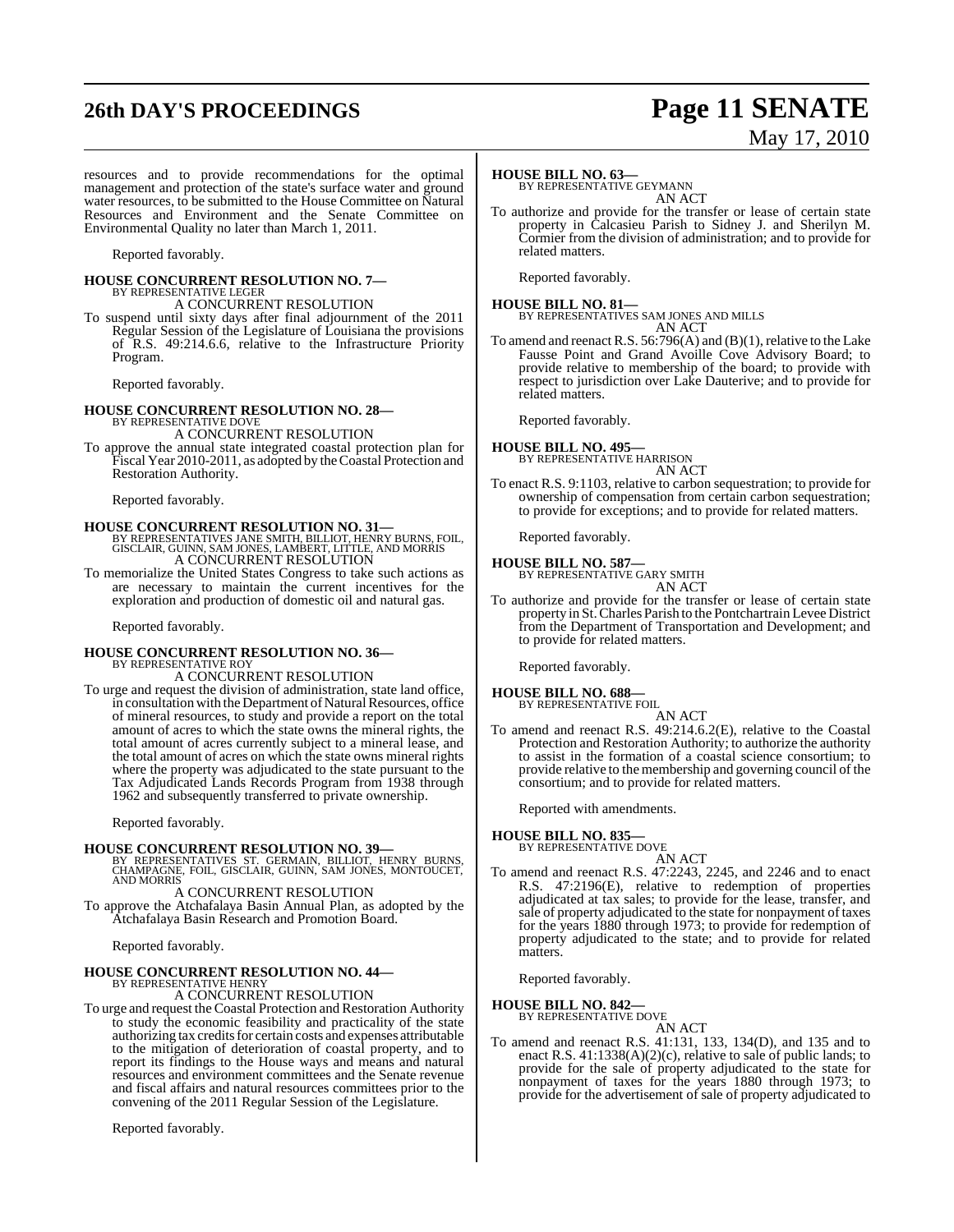the state; and to provide for the disposition of proceeds from the sale of property adjudicated to the state; and to provide for related matters.

Reported favorably.

**HOUSE BILL NO. 874—** BY REPRESENTATIVES HARRISON, DOVE, AND ST. GERMAIN AND SENATOR N. GAUTREAUX AN ACT

To amend and reenact R.S.  $56:10(B)(7)(a)$  and (D),  $103(C)(1)$ , 103.1(B)(1), 153, the heading of Subpart A-2 of Part IV of Chapter 1 of Title 56, 164(A) and (B)(introductory paragraph), 165, and 649.1(A) and to repeal R.S. 56:152, 154, 161, 162, and 163, relative to the issuance of stamps for hunting wild turkey and duck; to change the name of the wild turkey stamp to the wild turkey "license"; to provide for a distinction between "duck stamp" and "duck license"; to provide for fees associated with the purchase of duck stamps and issuance of duck licenses; and to provide for related matters.

Reported favorably.

## **HOUSE BILL NO. 977—** BY REPRESENTATIVE HARRISON

AN ACT

To amend and reenact R.S.  $30:136(A)(1)(c)$  and to enact R.S. 44:4(44), relative to the office of mineral resources; to provide for the confidentiality of records while an audit is being performed by the office of mineral resources of the Department of Natural Resources; and to provide for related matters.

Reported favorably.

#### **HOUSE BILL NO. 1090—**

BY REPRESENTATIVE DOVE AND SENATOR CHABERT AN ACT

To amend and reenact R.S. 36:351(B), R.S. 38:111, 112, 213, 221, and 226, R.S. 39:366.3(1), 1482(A)(1)(a), R.S. 41:1701.1(D) and 1702(D)(1), and R.S. 49:214.61(A) and to enact R.S. 39:14(7) and R.S. 49:214.5.2(F) and 214.6.10(C), relative to the Office of Coastal Protection and Restoration; to provide relative to responsibilities of the office with coastal levees; to provide relative to immunity for cooperating landowners; to provide for the responsibilities of the office in reclamation of land; and to provide for related matters.

Reported with amendments.

#### **HOUSE BILL NO. 1150—**

BY REPRESENTATIVE ABRAMSON AN ACT

To provide for the transfer or lease of certain state property in Orleans Parish from the division of administration and to provide for specific use of the property.

Reported favorably.

#### **HOUSE BILL NO. 1255—**

BY REPRESENTATIVE AUSTIN BADON AN ACT

To amend and reenact R.S. 56:56, relative to seizure of things illegally used or possessed; to authorize the voluntary surrender to the Department of Wildlife and Fisheries of live animals illegally possessed; and to provide for related matters.

Reported with amendments.

Respectfully submitted, NICHOLAS "NICK" GAUTREAUX Chairman

## **Page 12 SENATE 26th DAY'S PROCEEDINGS**

#### **REPORT OF COMMITTEE ON**

## **EDUCATION**

Senator Ben W. Nevers, Chairman on behalf of the Committee on Education, submitted the following report:

May 13, 2010

To the President and Members of the Senate:

I am directed by your Committee on Education to submit the following report:

## **SENATE BILL NO. 345—** BY SENATOR DONAHUE

A JOINT RESOLUTION

Proposing to add Article VII, Section 2.1(C) of the Constitution of Louisiana, relative to the constitutional requirements and procedures for the imposition or increase in a fee or civil fine; to provide exceptions relative to public postsecondary education tuition amounts and mandatory fees; to provide with respect to the cost of attendance at public institutions of postsecondary education; and to specify an election for submission of the proposition to electors and provide a ballot proposition.

Reported favorably.

#### **SENATE BILL NO. 505—** BY SENATOR JACKSON

AN ACT

To enact Chapter 20-F of Title 17 of the Louisiana Revised Statutes of 1950, to be comprised of R.S. 17:3046 through 3046.2, relative to need-based financial assistance for students enrolled in Louisiana colleges and universities; to statutorily create the Louisiana GO Grant program; to provide with respect to eligible colleges and universities; to provide for eligibility requirements for student participation in the program; to provide for program rules and administration; and to provide for related matters.

Reported favorably.

#### **SENATE BILL NO. 517—**

BY SENATOR WALSWORTH AN ACT

To enact R.S. 17:236.1(G) and (H), relative to home study programs; to require that approved home study diplomas carry the same privileges as those issued by public schools and approved private schools; and to provide for related matters.

Reported by substitute.

#### **SENATE BILL NO. 688**

BY SENATOR MORRELL AN ACT

To enact R.S. 17:1990(I), relative to the Recovery School District; to provide for the creation of community advisory boards for schools within the district located in Orleans Parish; to provide relative to the membership, duties, and functions of such boards; and to provide for related matters.

Reported with amendments.

**SENATE BILL NO. 743—**

BY SENATOR BROOME AN ACT

To amend and reenact R.S.  $24:973.1(B)(1)$  and  $(2)$ , and  $(E)(5)$ , relative to the Legislative Youth Advisory Council; to provide for the selection of members nominated for membership by certain school clubs and community organizations; to provide for submission of an annual report; and to provide for related matters.

Reported with amendments.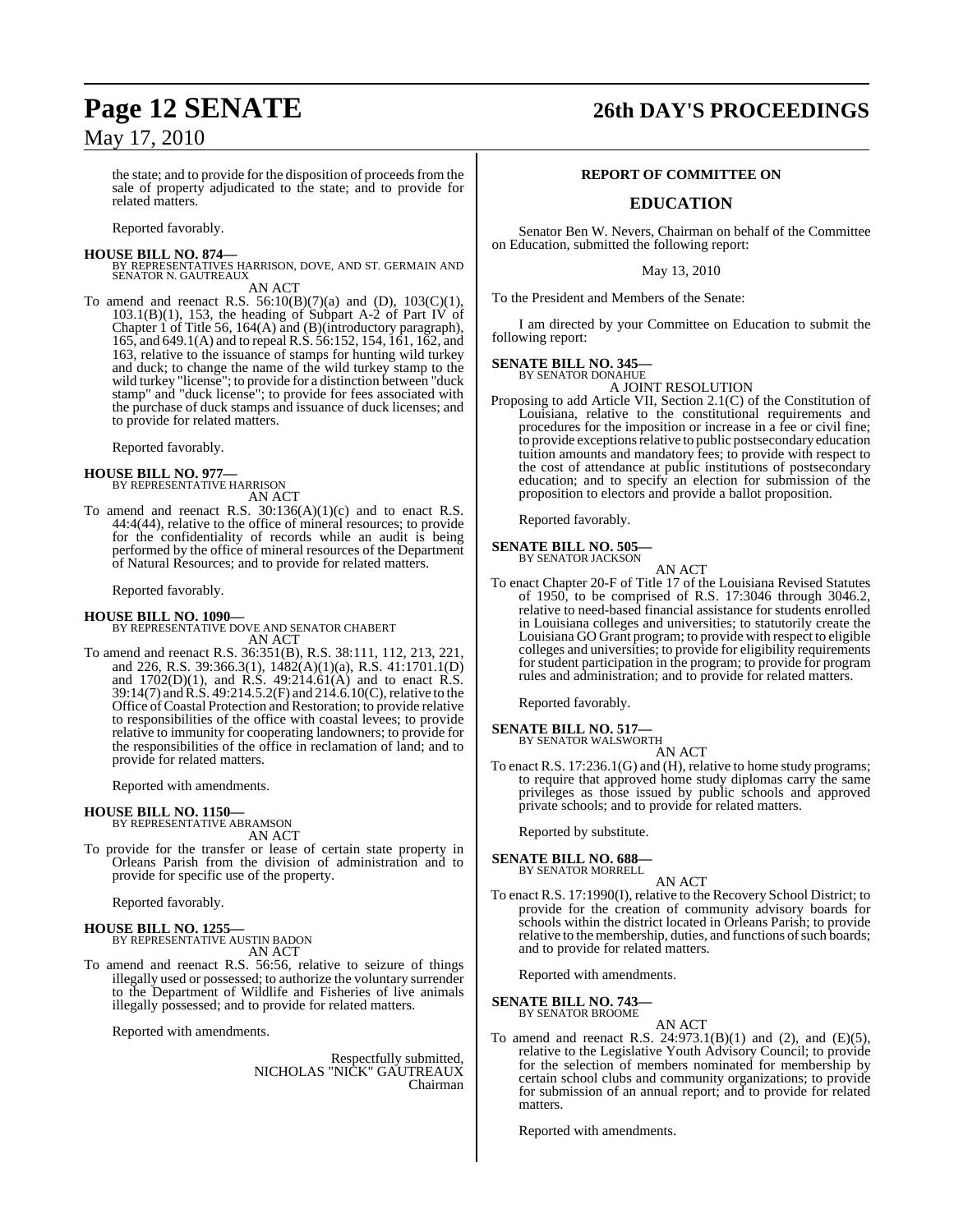# **26th DAY'S PROCEEDINGS Page 13 SENATE**

#### **SENATE BILL NO. 744—**

BY SENATOR MARIONNEAUX AN ACT

To amend and reenact R.S. 17:3096(G), relative to monies in certain qualified tuition programs and civil procedure; to exempt certain funds from attachment, levy, garnishment, or legal process; to provide terms and conditions, and to provide for related matters.

Reported favorably.

**SENATE BILL NO. 779—**<br>BY SENATORS LAFLEUR AND MICHOT AND REPRESENTATIVE MONTOUCET

AN ACT

To amend and reenact R.S. 25:651 through 653, and to enact R.S. 25:654 through 657, relative to the Council for the Development of French in Louisiana; to provide for membership; to provide for the domicile; to provide its purpose and mission; to provide for the powers; to provide for appointment of an executive committee; to provide for an executive director; to provide for compensation of members; to provide for funding; to provide for an annual report; and to provide for related matters.

Reported by substitute.

Respectfully submitted, BEN W. NEVERS Chairman

#### **REPORT OF COMMITTEE ON**

#### **LOCAL AND MUNICIPAL AFFAIRS**

Senator Jean-Paul "JP" Morrell, Chairman on behalf of the Committee on Local and Municipal Affairs, submitted the following report:

#### May 13, 2010

To the President and Members of the Senate:

I am directed by your Committee on Local and Municipal Affairs to submit the following report:

#### **SENATE BILL NO. 29—** BY SENATOR MORRELL

AN ACT

To amend and reenact R.S. 47:1901(B), relative to the Orleans Parish assessor; to provide that the tax assessor for Orleans Parish shall take office on July first of the year in which he is elected; and to provide for related matters.

Reported by substitute.

#### **SENATE BILL NO. 356—** BY SENATOR MORRELL

AN ACT

To enact R.S. 33:2590, relative to New Orleans; to provide with respect to the public meetings of the New Orleans Civil Service Commission; and to provide for related matters.

Reported favorably.

#### **SENATE BILL NO. 357—** BY SENATOR MORRELL

AN ACT To enact R.S. 33:2590.1, relative to Orleans Parish; to provide relative to promotional exams given by the New Orleans Civil Service Commission; and to provide for related matters.

Reported with amendments.

#### **SENATE BILL NO. 526—**

BY SENATOR MURRAY AN ACT

To enact R.S. 33:4076.1, relative to the Sewage and Water Board of New Orleans; to prohibit unauthorized firearms or other explosive devices on board property; to provide for an effective date; and to provide for related matters.

Reported with amendments.

## **SENATE BILL NO. 565—** BY SENATOR JACKSON

AN ACT

To amend and reenact R.S. 47:302.2(A) and (B) and the introductory paragraph of R.S. 47:302.2(C) and 332.6, relative to certain collections in the city of Shreveport; to provide for the uses of monies in the Shreveport Riverfront and Convention Center and Independence Stadium Fund; to provide for an effective date; and to provide for related matters.

Reported with amendments.

#### **SENATE BILL NO. 646—** BY SENATOR HEBERT

AN ACT

To enact R.S. 33:1236.29, relative to municipalities and parishes; to authorize a pilot program for certain parishes; to provide excavation equipment to parish residents for drainage maintenance and improvement; to provide for criteria for such agreement; to provide for limitation of liability; to provide for program effective and termination dates; and to provide for related matters.

Reported favorably.

## **HOUSE BILL NO. 70—** BY REPRESENTATIVE GEYMANN

AN ACT

To enact Subpart B-4-A of Part IV of Chapter 1 of Title 33 of the Louisiana Revised Statutes of 1950, to be comprised of R.S. 33:130.81 through 130.83, relative to the Wards 4 and 6 Economic Development Board in Beauregard Parish; to establish the board; to provide for appointment of members to the board; to provide the powers and duties of the board; and to provide for related matters.

Reported favorably.

## **HOUSE BILL NO. 144—** BY REPRESENTATIVE GEYMANN

AN ACT

To enact R.S. 33:3812(I), relative to waterworks districts in Beauregard Parish; to authorize the parish to create commissioner districts within Waterworks District No. 3; to provide a definition of commissioner districts; to provide for representation on the board of commissioners; and to provide for related matters.

Reported favorably.

**HOUSE BILL NO. 670—** BY REPRESENTATIVES HENRY, BILLIOT, GISCLAIR, GIROD JACKSON, LABRUZZO, LIGI, LOPINTO, AND WILLMOTT AND SENATORS APPEL, MARTINY, AND MORRELL AN ACT

To amend and reenact R.S. 33:9611(A), 9612, and 9613(D) and (E)(2) and (5), relative to local ethics entities; to provide for the creation and administration of local ethics entities by certain parishes; to provide for the powers of local ethics entities; and to provide for related matters.

Reported favorably.

Respectfully submitted, JEAN-PAUL "JP" MORRELL Chairman

# May 17, 2010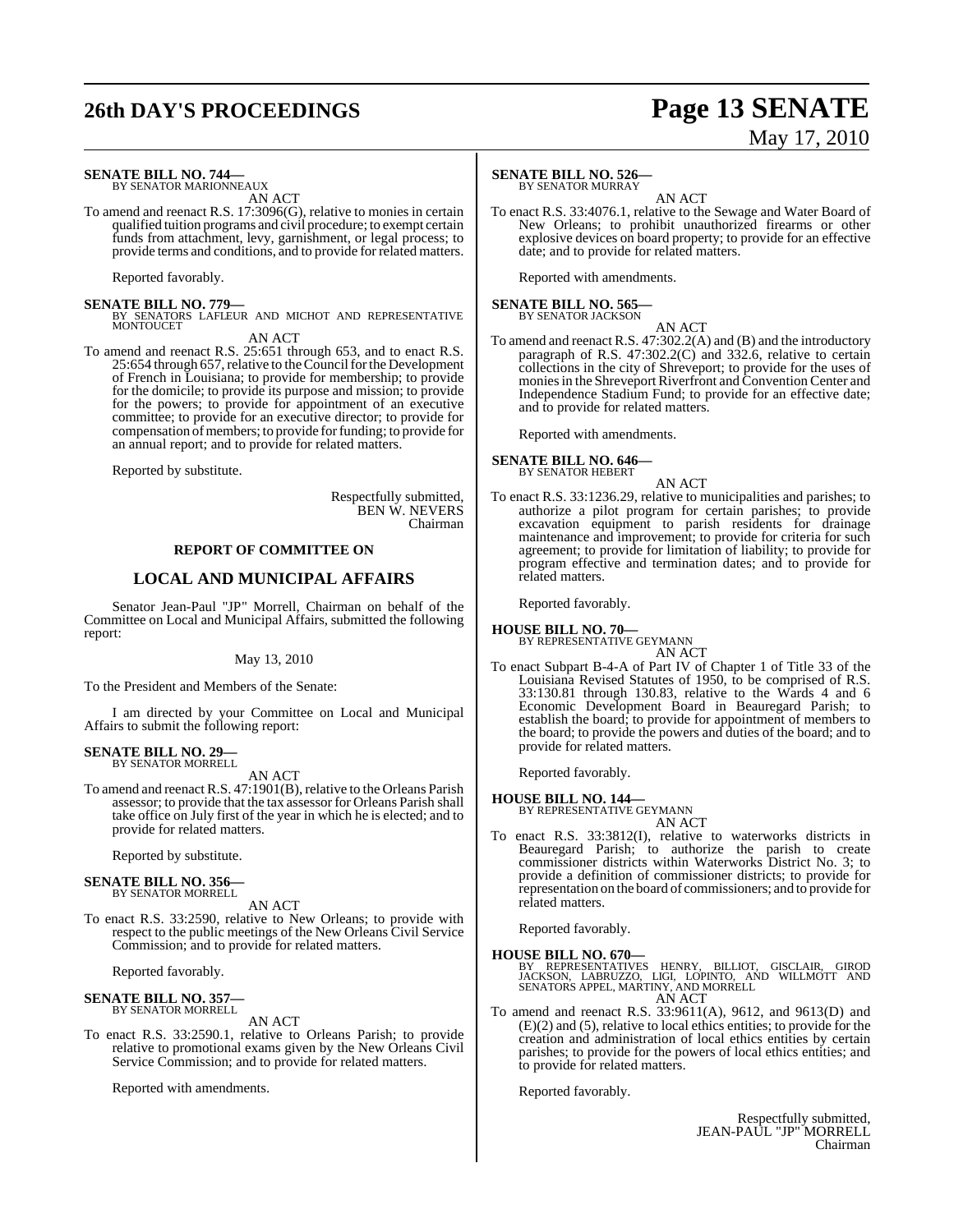## **Page 14 SENATE 26th DAY'S PROCEEDINGS**

## May 17, 2010

#### **REPORT OF COMMITTEE ON**

#### **TRANSPORTATION, HIGHWAYS AND PUBLIC WORKS**

Senator William Joseph McPherson, Jr., Chairman on behalf of the Committee on Transportation, Highways and Public Works, submitted the following report:

#### May 13, 2010

To the President and Members of the Senate:

I am directed by your Committee on Transportation, Highways and Public Works to submit the following report:

#### **SENATE BILL NO. 718** BY SENATOR MORRISH

AN ACT

To enact R.S. 32:387.19, relative to special permits; to authorize issuance of special permits for one-way hauls of bagged rice for export within a sixty-mile radius of the Port of Lake Charles; to authorize the Department of Transportation and Development to promulgate rules and regulations; to provide for limitations; and to provide for related matters.

Reported with amendments.

#### **SENATE BILL NO. 767—** BY SENATOR MCPHERSON

AN ACT

To amend and reenact R.S. 32:266(B) and to enact R.S. 32:57(I), relative to traffic offenses; to provide relative to the disposition of fines for exceeding the posted speed limit on an interstate highway; to change the name of the "Louisiana Highway Safety Commission Fund"; to provide relative to court costs for multiple offenses; and to provide for related matters.

Reported with amendments.

#### **HOUSE CONCURRENT RESOLUTION NO. 29—** BY REPRESENTATIVE RICHARD A CONCURRENT RESOLUTION

To urge and request the Department of Transportation and Development to install a red light at the intersection of North Acadia Road on Louisiana Highway 648 (Percy Brown Road) in Lafourche Parish and to reduce the speed along this route.

Reported favorably.

# **HOUSE CONCURRENT RESOLUTION NO. 35—** BY REPRESENTATIVE GISCLAIR

A CONCURRENT RESOLUTION

To urge and request the Department of Transportation and Development to study the possibility of installing highway shoulders along that portion of Louisiana Highway 308 which runs south of Louisiana Highway 90 in Lafourche Parish and through Ascension Parish to Louisiana Highway 1.

Reported favorably.

#### **HOUSE BILL NO. 96—** BY REPRESENTATIVE RICHARD

AN ACT

To enact R.S. 47:463.141, relative to motor vehicle special prestige license plates; to provide for the creation and issuance of such plates; to provide for the design of such plates; to provide relative to the fee and application of the fee for such plates; to authorize the promulgation of rules and regulations; and to provide for related matters

Reported favorably.

#### **HOUSE BILL NO. 211—**

BY REPRESENTATIVE PUGH AN ACT

To enact R.S. 32:299(A)(3), relative to off-road vehicles; to provide that off-road vehicles can be driven by certain persons on university and college streets; and to provide for related matters.

Reported favorably.

**HOUSE BILL NO. 356—** BY REPRESENTATIVE CHAMPAGNE AN ACT

To designate U.S. 90, a future I-49 Corridor, at its intersection with Louisiana Highway 675 interchange in Iberia Parish as the George T. Gros Memorial Overpass; and to provide for related matters.

Reported favorably.

## **HOUSE BILL NO. 372—** BY REPRESENTATIVE PEARSON

AN ACT

To repeal R.S. 32:63.1, relative to speed limits; to repeal provisions relative to speed limits on Interstate 10 in St. Tammany Parish.

Reported favorably.

#### **HOUSE BILL NO. 646—**

BY REPRESENTATIVE BROSSETT AN ACT

To enact R.S. 38:330.1(C)(2)(a)(xi), relative to the Southeast Louisiana Flood Protection Authorities; to add a member to the nominating committee; and to provide for related matters.

Reported favorably.

**HOUSE BILL NO. 647—** BY REPRESENTATIVE ST. GERMAIN AN ACT

To enact R.S. 32:318(H), relative to audible and visual signals on certain vehicles; to provide for exceptions; to provide for publicly owned fire trucks with fire apparatuses; and to provide for related matters.

Reported favorably.

## **HOUSE BILL NO. 759—** BY REPRESENTATIVE ST. GERMAIN

AN ACT

To amend and reenact R.S. 32:1(26), relative to the traffic regulations; to revise the definition of "intersection"; and to provide for related matters.

Reported favorably.

#### **HOUSE BILL NO. 870—**

BY REPRESENTATIVE GEYMANN AN ACT

To direct the Department of Public Safety and Corrections to not implement the provisions of the Federal PASS ID Act of 2009; and to provide for related matters.

Reported with amendments.

#### **HOUSE BILL NO. 1043—**

BY REPRESENTATIVE HENRY AN ACT

To enact R.S. 32:1734(E), relative to gate fees; to prohibit towing or storage companies from charging gate fees when a vehicle is towed outside of normal business hours; and to provide for related matters.

Reported favorably.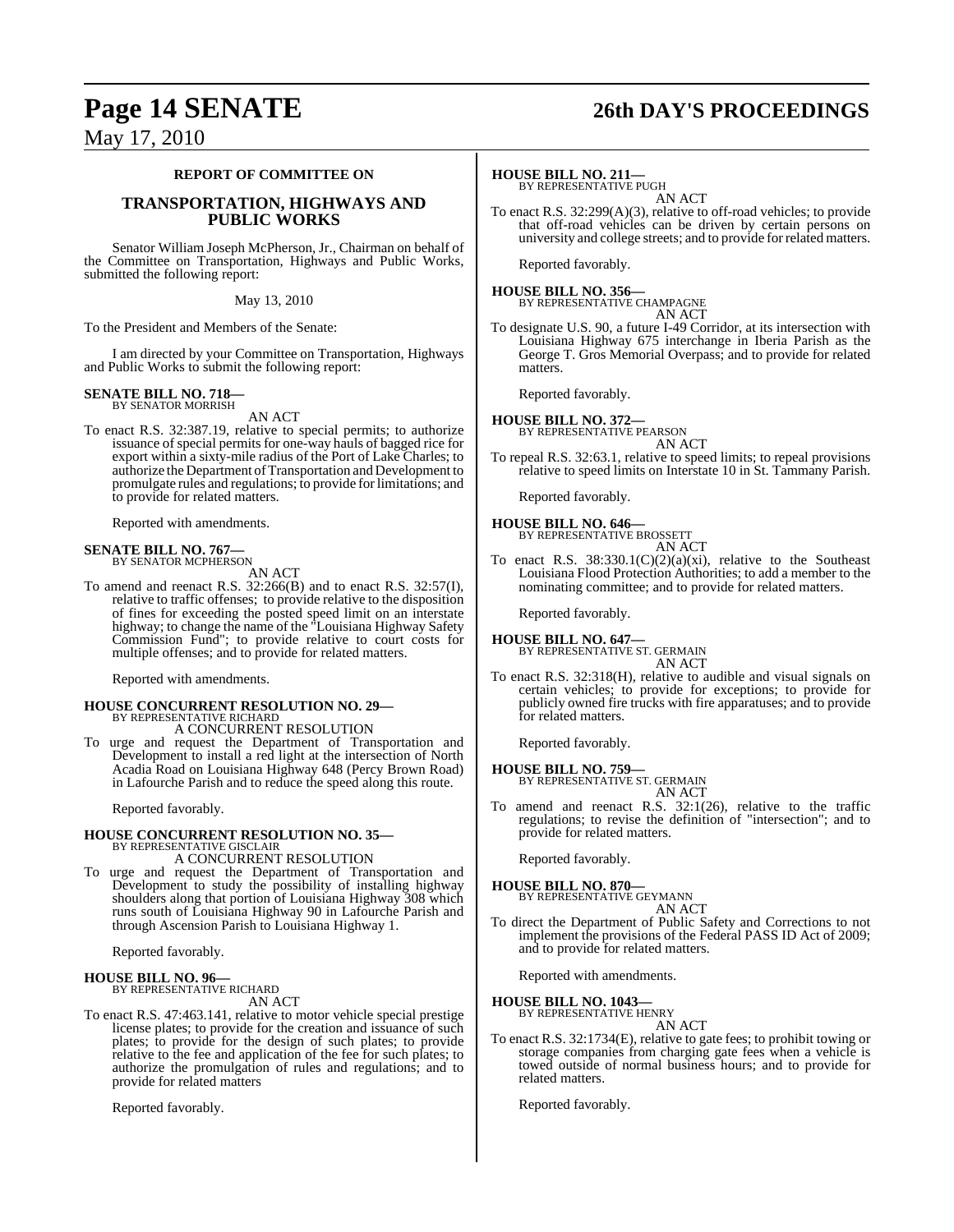# **26th DAY'S PROCEEDINGS Page 15 SENATE**

# May 17, 2010

#### **HOUSE BILL NO. 1165—**

BY REPRESENTATIVES ARNOLD, ABRAMSON, ANDERS, ARMES,<br>AUBERT, AUSTIN BADON, BOBBY BADON, BALDONE, BARRAS,<br>BARROW, BILLIOT, BROSSETT, HENRY BURNS, TIM BURNS,<br>CARMODY,CHAMPAGNE,CHANDLER,CHANEY,CONNICK,CORTEZ,<br>DIXON,DOERGE,DOWN GISCLAIR, GUILLORY, GUINN, HARDY, HENDERSON, HENRY, HILL,<br>HINES, HOFFMANN, HOWARD, GIROD JACKSON, MICHAEL<br>JACKSON, JOHNSON, HOWARD, JONES, SAM JONES, KATZ,<br>LABRUZZO, LAFONTA, LEBAS, LIGI, LOPINTO, LORUSSO, MILLS,<br>MONICA, M AN ACT

To enact R.S. 47:463.141, relative to motor vehicle special prestige license plates; to honor the 2009 World Champion New Orleans Saints; to provide for the creation and issuance of such plates; to provide for the design of such plates; to provide relative to the fee and application of the fee for such plates; to create a foundation and provide for foundation members; to authorize the promulgation of rules and regulations; and to provide for related matters.

Reported with amendments.

#### **HOUSE BILL NO. 1277— (Substitute for House Bill No. 53 by Representative Roy)** BY REPRESENTATIVE ROY

AN ACT

To enact R.S. 32:387.19, relative to special permits; to authorize the use of a portion of Interstate 49 as an alternate route for U.S. Highway No. 71 and U.S. Highway No. 167 to haul agronomic or horticultural crops on the interstate; and to provide for related matters.

Reported with amendments.

Respectfully submitted, **JOE MCPHERSON** Chairman

#### **REPORT OF COMMITTEE ON**

#### **FINANCE**

Senator Michael J. "Mike" Michot, Chairman on behalf of the Committee on Finance, submitted the following report:

#### May 17, 2010

To the President and Members of the Senate:

I am directed by your Committee on Finance to submit the following report:

## **SENATE CONCURRENT RESOLUTION NO. 53—** BY SENATOR PETERSON

A CONCURRENT RESOLUTION

To direct the division of administration, the Louisiana Workforce Commission, the Department of Economic Development, the Department of State Civil Service, the office of group benefits, the Louisiana State University System, the Southern University System, the University of Louisiana System, the Louisiana Community and Technical College System, the Louisiana State Employees' Retirement System, the Teachers' Retirement System of Louisiana, and the State Police Pension and Retirement Systemto work together to develop a plan to support state employees who are terminated due to budget-reduction measures in their preparation to reenter the workforce in the private sector.

Reported with amendments.

#### **SENATE BILL NO. 1—** BY SENATOR CHAISSON

A JOINT RESOLUTION

Proposing to amend Article VII, Section 10.3(C) of the Constitution of Louisiana, relative to the Budget Stabilization Fund; to provide for incorporation of monies in the Budget Stabilization Fund into the official forecast for the current fiscal year and the next fiscal year; to direct the treasurer to transfer monies from the Budget Stabilization Fund to the state general fund in certain circumstances; to suspend deposits into the Budget Stabilization Fund in certain circumstances; and to specify an election for submission of the proposition to electors; and provide a ballot proposition.

Reported with amendments.

## **SENATE BILL NO. 2—**<br>BY SENATOR CHAISSON

AN ACT

To amend and reenact R.S. 39:94(C), relative to the Budget Stabilization Fund; to provide for the incorporation of monies in the Budget Stabilization Fund into the official forecast for the current fiscal year and the next fiscal year; to direct the treasurer to transfer monies from the Budget Stabilization Fund to the state general fund in certain circumstances; to suspend deposits into the Budget Stabilization Fund in certain circumstances; to provide for an effective date; and to provide for related matters.

Reported with amendments.

#### **SENATE BILL NO. 85—**

BY SENATOR B. GAUTREAUX AN ACT

To amend and reenact R.S. 11:62(8)(a) and (b), 1946, and 1966, relative to the Parochial Employees' Retirement System; to provide for ranges for employee contributions for Plans A and B; to provide the board of trustees with authority to set the employee contribution rates for members of Plan A and Plan B within the ranges; to provide for an effective date; and to provide for related matters.

Reported favorably.

#### **SENATE BILL NO. 391—** BY SENATOR CHAISSON

A JOINT RESOLUTION

Proposing to amend Article VII, Section 10(F)(2)(a) and (b) of the Constitution of Louisiana, relative to the expenditure of state funds; to authorize the limited redirection and transfer of funds supporting appropriations or allocations from the state general fund and dedicated funds, including those constitutionally protected or mandated, to be used for other nonmandatory purposes under certain circumstances; to specify an election for submission of the proposition to electors and provide a ballot proposition; and to provide for related matters.

Reported with amendments.

#### **SENATE BILL NO. 392—**

BY SENATOR CHAISSON AN ACT

To amend and reenact R.S.  $39:75(C)(2)(b)$  and  $(E)(1)$  and  $(2)$ , relative to the expenditure of state funds; to authorize the limited redirection and transfer of funds supporting appropriations or allocations from the state general fund and dedicated funds, including those constitutionally protected or mandated, to be used for other nonmandatory purposes under certain circumstances; to provide for an effective date; and to provide for related matters.

Reported favorably.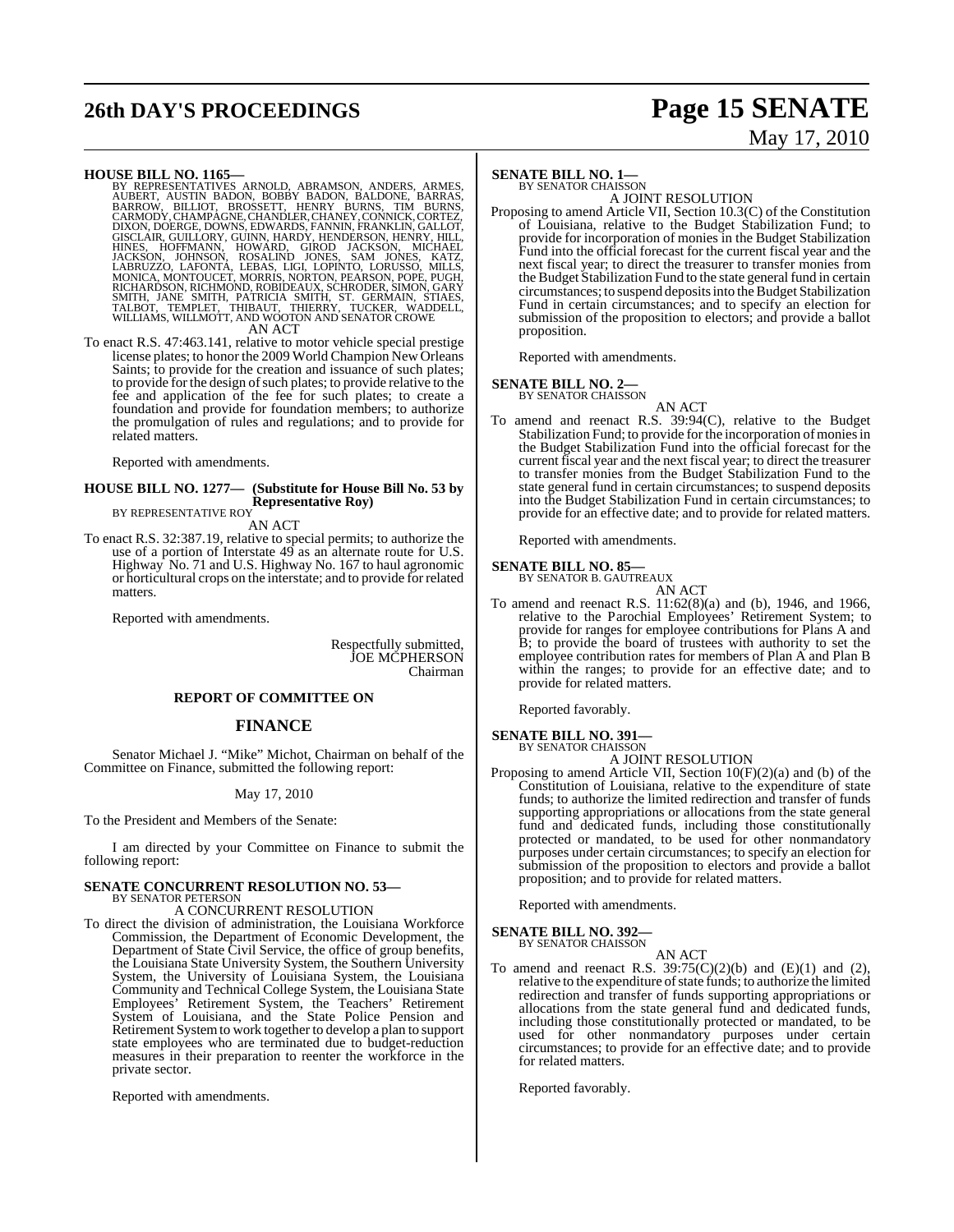#### **SENATE BILL NO. 410—** BY SENATOR CHAISSON

AN ACT

To amend and reenact R.S.  $39:98.1(A)(3)$ , relative to the Millennium Trust; to change the amount of deposits into the Millennium Trust from monies received as a result of the Master settlement; to provide for an effective date; and to provide for related matters.

Reported favorably.

## **SENATE BILL NO. 434—** BY SENATOR CHAISSON

A JOINT RESOLUTION

Proposing to amend Article VII, Section 10.8(A)(1)(c) of the Constitution of Louisiana, relative to the Millennium Trust; to change the amount of deposits into the Millennium Trust from monies received as a result of the Master Settlement; and to specify an election for submission of the proposition to electors and provide a ballot proposition.

Reported favorably.

## **SENATE BILL NO. 478—** BY SENATOR N. GAUTREAUX

AN ACT

To amend and reenact R.S.  $4:165(A)(1)$  and  $(2)$  and  $(B)(1)$  and  $(2)$ , relative to certain horse racing purses and breeders' awards; to provide with respect to monies allocated for purses and breeders' awards; to provide for an effective date; and to provide for related matters.

Reported with amendments.

#### **SENATE BILL NO. 509—** BY SENATOR LONG

AN ACT

To enact R.S. 17:1968.1 and to repeal R.S. 17:1969, relative to funding for the Louisiana School for Math, Science, and the Arts; to provide for the inclusion of the school in the minimum foundation program formula; to provide for the allocation of minimum foundation program funds attributable to such inclusion; to provide relative to appropriations from the state general fund; to provide relative to the school's annual budget; and to provide for related matters.

Reported favorably.

## **SENATE BILL NO. 624—** BY SENATOR MARIONNEAUX

AN ACT

To enact R.S. 51:2366, relative to economic development; to provide for the Louisiana Mega Project Energy Assistance Rebate; to provide for the businesses eligible forsuch rebate; to provide for the amount of such rebate; to provide certain authority to the secretary of the Department of Economic Development and the Department of Revenue; and to provide for a penalty for failure to file certain reports; and to provide for related matters.

Reported with amendments.

#### **SENATE BILL NO. 711—** BY SENATOR CHEEK

#### AN ACT

To enact Chapter 64 of Title 46 of the Louisiana Revised Statutes of 1950, to be comprised of R.S. 46:2901 through 2903, relative to the Community Hospital Stabilization Fund; to create the Community Hospital Stabilization Fund as a special fund in the state treasury; to provide for deposit of certain monies into the fund; to provide for the uses of monies in the fund; to provide for certified public expenditures; to provide for an effective date; and to provide for related matters.

Reported with amendments.

## **Page 16 SENATE 26th DAY'S PROCEEDINGS**

#### **SENATE BILL NO. 724—**

BY SENATOR N. GAUTREAUX

AN ACT To amend and reenact R.S.  $41:642(A)(2)$ , relative to sixteenth section and school board indemnity lands; to provide for revenues generated by certain sixteenth section and school board indemnity lands; to provide terms and conditions; and to provide for related matters.

Reported with amendments.

## **SENATE BILL NO. 749—** BY SENATOR MURRAY

AN ACT To amend and reenact R.S. 24:653(H)(2), relative to the Joint Legislative Committee on the Budget; to provide for the review of certain negotiations, compromises or settlements by the Litigation Subcommittee of the Joint Legislative Committee on the Budget; to provide for an effective date; and to provide for related matters.

Reported with amendments.

Respectfully submitted, MICHAEL J. "MIKE" MICHOT Chairman

#### **Senate Bills and Joint Resolutions on Second Reading Reported by Committees**

**SENATE BILL NO. 204—** BY SENATOR MCPHERSON

AN ACT

To amend and reenact R.S. 40:1300.53, relative to criminal history checks of licensed ambulance personnel or nonlicensed persons; to remove provisions which allow an employer to waive certain provisions; and to provide for related matters.

Reported with amendments by the Committee on Health and Welfare.

#### **SENATE COMMITTEE AMENDMENTS**

Amendments proposed by Senate Committee on Health and Welfare to Original Senate Bill No. 204 by Senator McPherson

#### AMENDMENT NO. 1

On page 1, delete lines 14 through 17 in their entirety and insert the following:

 $\sqrt{\left(\text{a}\right)^2}$  (1) Any crime of violence as enumerated by R.S. 14:2(B), R.S. 14:34.7,R.S. 14:35,R.S. 14:36,R.S. 14:37.1,R.S. 14:37.4,R.S. 14:38, R.S. 14:41, R.S. 14:43.3, R.S. 14:43.5, R.S. 14:52 through R.S. 14:54.4, R.S. 14:64.3, R.S. 14:64.4, R.S. 14:78, R.S. 14:80 through R.S. 14:83.3, R.S. 14:86, R.S. 14:89, R.S. 14:93, R.S. 14:93.3 through 14:93.5, R.S. 14:102.1, R.S. 14:282, R.S. 14:286, **R.S. 14:28, 30, 30.1, 31, 32.6, 32.7, 32.12, 34, 34.1, 34.7, 35.2, 37, 37.1, 37.4, 38.1, 42, 42.1, 43, 43.1, 43.2, 43.3, 43.5, 44, 44.1, 46.2, 51, 60, 62.1, 64, 64.1, 64.4, 66, 67, 67.21, 89, 89.1, 93.3, 93.4, 93.5** or distribution or possession with the intent to distribute controlled dangerous substances as listed in Schedules I through V of the Uniform Controlled Dangerous Substances Act."

#### AMENDMENT NO. 2

On page 2, delete lines 1 through 4 in their entirety

#### AMENDMENT NO. 3

On page 2, between lines 13 and 14, insert the following:

"**B. Additionally, except as otherwise provided in R.S. 40:1300.52(C), no employer who provides care or services to any person under the age of twenty-one shall hire any licensed ambulance personnel or nonlicensed person when the results of the criminal history check reveal that the licensed ambulance**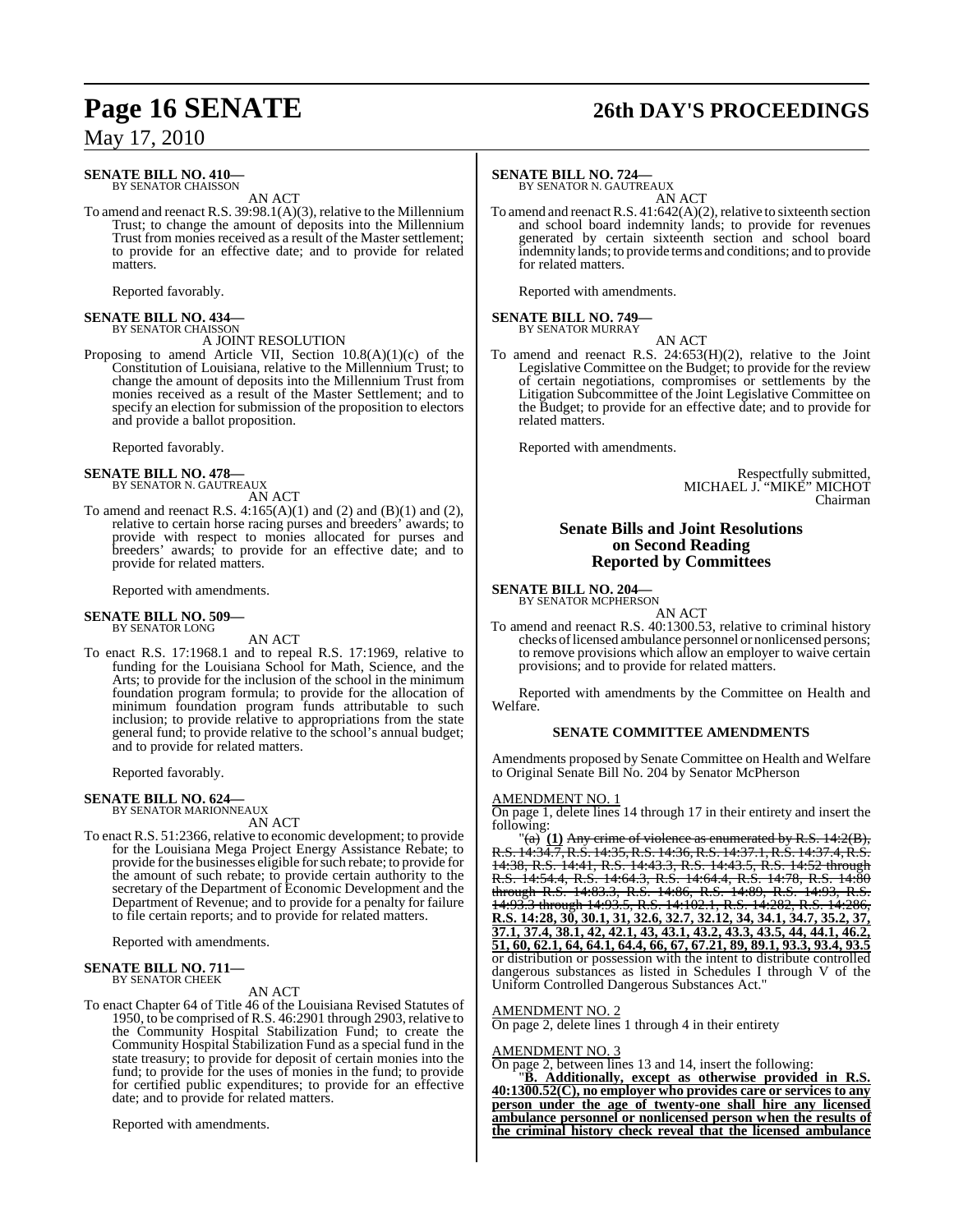# **26th DAY'S PROCEEDINGS Page 17 SENATE**

# May 17, 2010

**personnel or nonlicensed person has been convicted of any of the following offenses:**

**(1) R.S. 14:44.2, 80, 81.2, or 93.**

**(2) An attempt or conspiracy to commit any of the offenses listed in Paragraph (1) of this Subsection.**"

#### AMENDMENT NO. 4

On page 2, line 14, before "(1)" delete "B." and insert "B **C**."

On motion of Senator Mount, the committee amendment was adopted. The amended bill was read by title, ordered engrossed and passed to a third reading.

## **SENATE BILL NO. 408—**

BY SENATOR MCPHERSON AN ACT

To enact R.S. 40:1300.291(B)(3), relative to the hospital prospective payment methodology; to provide for the criteria that must be met in order to be deemed a major teaching hospital; and to provide for related matters.

Reported with amendments by the Committee on Health and Welfare.

#### **SENATE COMMITTEE AMENDMENTS**

Amendments proposed by Senate Committee on Health and Welfare to Original Senate Bill No. 408 by Senator McPherson

#### AMENDMENT NO. 1

On page 1, line 11, after "**and**" and before "**full-time**" insert "**resident**" and after "**least**" and before "**filled**" delete "**eighteen**" and insert "**fourteen**"

#### AMENDMENT NO. 2

On page 1, line 13, after "**hundred**" and before "**miles**" insert "**ten**"

### AMENDMENT NO. 3

On page 1, delete lines 14 through 17 in their entirety and insert the following: "**Committee on Medical Education, which program or positions include periodic rotation, placement or supervision of medical residents at Huey P. Long Medical Center under a public-private partnership or affiliation agreement.**

On motion of Senator Mount, the committee amendment was adopted. The amended bill was read by title, ordered engrossed and passed to a third reading.

#### **Senate Bills and Joint Resolutions on Second Reading**

#### **SENATE BILL NO. 793— (Substitute of Senate Bill No. 331 by Senator Hebert)** BY SENATOR HEBERT

AN ACT

To enact R.S. 37:223, relative to district attorneys; to prohibit certain legal representation by a district attorney or his staff; and to provide for related matters.

On motion of Senator Martiny the bill was read by title, ordered engrossed and passed to a third reading.

#### **SENATE BILL NO. 794— (Substitute of Senate Bill No. 355 by Senator Mount)** BY SENATOR MOUNT

AN ACT

To enact Part XV of Chapter 11 of Title 40 of the Louisiana Revised Statutes of 1950, to be comprised of R.S. 40:2200.11 through 2200.16, relative to proton beam radiotherapy; to provide for the registration of all proton beam radiotherapy equipment; to provide for an equipment utilization review process for proton beam radiotherapy equipment; to provide for definitions; to provide for rules and regulations and penalties; and to provide for related matters.

On motion of Senator Mount the bill was read by title, ordered engrossed and passed to a third reading.

#### **SENATE BILL NO. 795— (Substitute Bill for Senate Bill No. 359)**

BY SENATOR BROOME AN ACT

To amend and reenact R.S. 22:972 (A) and (B) and to enact R.S. 22:1016, relative to network adequacy in health insurance; provides for the filing of the network of participating health care providers; providesfor definitions; requires all health insurance issuers to have an adequate network of providers; provides for penaltiesfor violation of network adequacy rules; and to provide for related matters.

On motion of Senator Hebert the bill was read by title, ordered engrossed and passed to a third reading.

#### **SENATE BILL NO. 796— (Substitute of Senate Bill No. 690 by Senator Adley)** BY SENATOR ADLEY

AN ACT

To amend and reenact R.S. 18:44(A) and (B)(5)(b), 110(B), 193(F), 197, 401(B), 402(B), the introductory paragraph of(C), (E), and (G),  $433(G)(1)$  and the introductory paragraph of  $(H)(1)$ ,  $434(A)(1)$ , the introductory paragraph of  $(C)$ , and  $(D)(1)$  and  $(2)$ ,  $435(A)(1)$  and  $(B)$ ,  $436$ ,  $453(A)$  and  $(B)$ , the introductory paragraph of 467 and (2), 468(A), 481, 491(A) and (C), 511(A) and  $(B)$ , 512(B), 535(B), the introductory paragraph of 552(A),  $1272(\hat{A}), 1278(\hat{B}), 1279, 1285(\hat{B})$  $(1)(a), 1300(\check{C})(1), 1300.7(\check{A})),$  $1306(A)(4)$  and  $(C)(2)$ ,  $1307(A)(8)$  and  $(E)$ ,  $1308(A)(2)(a)$ , 1314(B) and (C), 1355(6), 1401(B), 1402(B)(1)(c), 1405(A), 1406(B), 1407, 1409(B)(1) and (2), 1432(A), and 1461(A)(17), and to repeal R.S. 18:1275.1 through 1275.24, relative to elections; to provide for an open primary system of elections for congressional offices; to provide relative to objections to candidacy and contests of elections; to provide relative to changes to and challenge and cancellation of voter registration; to provide relative to procedures for voting; to provide for election dates; to provide relative to courses of instruction for commissioners; to provide relative to selection and replacement of commissioners; to provide relative to alternate commissioners; to provide relative to watchers; to provide relative to dual candidacy; to provide relative to qualification of candidates; to provide relative to the election of candidates in a primary and general election; to provide relative to notice of location of precincts and polling places; to provide relative to election materials; to provide relative to filling vacancies in federal offices; to provide relative to recall elections; to provide relative to absentee by mail and early voting; to provide relative to voting machines; to provide relative to election offenses; and to provide for related matters.

On motion of Senator Kostelka the bill wasread by title, ordered engrossed and passed to a third reading.

#### **Senate Concurrent Resolutions on Second Reading Reported by Committees**

#### **Senator Broome in the Chair**

## **SENATE CONCURRENT RESOLUTION NO. 18—** BY SENATOR DONAHUE

A CONCURRENT RESOLUTION

To direct the Louisiana State University - Health Care Services Division to fully implement the recommendations from the March 23, 2009, Interim LSU Public Hospital Financial and Operational Assessment performed by Alvarez & Marsal.

Reported with amendments by the Committee on Health and Welfare.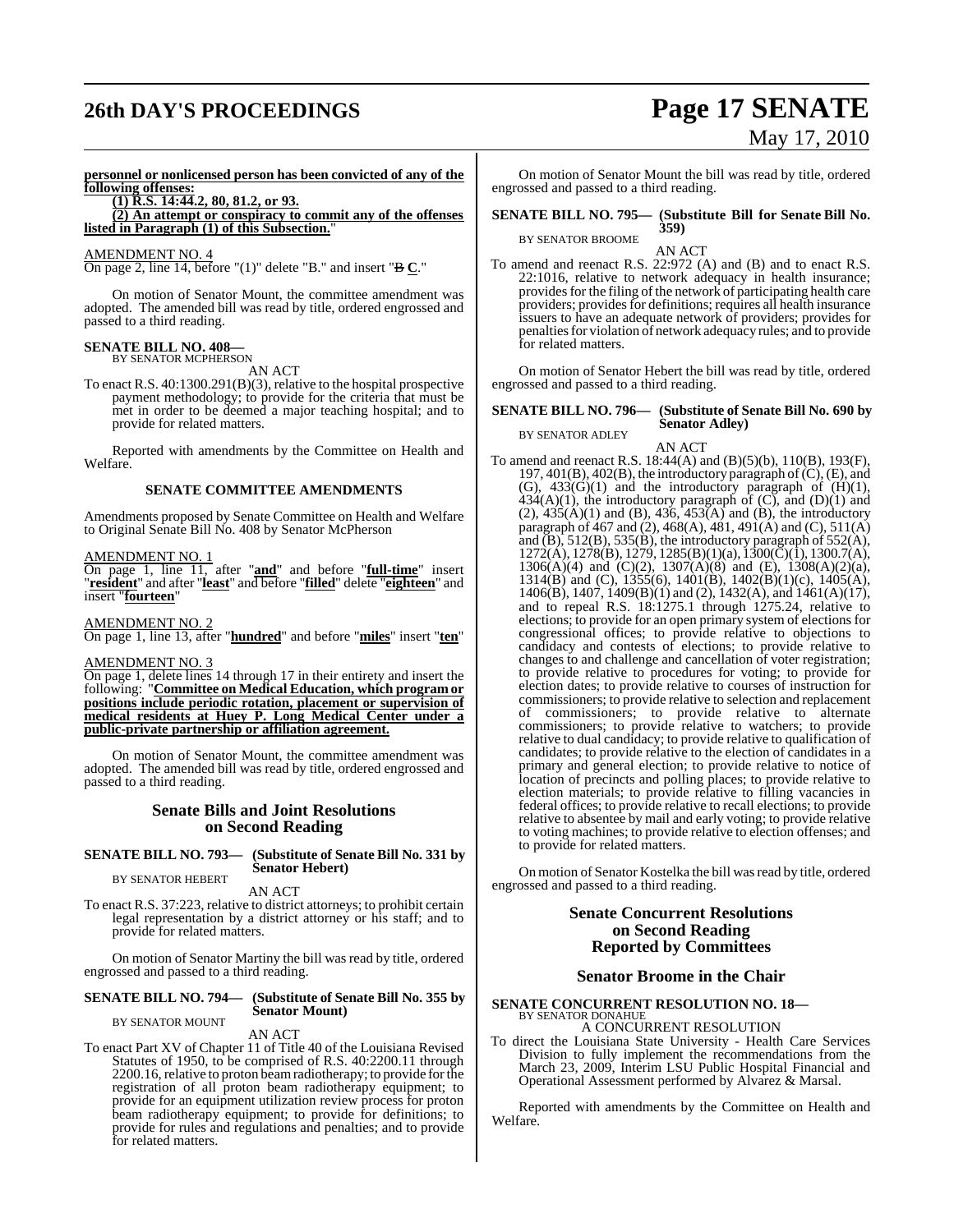## **Page 18 SENATE 26th DAY'S PROCEEDINGS**

## May 17, 2010

#### **SENATE COMMITTEE AMENDMENTS**

Amendments proposed by Senate Committee on Health and Welfare to Original Senate Concurrent Resolution No. 18 by Senator Donahue

#### AMENDMENT NO. 1

On page 1, delete lines 2 through 4 in their entirety and insert the following:

"To urge and request the Louisiana State University Board of Supervisors to study fully implementing the recommendations from the March 23, 2009, Interim LSU Public Hospital Financial and Operational Assessment performed by Alvarez and Marsal and to expand the findings to applications in all hospitals operated by the Louisiana State University System where it is found to be appropriate."

#### AMENDMENT NO. 2

On page 2, line 6, after "Louisiana State University" delete the remainder of the line and insert "Board of Supervisors"

#### AMENDMENT NO. 3

On page 2, delete line 7 in its entirety and insert "act now to reduce the cost of operating the Louisiana State University public"

#### AMENDMENT NO. 4

On page 2, line 8, before "through" change "hospital" to "hospitals"

#### AMENDMENT NO. 5

On page 2, delete lines 12 though 14 in their entirety and insert the following: urge and request the Louisiana State University Board of Supervisors to study fully implementing the recommendations from the March 23, 2009, Interim LSU Public Hospital Financial and Operational Assessment performed by Alvarez and Marsal and to expand the findings to applications in all hospitals operated by the Louisiana State University System where it is found to be appropriate.

On motion of Senator Mount, the committee amendment was adopted.

The resolution was read by title. Senator Donahue moved to adopt the amended Senate Concurrent Resolution.

### **ROLL CALL**

The roll was called with the following result:

#### YEAS

| Mr. President<br>Adley<br>Alario<br>Amedee<br>Appel<br><b>Broome</b><br>Cheek<br>Donahue<br>Dorsey<br>Duplessis<br>Erdey<br><b>Gautreaux B</b><br><b>Total</b> - 35 | Gautreaux N<br>Guillory<br>Hebert<br>Heitmeier<br>Jackson<br>Kostelka<br>LaFleur<br>Long<br>Marionneaux<br>Martiny<br>McPherson<br>Michot<br><b>NAYS</b> | Morrell<br>Morrish<br>Murray<br><b>Nevers</b><br>Peterson<br>Ouinn<br>Riser<br>Shaw<br>Smith<br><b>Thompson</b><br>Walsworth |
|---------------------------------------------------------------------------------------------------------------------------------------------------------------------|----------------------------------------------------------------------------------------------------------------------------------------------------------|------------------------------------------------------------------------------------------------------------------------------|
| Total $-0$                                                                                                                                                          | <b>ABSENT</b>                                                                                                                                            |                                                                                                                              |
| Chabert                                                                                                                                                             | Crowe                                                                                                                                                    |                                                                                                                              |

Claitor Mount Total - 4

The Chair declared the Senate had adopted the amended Senate Concurrent Resolution and ordered it engrossed and sent to the House.

#### **SENATE CONCURRENT RESOLUTION NO. 52—** BY SENATOR PETERSON

A CONCURRENT RESOLUTION

To direct the Department of Insurance to conduct a study of pharmacy benefit managers.

Reported with amendments by the Committee on Insurance.

#### **SENATE COMMITTEE AMENDMENTS**

Amendments proposed by Senate Committee on Insurance to Original Senate Concurrent Resolution No. 52 by Senator Peterson

#### AMENDMENT NO. 1

On page 2, lines 15 and 16, delete "December 31, 2010." and insert "January 31, 2011."

#### AMENDMENT NO. 2

On page 2, lines 18 and 19, delete "January 15, 2011," and insert "March 15, 2011,"

On motion of Senator Hebert, the committee amendment was adopted.

The resolution was read by title. Senator Peterson moved to adopt the amended Senate Concurrent Resolution.

### **ROLL CALL**

The roll was called with the following result:

#### YEAS

| Mr. President | Gautreaux N   | Morrell       |
|---------------|---------------|---------------|
| Adley         | Guillory      | Morrish       |
| Alario        | Hebert        | Mount         |
| Amedee        | Heitmeier     | Murray        |
| Appel         | Jackson       | <b>Nevers</b> |
| <b>Broome</b> | Kostelka      | Peterson      |
| Cheek         | LaFleur       | Ouinn         |
| Donahue       | Long          | Riser         |
| Dorsey        | Marionneaux   | Shaw          |
| Duplessis     | Martiny       | Smith         |
| Erdey         | McPherson     | Thompson      |
| Gautreaux B   | Michot        | Walsworth     |
| Total - 36    |               |               |
|               | <b>NAYS</b>   |               |
| Total - 0     |               |               |
|               | <b>ABSENT</b> |               |
| Chabert       | Claitor       | Prowe         |

The Chair declared the Senate had adopted the amended Senate Concurrent Resolution and ordered it engrossed and sent to the House.

#### **Senate Bills and Joint Resolutions on Third Reading and Final Passage**

## **SENATE BILL NO. 651—** BY SENATOR HEBERT

Total - 3

AN ACT To amend and reenact R.S. 2:381, 385(A),and 802(A)(1), relative to aviation safety; to provide relative to airport zoning regulations; to provide relative to the adoption by certain political subdivisions of airport zoning regulations which comply with certain United States Department of Transportation, Federal Aviation Administration regulations; to provide relative to funding from the airport construction or development priority program; to provide terms and conditions; and to provide for related matters.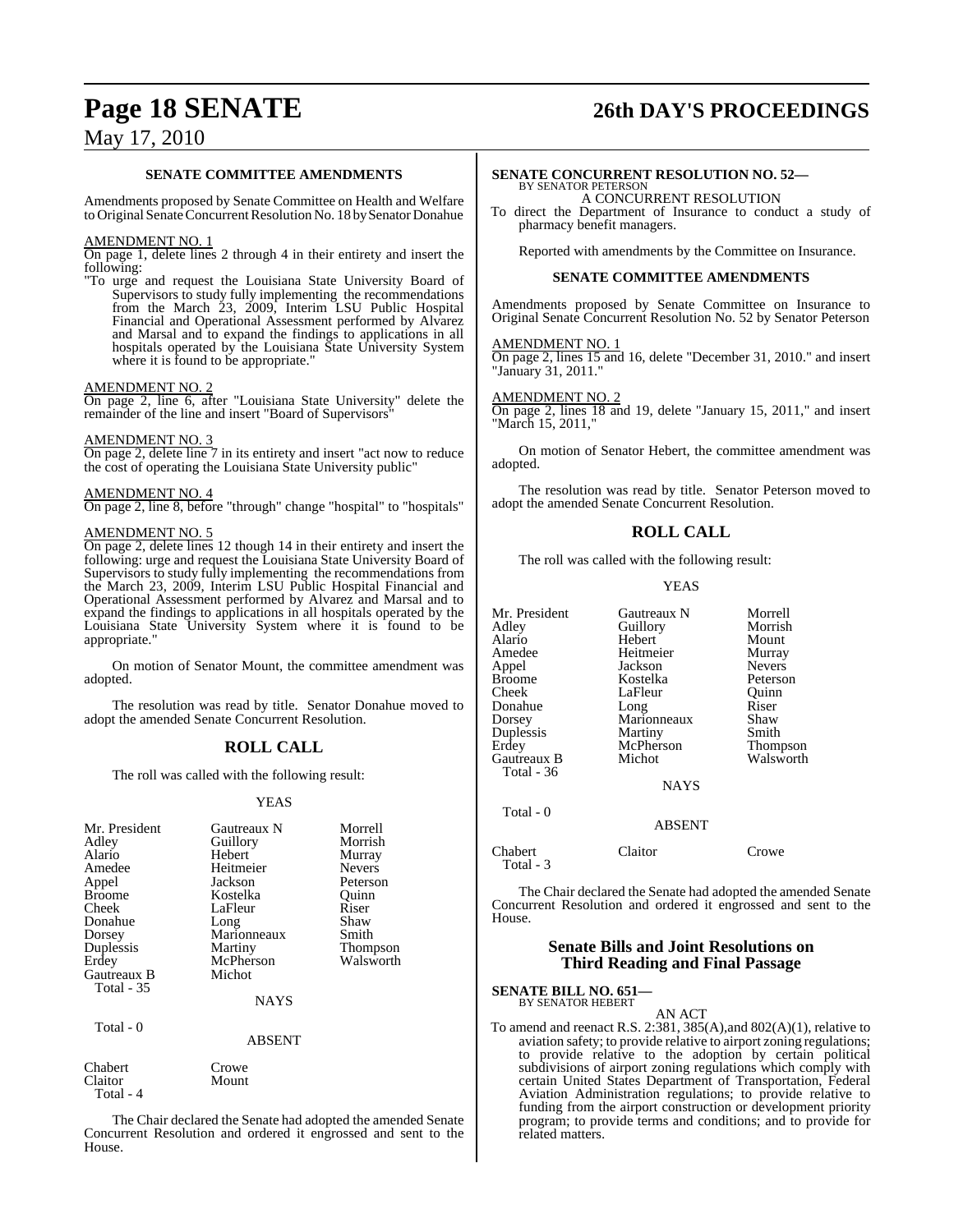# **26th DAY'S PROCEEDINGS Page 19 SENATE**

#### **Floor Amendments**

Senator Marionneaux sent up floor amendments.

#### **SENATE FLOOR AMENDMENTS**

Amendments proposed by Senator Marionneaux on behalf of the Legislative Bureau to Engrossed Senate Bill No. 651 by Senator Hebert

#### AMENDMENT NO. 1

On page 2, line 21, following "allow" change "said" to "the"

#### AMENDMENT NO. 2

On page 2, lines 24 and 28, following "the" and before "agency" delete "said"

#### AMENDMENT NO. 3

On page 3, line 20, following "year," and before "for" delete "beginning in 1989,"

#### AMENDMENT NO. 4

On page 3, line 21, following "fiscal year" delete the remainder of the line, and on line 22, delete "90, which will be funded in the current year.

On motion of Senator Marionneaux, the amendments were adopted.

The bill was read by title. Senator Hebert moved the final passage of the amended bill.

## **ROLL CALL**

The roll was called with the following result:

#### **YEAS**

| Mr. President | Erdey       | McPherson       |
|---------------|-------------|-----------------|
| Adley         | Gautreaux B | Michot          |
| Alario        | Gautreaux N | Morrell         |
| Amedee        | Guillory    | Morrish         |
| Appel         | Hebert      | Mount           |
| <b>Broome</b> | Heitmeier   | Murray          |
| Cheek         | Jackson     | <b>Nevers</b>   |
| Claitor       | Kostelka    | Peterson        |
| Crowe         | LaFleur     | Riser           |
| Donahue       | Long        | Shaw            |
| Dorsey        | Marionneaux | Smith           |
| Duplessis     | Martiny     | <b>Thompson</b> |
| Total - 36    |             |                 |
|               | NAYS        |                 |

Total - 0

ABSENT

#### Chabert Quinn Walsworth Total - 3

The Chair declared the amended bill was passed, ordered reengrossed and sent to the House. Senator Hebert moved to reconsider the vote by which the bill was passed and laid the motion on the table.

#### **Bagneris Rule**

Senator Peterson moved to suspend the rules to temporarily pass over controversial Senate Bills and House Bills for the remainder of the day with the intention of taking them up later, in their regular order.

Without objection, so ordered.

# May 17, 2010

#### **SENATE BILL NO. 704—**

BY SENATOR SHAW

AN ACT To amend and reenact R.S. 29:414(C) and (D), relative to credit in public retirement systems for service in the uniformed services; to provide for payment of contributions to public retirement systems for such service credit; to provide for time periods for payment of such contributions; to provide for an effective date; and to provide for related matters.

The bill was read by title. Senator Shaw moved the final passage of the bill.

#### **ROLL CALL**

The roll was called with the following result:

#### YEAS

| Mr. President | Gautreaux N | Morrish         |
|---------------|-------------|-----------------|
| Adley         | Guillory    | Mount           |
| Alario        | Hebert      | Murray          |
| Amedee        | Heitmeier   | <b>Nevers</b>   |
| Appel         | Jackson     | Peterson        |
| Broome        | Kostelka    | Quinn           |
| Cheek         | LaFleur     | Riser           |
| Crowe         | Long        | Shaw            |
| Donahue       | Marionneaux | Smith           |
| Dorsey        | Martiny     | <b>Thompson</b> |
| Duplessis     | McPherson   | Walsworth       |
| Erdey         | Michot      |                 |
| Gautreaux B   | Morrell     |                 |
| Total - 37    |             |                 |
|               | <b>NAYS</b> |                 |
| Total - 0     |             |                 |
|               | ABSENT      |                 |

Chabert Claitor Total - 2

The Chair declared the bill was passed and ordered it sent to the House. Senator Shaw moved to reconsider the vote by which the bill was passed and laid the motion on the table.

#### **SENATE BILL NO. 706—** BY SENATOR JACKSON

AN ACT

To amend and reenact R.S. 39:51(E), relative to the General Appropriation Bill; to require that the Five Year Estimated Revenue Loss Chart from the Tax Exemption Budget be an appendix to the General Appropriation Bill; to provide for the annual review of the Tax Exemption Budget; and to provide for related matters.

#### **Floor Amendments**

Senator Jackson proposed the following amendments.

#### **SENATE FLOOR AMENDMENTS**

Amendments proposed by Senator Jackson to Engrossed Senate Bill No. 706 by Senator Jackson

#### AMENDMENT NO. 1

On page 1, line 5, change "Tax Exemption Budget" to "Five Year Estimated Revenue Loss Chart"

AMENDMENT NO. 2 On page 1, line 13, change "**Tax Exemption Budget**" to "**Five Year Estimated Revenue Loss Chart**"

On motion of Senator Jackson, the amendments were adopted.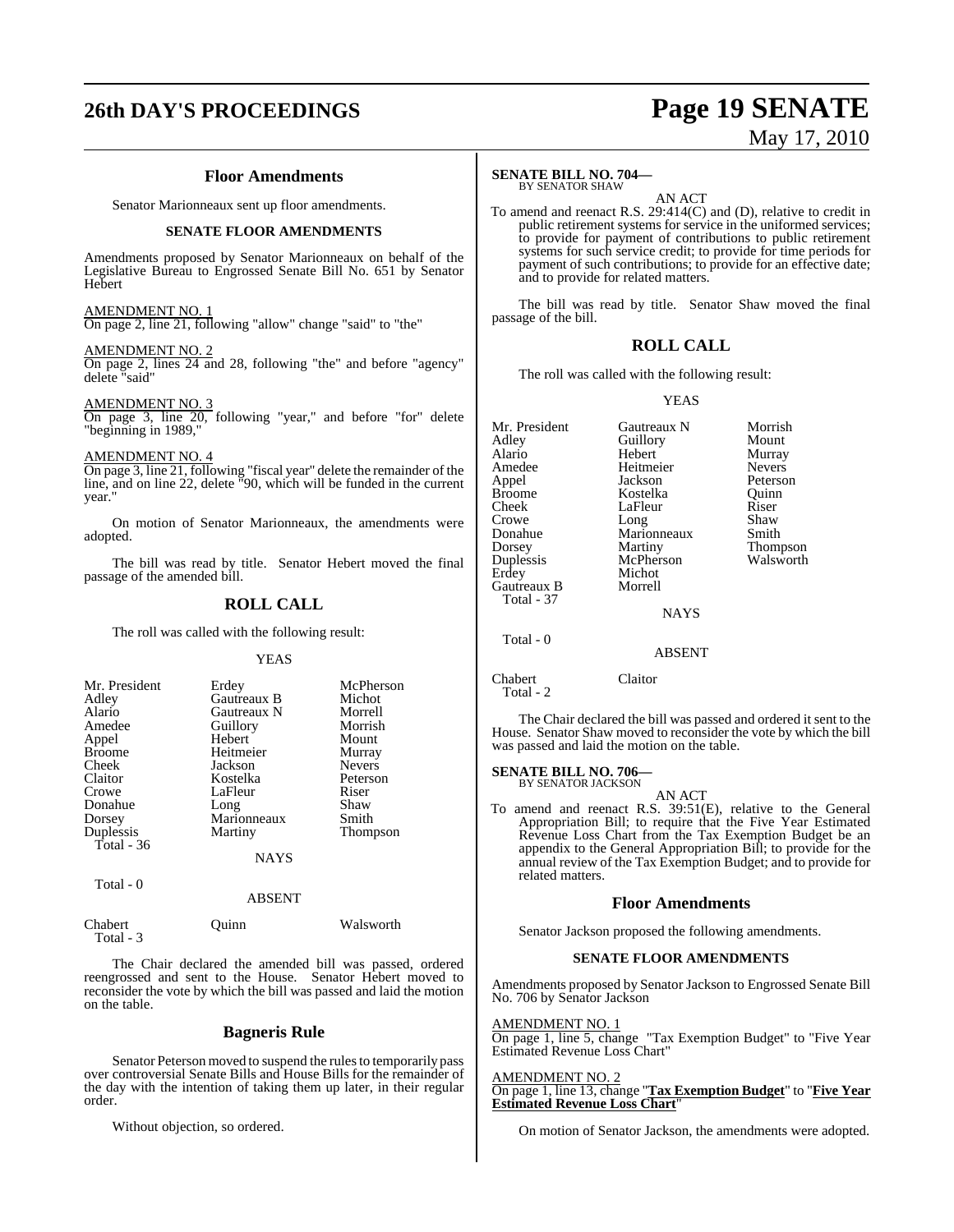The bill was read by title. Senator Jackson moved the final passage of the amended bill.

#### **ROLL CALL**

The roll was called with the following result:

#### YEAS

| Mr. President | Erdey         | Morrell       |
|---------------|---------------|---------------|
| Adley         | Gautreaux B   | Morrish       |
| Alario        | Gautreaux N   | Mount         |
| Amedee        | Guillory      | Murray        |
| Appel         | Hebert        | <b>Nevers</b> |
| <b>Broome</b> | Heitmeier     | Peterson      |
| Cheek         | Jackson       | Ouinn         |
| Claitor       | LaFleur       | Riser         |
| Crowe         | Long          | Shaw          |
| Donahue       | Marionneaux   | Smith         |
| Dorsey        | Martiny       | Thompson      |
| Duplessis     | Michot        | Walsworth     |
| Total - $36$  |               |               |
|               | <b>NAYS</b>   |               |
| Total - 0     |               |               |
|               | <b>ABSENT</b> |               |

| Chabert   | Kostelka | McPherson |
|-----------|----------|-----------|
| Total - 3 |          |           |

The Chair declared the amended bill was passed, ordered reengrossed and sent to the House. Senator Jackson moved to reconsider the vote by which the bill was passed and laid the motion on the table.

## **SENATE BILL NO. 759—** BY SENATOR THOMPSON

AN ACT

To enact Subpart B-20 of Part IV of Chapter 1 of Title 33 of the Louisiana Revised Statutes of 1950, to be comprised of R.S. 33:130.441 through 130.447, relative to agricultural, economic, and industrial development in Madison Parish; to create the Madison Parish Economic and Industrial Development District; to provide for the governance, powers, duties, and funding of the district; to authorize the district to issue bonds and levy taxes; and to provide for related matters.

#### **Floor Amendments**

Senator Marionneaux sent up floor amendments.

#### **SENATE FLOOR AMENDMENTS**

Amendments proposed by Senator Marionneaux on behalf of the Legislative Bureau to Engrossed Senate Bill No. 759 by Senator Thompson

AMENDMENT NO. 1

On page 3, line 11, following **(j)** delete the remainder of the line, and insert "**Real estate sales, appraisal, or commercial development.**"

#### AMENDMENT NO. 2

On page 4, line 9, following "**treasurer**" and before "**and establish**" insert**,**

#### AMENDMENT NO. 3

On page 5, line 14, following "**other**" change "**evidence**" to "**evidences**"

#### AMENDMENT NO. 4

On page 5, line 15,following "**indebtedness**" and before "**and**" insert "**,**"

## **Page 20 SENATE 26th DAY'S PROCEEDINGS**

#### AMENDMENT NO. 5

On page 6, line 1,following "**employees**" and before "**and**" insert **","**

AMENDMENT NO. 6 On page 8, line 3, following "**district**" and before "**or**" insert **","**

#### AMENDMENT NO. 7

On page 8, line 4, following "**subdistrict**" and before "**shall**" insert "**,**"

On motion of Senator Marionneaux, the amendments were adopted.

#### **Mr. President in the Chair**

The bill was read by title. Senator Thompson moved the final passage of the amended bill.

#### **ROLL CALL**

The roll was called with the following result:

#### **YEAS**

| Mr. President | Gautreaux B | Morrell       |
|---------------|-------------|---------------|
| Adley         | Gautreaux N | Morrish       |
| Alario        | Guillory    | Mount         |
| Amedee        | Hebert      | Murray        |
| Appel         | Heitmeier   | <b>Nevers</b> |
| <b>Broome</b> | Jackson     | Peterson      |
| Cheek         | Kostelka    | Ouinn         |
| Claitor       | LaFleur     | Riser         |
| Crowe         | Long        | Shaw          |
| Donahue       | Marionneaux | Smith         |
| Dorsey        | Martiny     | Thompson      |
| Duplessis     | McPherson   | Walsworth     |
| Erdey         | Michot      |               |
| Total - 38    |             |               |
|               | <b>NAYS</b> |               |
|               |             |               |

ABSENT

Chabert

Total - 0

Total - 1

The Chair declared the amended bill was passed, ordered reengrossed and sent to the House. Senator Thompson moved to reconsider the vote by which the bill was passed and laid the motion on the table.

#### **SENATE BILL NO. 762—** BY SENATOR BROOME

AN ACT

To enact R.S. 51:2604.1, relative to the Louisiana Equal Housing Opportunity Act; to provide for discrimination in land use or land development decisions; to provide for unlawful acts; and to provide for related matters.

### **Floor Amendments**

Senator Marionneaux sent up floor amendments.

#### **SENATE FLOOR AMENDMENTS**

Amendments proposed by Senator Marionneaux on behalf of the Legislative Bureau to Engrossed Senate Bill No. 762 by Senator Broome

#### AMENDMENT NO. 1

On page 1, line 8, following "**shall be**" and before "**unlawful**" insert "**an**"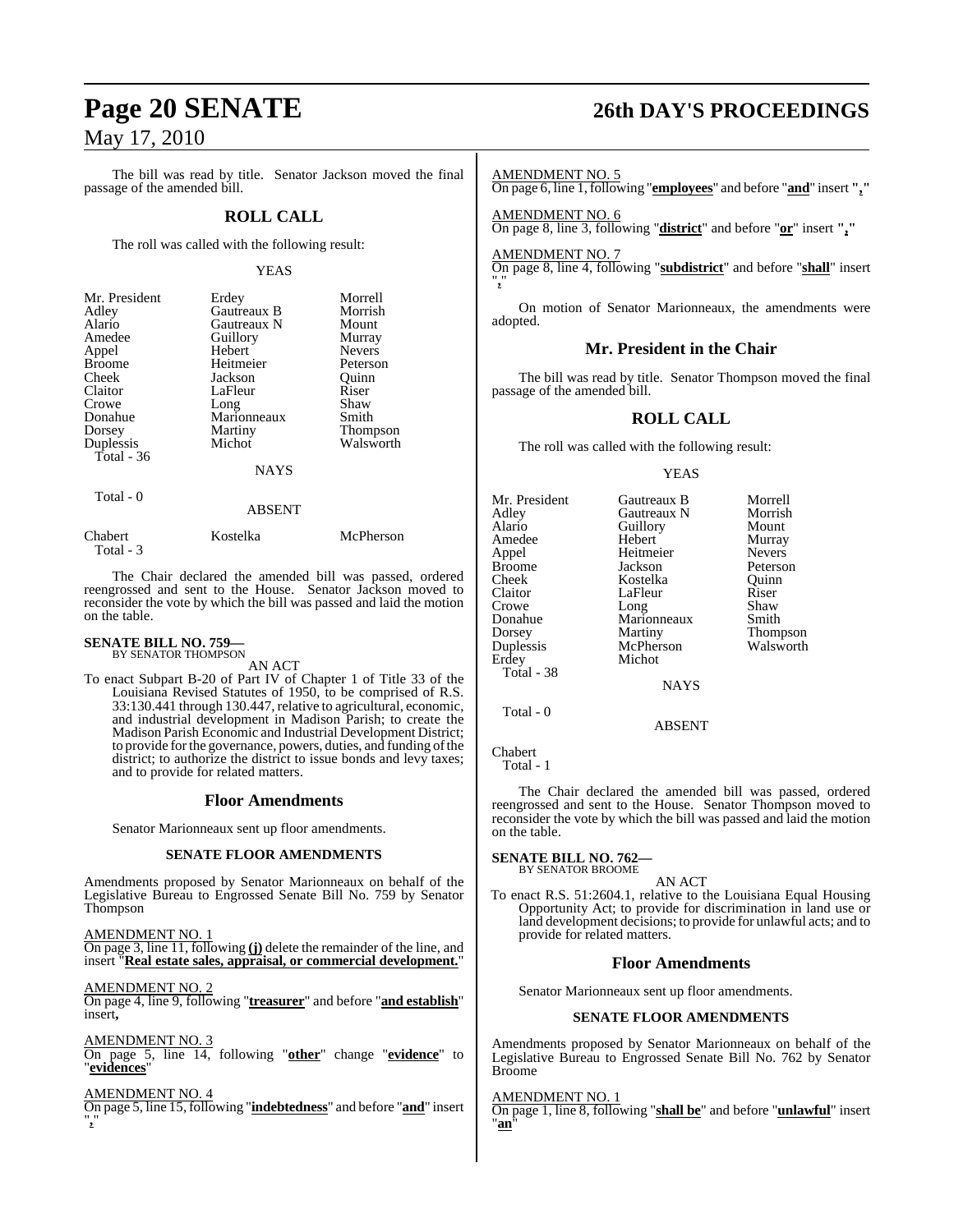AMENDMENT NO. 2 On page 1, line 10, change "**disabilities**" to "**disability**"

AMENDMENT NO. 3 On page 2, line 2, following "**part**" and before the end of the line change "**at all,**" to "**whatsoever**"

AMENDMENT NO. 4 On page 2, line 3, change "**disabilities**" to "**disability**"

AMENDMENT NO. 5 On page 2, line 7, change "**disabilities**" to "**disability**"

AMENDMENT NO. 6 On page 2, line 15, following "**part**" and before "**by**" change "**at all**" to "**whatsoever**"

AMENDMENT NO. 7 On page 2, line 24, change "**used**" to "**use**"

On motion of Senator Marionneaux, the amendments were adopted.

The bill was read by title. Senator Broome moved the final passage of the amended bill.

#### **ROLL CALL**

The roll was called with the following result:

#### YEAS

| Mr. President | Gautreaux B | Morrell         |
|---------------|-------------|-----------------|
| Adley         | Gautreaux N | Morrish         |
| Alario        | Guillory    | Mount           |
| Amedee        | Hebert      | Murray          |
| Appel         | Heitmeier   | <b>Nevers</b>   |
| <b>Broome</b> | Jackson     | Peterson        |
| Cheek         | Kostelka    | Ouinn           |
| Claitor       | LaFleur     | Riser           |
| Crowe         | Long        | Shaw            |
| Donahue       | Marionneaux | Smith           |
| Dorsey        | Martiny     | <b>Thompson</b> |
| Duplessis     | McPherson   | Walsworth       |
| Erdey         | Michot      |                 |
| Total - 38    |             |                 |
|               | <b>NAYS</b> |                 |
| Total - 0     |             |                 |

ABSENT

Chabert

Total - 1

The Chair declared the amended bill was passed, ordered reengrossed and sent to the House. Senator Broome moved to reconsider the vote by which the bill was passed and laid the motion on the table.

#### **SENATE BILL NO. 776—** BY SENATOR ADLEY

AN ACT

To amend and reenact R.S. 37:2150.1(8.1), relative to contractors; to provide for the definition of a mechanical contractor; and to provide for related matters.

On motion of Senator Adley, the bill was read by title and returned to the Calendar, subject to call.

## **SENATE BILL NO. 576—** BY SENATOR CLAITOR

AN ACT

To amend and reenact R.S. 40:966(E)(2), relative to second offense possession of marijuana; to provide for a minimum fine; to provide relative to suspension of sentence; to require

# **26th DAY'S PROCEEDINGS Page 21 SENATE** May 17, 2010

participation in substance abuse programs and community service in certain circumstances; and to provide for related matters.

The bill was read by title. Senator Claitor moved the final passage of the bill.

### **ROLL CALL**

The roll was called with the following result:

#### YEAS

| Mr. President | Erdey         | Morrell       |
|---------------|---------------|---------------|
| Adley         | Gautreaux N   | Morrish       |
| Alario        | Guillory      | Mount         |
| Amedee        | Hebert        | Murray        |
| Appel         | Heitmeier     | <b>Nevers</b> |
| Broome        | Jackson       | Peterson      |
| Cheek         | LaFleur       | Ouinn         |
| Claitor       | Long          | Riser         |
| Crowe         | Marionneaux   | Shaw          |
| Donahue       | Martiny       | Smith         |
| Dorsey        | McPherson     | Thompson      |
| Duplessis     | Michot        | Walsworth     |
| Total - 36    |               |               |
|               | <b>NAYS</b>   |               |
| Total - 0     |               |               |
|               | <b>ABSENT</b> |               |
|               |               |               |

Chabert Gautreaux B Kostelka Total - 3

The Chair declared the bill was passed and ordered it sent to the House. Senator Claitor moved to reconsider the vote by which the bill was passed and laid the motion on the table.

#### **SENATE BILL NO. 581—**

BY SENATOR PETERSON AN ACT

To amend and reenact Code of Criminal Procedure Art. 437, relative to grand juries; to provide forinquiriesinto certain offenses; and to provide for related matters.

The bill was read by title. Senator Peterson moved the final passage of the bill.

#### **ROLL CALL**

The roll was called with the following result:

#### YEAS

| Mr. President | Gautreaux B | Morrell       |
|---------------|-------------|---------------|
| Adley         | Gautreaux N | Morrish       |
| Alario        | Guillory    | Mount         |
| Amedee        | Hebert      | Murray        |
| Appel         | Heitmeier   | <b>Nevers</b> |
| <b>Broome</b> | Jackson     | Peterson      |
| Cheek         | Kostelka    | Ouinn         |
| Claitor       | LaFleur     | Riser         |
| Crowe         | Long        | Shaw          |
| Donahue       | Marionneaux | Smith         |
| Dorsey        | Martiny     | Thompson      |
| Duplessis     | McPherson   |               |
| Erdey         | Michot      |               |
| Total - 37    |             |               |

**NAYS** 

Total - 0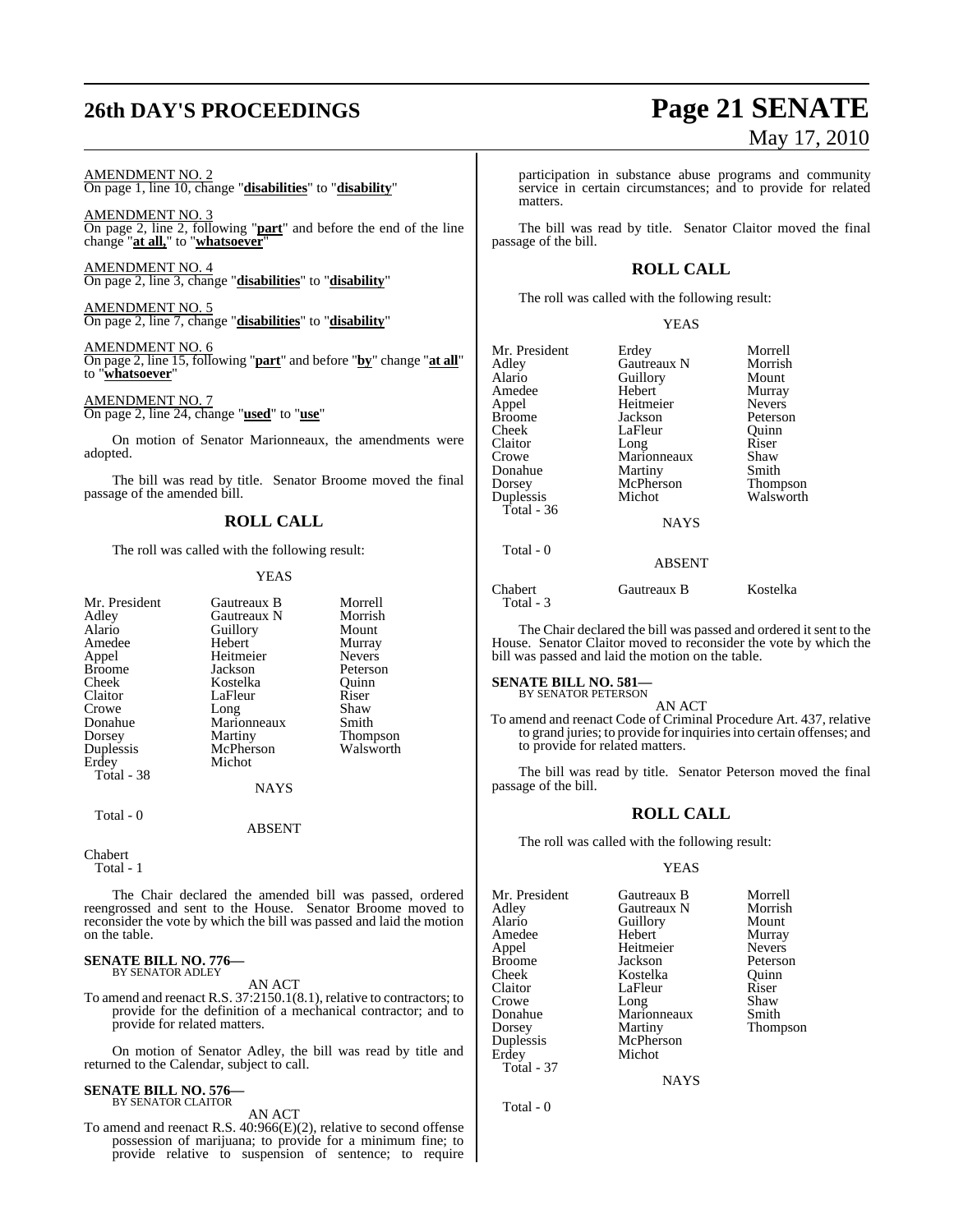#### ABSENT

Chabert Walsworth

Total - 2

The Chair declared the bill was passed and ordered it sent to the House. Senator Peterson moved to reconsider the vote by which the bill was passed and laid the motion on the table.

#### **Senator Broome in the Chair**

#### **SENATE BILL NO. 685—** BY SENATOR MURRAY

AN ACT

To enact R.S. 14:110.1.1, relative to jumping bail; to create the crime of out of state bail jumping; to provide for certain criteria; to provide for penalties; and to provide for related matters.

The bill was read by title. Senator Murray moved the final passage of the bill.

## **ROLL CALL**

The roll was called with the following result:

#### YEAS

| Mr. President | Gautreaux B   | Morrell         |
|---------------|---------------|-----------------|
| Adley         | Gautreaux N   | Morrish         |
| Alario        | Guillory      | Mount           |
| Amedee        | Hebert        | Murray          |
| Appel         | Heitmeier     | <b>Nevers</b>   |
| <b>Broome</b> | Jackson       | Peterson        |
| Cheek         | Kostelka      | Ouinn           |
| Claitor       | LaFleur       | Riser           |
| Crowe         | Long          | Shaw            |
| Donahue       | Marionneaux   | Smith           |
| Dorsey        | Martiny       | <b>Thompson</b> |
| Duplessis     | McPherson     | Walsworth       |
| Erdey         | Michot        |                 |
| Total - 38    |               |                 |
|               | NAYS          |                 |
| Total - 0     |               |                 |
|               | <b>ABSENT</b> |                 |

Chabert

Total - 1

The Chair declared the bill was passed and ordered it sent to the House. Senator Murray moved to reconsider the vote by which the bill was passed and laid the motion on the table.

#### **SENATE BILL NO. 686—**

- BY SENATORS MOUNT, ALARIO, GUILLORY, LONG, MARTINY AND<br>MORRELL AND REPRESENTATIVES BARRAS, BILLIOT, TIM BURNS,<br>CHAMPAGNE, HOFFMANN, LABRUZZO, LEGER, POPE, PUGH,<br>RICHARD, JANE SMITH, TALBOT AND THIBAUT AN ACT
- To amend and reenact R.S. 14:98(D)(2) and (E)(2), relative to operating a vehicle while intoxicated; to provide for certain procedures relative to the forfeiture of vehicles; to provide for the allocation of certain funds; and to provide for related matters.

#### **Floor Amendments**

Senator Mount proposed the following amendments.

#### **SENATE FLOOR AMENDMENTS**

Amendments proposed by Senator Mount to Engrossed Senate Bill No. 686 by Senator Mount

## **Page 22 SENATE 26th DAY'S PROCEEDINGS**

#### AMENDMENT NO. 1

On page 2, line 11, before "costs" delete "and storage" and insert "and storage"

AMENDMENT NO. 2

On page 3, line 4, before "costs" delete "and storage" and insert "and storage

On motion of Senator Mount, the amendments were adopted.

The bill was read by title. Senator Mount moved the final passage of the amended bill.

#### **ROLL CALL**

The roll was called with the following result:

#### YEAS

Mr. President Gautreaux B Morrell<br>Adley Gautreaux N Morrish Adley Gautreaux N Morrish<br>Alario Guillory Mount **Guillory** Amedee Hebert Murray<br>
Appel Heitmeier Nevers Appel Heitmeier<br>Broome Jackson Broome Jackson Peterson<br>Cheek Kostelka Ouinn Cheek Kostelka Quinn Claitor LaFleur Riser<br>Crowe Long Shaw Crowe Long Shaw<br>Donahue Marionneaux Smith Donahue Marionneaux<br>Dorsey Martiny Dorsey Martiny Thompson<br>
Duplessis McPherson Walsworth Duplessis McPherson<br>Erdey Michot Michot Total - 38 NAYS Total - 0 ABSENT

Chabert

Total - 1

The Chair declared the amended bill was passed, ordered reengrossed and sent to the House. Senator Mount moved to reconsider the vote by which the bill was passed and laid the motion on the table.

#### **SENATE BILL NO. 769—** BY SENATOR CHEEK

AN ACT To amend and reenact R.S. 40:1563.1(A)(16) and to enact R.S. 14:51.1 and R.S.  $40:1563.1(A)(17)$ , relative to arson and use of explosives; to provide relative to injury to persons; to provide relative to injury to firefighters, law enforcement officers, and first responders; to provide for authority to make arrests; and to provide for related matters.

#### **Floor Amendments**

Senator Marionneaux sent up floor amendments.

#### **SENATE FLOOR AMENDMENTS**

Amendments proposed by Senator Marionneaux on behalf of the Legislative Bureau to Engrossed Senate Bill No. 769 by Senator Cheek

AMENDMENT NO. 1

On page 1, line 12, following "**harm,**" and before "**permanent**" delete "**or**"

AMENDMENT NO. 2

On page 1, line 12, following "**disability**" and before "**or**" insert "**,**"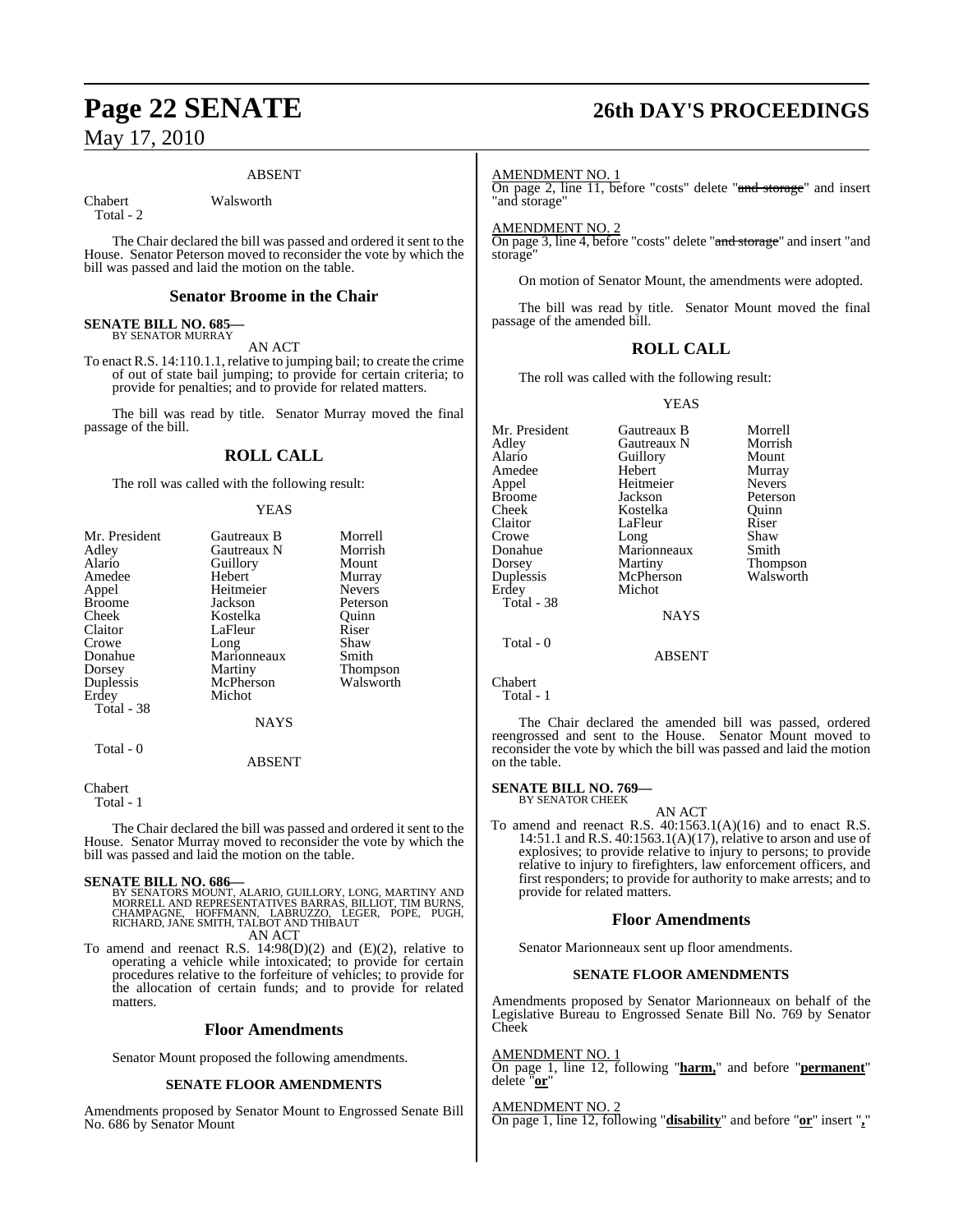## **26th DAY'S PROCEEDINGS Page 23 SENATE**

#### AMENDMENT NO. 3

On page 1, line 13, following "**explosion**" change "**; or**" to "**.**"

#### AMENDMENT NO. 4

On page 1, line 17, following "**of**" and before "**arson**" change "**aggravated**" to "**injury by**"

On motion of Senator Marionneaux, the amendments were adopted.

On motion of Senator Cheek, the amended bill was read by title and returned to its regular order in Third Reading and Final Passage.

#### **SENATE BILL NO. 774—**

BY SENATORS CLAITOR AND DORSEY AN ACT

To amend and reenact Code of Criminal Procedure Article 912.1(A), relative to criminal procedure; to provide relative to the right to appeal in any case of conviction of a capital offense; to provide for notice of the right to waive such appeal; to provide for an effective date; and to provide for related matters.

The bill was read by title. Senator Claitor moved the final passage of the bill.

#### **ROLL CALL**

The roll was called with the following result:

#### **YEAS**

| Mr. President<br>Adley<br>Alario<br>Amedee<br>Appel<br>Broome<br>Cheek<br>Claitor<br>Crowe<br>Donahue<br>Dorsey | Erdey<br>Gautreaux B<br>Gautreaux N<br>Guillory<br>Hebert<br>Heitmeier<br>Jackson<br>Kostelka<br>LaFleur<br>Long<br>Marionneaux | McPherson<br>Michot<br>Morrish<br>Mount<br>Murray<br><b>Nevers</b><br>Peterson<br>Riser<br>Shaw<br>Smith |
|-----------------------------------------------------------------------------------------------------------------|---------------------------------------------------------------------------------------------------------------------------------|----------------------------------------------------------------------------------------------------------|
| Duplessis<br>Total - 36<br>Total - 0                                                                            | Martiny<br><b>NAYS</b><br><b>ABSENT</b>                                                                                         | Thompson<br>Walsworth                                                                                    |
| Chabert                                                                                                         | Morrell                                                                                                                         | Ouinn                                                                                                    |

Total - 3

The Chair declared the bill was passed and ordered it sent to the House. Senator Claitor moved to reconsider the vote by which the bill was passed and laid the motion on the table.

#### **SENATE BILL NO. 71—** BY SENATOR APPEL

AN ACT

To amend and reenact R.S. 39:1767 and R.S. 48:251.8, and to enact R.S. 38:2196.1, R.S. 39:200(N), 1493.1, and Part X of Chapter 17 of Subtitle III of Title 39 of the Louisiana Revised Statutes of 1950, to be comprised of R.S. 39:1758, relative to public contracts; to require certain contractors to disclose the full disposition, splitting, or sharing of contract commissions, fees, or other consideration by affidavit; to provide for the formofthe affidavit; to provide for nullification of contracts in certain circumstances; to provide for criminal penalties; and to provide for related matters.

# May 17, 2010

#### **Floor Amendments**

Senator Marionneaux sent up floor amendments.

#### **SENATE FLOOR AMENDMENTS**

Amendments proposed by Senator Marionneaux on behalf of the Legislative Bureau to Engrossed Senate Bill No. 71 by Senator Appel

#### AMENDMENT NO. 1

On page 2, line 11, delete "**state**"

#### AMENDMENT NO. 2

On page 3, line 4, following "R.S. 39:200(N)" and before "and" insert ", 1493.1,"

AMENDMENT NO. 3 On page 4, line 13, following "including" and before "fees" change "attorney's" to "attorney"

#### AMENDMENT NO. 4 On page 4, line 28, change "**(a)**" to "**(1)**"

AMENDMENT NO. 5 On page 5, line 2, change "**(b)**" to "**(2)**"

#### AMENDMENT NO. 6

On page 5, line 5, following "**law,**" and before "**provisions**" insert "**the**"

On motion of Senator Marionneaux, the amendments were adopted.

The bill was read by title. Senator Appel moved the final passage of the amended bill.

#### **ROLL CALL**

The roll was called with the following result:

#### YEAS

| Mr. President | Erdey       | Michot        |
|---------------|-------------|---------------|
| Adley         | Gautreaux B | Morrish       |
| Alario        | Gautreaux N | Mount         |
| Amedee        | Guillory    | Murray        |
| Appel         | Hebert      | <b>Nevers</b> |
| <b>Broome</b> | Heitmeier   | Peterson      |
| Cheek         | Kostelka    | Riser         |
| Claitor       | LaFleur     | Shaw          |
| Crowe         | Long        | Smith         |
| Donahue       | Marionneaux | Thompson      |
| Dorsey        | Martiny     | Walsworth     |
| Duplessis     | McPherson   |               |
| Total - 35    |             |               |
|               | <b>NAYS</b> |               |
| Total - 0     |             |               |
|               | ABSENT      |               |
| Chabert       | Morrell     |               |
| Jackson       | Ouinn       |               |
| Total - 4     |             |               |

The Chair declared the amended bill was passed, ordered reengrossed and sent to the House. Senator Appel moved to reconsider the vote by which the bill was passed and laid the motion on the table.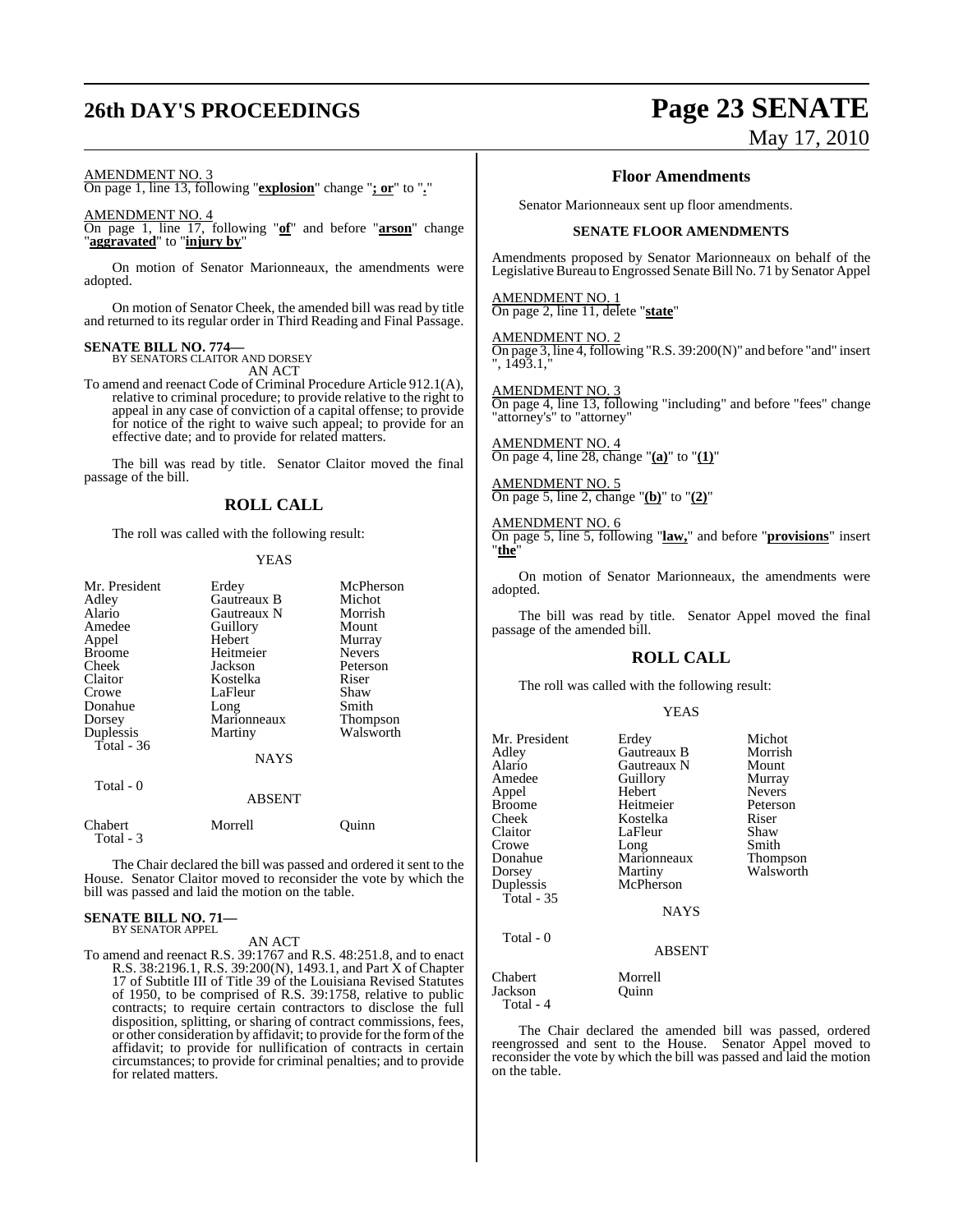#### **SENATE BILL NO. 174—** BY SENATOR SMITH

AN ACT

To amend and reenact R.S. 40:1379.3(D)(2) and to enact R.S. 40:1379.3(D)(1)(i), relative to statewide permits for concealed handguns; to reduce training requirements on combat veterans; and to provide for related matters.

#### **Floor Amendments**

Senator Smith proposed the following amendments.

#### **SENATE FLOOR AMENDMENTS**

Amendments proposed by Senator Smith to Engrossed Senate Bill No. 174 by Senator Smith

AMENDMENT NO. 1 On page 1, delete line  $\overline{2}$  and insert "To enact R.S. 40:1379.3(D)(1)(i), relative"

AMENDMENT NO. 2 On page 1, delete line 6, and insert "Section 1. R.S."

AMENDMENT NO. 3 On page 2, line 1, after "**and**" delete the remainder of the line and delete line 2 and insert "**completion of the following:**"

AMENDMENT NO. 4 On page 2, line 3, change "**Three hours**" to "**A three-hour course**"

AMENDMENT NO. 5 On page 2, line 5, after "**force**" and before the period "," insert "**within the preceding sixty months**"

AMENDMENT NO. 6 On page 2, line 6, change "**One hour**" to "**A one-hour course**" and after "**prevention**" and before the period "**.**" insert "**within the preceding sixty months**"

AMENDMENT NO. 7 On page 2, delete lines 8 through 19 in their entirety

On motion of Senator Smith, the amendments were adopted.

The bill was read by title. Senator Smith moved the final passage of the amended bill.

## **ROLL CALL**

The roll was called with the following result:

#### YEAS

|             | Morrish                 |
|-------------|-------------------------|
|             | Mount                   |
| Hebert      | Murray                  |
| Heitmeier   | <b>Nevers</b>           |
| Jackson     | Peterson                |
| Kostelka    | Ouinn                   |
| LaFleur     | Riser                   |
| Long        | Shaw                    |
| Marionneaux | Smith                   |
| Martiny     | <b>Thompson</b>         |
| McPherson   | Walsworth               |
| Michot      |                         |
| Morrell     |                         |
|             |                         |
| <b>NAYS</b> |                         |
|             | Gautreaux N<br>Guillory |

Total - 0

## **Page 24 SENATE 26th DAY'S PROCEEDINGS**

#### ABSENT

Total - 2

The Chair declared the amended bill was passed, ordered reengrossed and sent to the House. Senator Smith moved to reconsider the vote by which the bill was passed and laid the motion on the table.

#### **SENATE BILL NO. 177—**

BY SENATOR THOMPSON

AN ACT To amend and reenact R.S. 46:1802(8)(a) and to enact R.S.

 $46:1802(8)(b)(v)$  and R.S.  $46:1806(D)$ , relative to crime victims reparations; to provide for definitions; to provide for application requirements; and to provide for related matters.

#### **Floor Amendments**

Senator Marionneaux sent up floor amendments.

#### **SENATE FLOOR AMENDMENTS**

Amendments proposed by Senator Marionneaux on behalf of the Legislative Bureau to Engrossed Senate Bill No. 177 by Senator Thompson

#### AMENDMENT NO. 1

On page 2, line 5, following "**the**" and before "**of**" change "**parent(s)or sibling(s)**" to "**parents or siblings**"

#### AMENDMENT NO. 2

On page 2, line 15, following "**possession**" and before "**the**" change "**by**" to "**of**"

On motion of Senator Marionneaux, the amendments were adopted.

The bill was read by title. Senator Thompson moved the final passage of the amended bill.

## **ROLL CALL**

The roll was called with the following result:

#### YEAS

| Mr. President<br>Adley<br>Alario<br>Amedee<br>Appel<br><b>Broome</b><br>Cheek<br>Claitor<br>Crowe<br>Donahue<br>Dorsey<br>Duplessis<br>Erdey<br>Total - 38 | Gautreaux B<br>Gautreaux N<br>Guillory<br>Hebert<br>Heitmeier<br>Jackson<br>Kostelka<br>LaFleur<br>Long<br>Marionneaux<br>Martiny<br>McPherson<br>Michot<br><b>NAYS</b> | Morrell<br>Morrish<br>Mount<br>Murray<br><b>Nevers</b><br>Peterson<br>Ouinn<br>Riser<br>Shaw<br>Smith<br>Thompson<br>Walsworth |
|------------------------------------------------------------------------------------------------------------------------------------------------------------|-------------------------------------------------------------------------------------------------------------------------------------------------------------------------|--------------------------------------------------------------------------------------------------------------------------------|
|                                                                                                                                                            |                                                                                                                                                                         |                                                                                                                                |
| Total $-0$                                                                                                                                                 | <b>ABSENT</b>                                                                                                                                                           |                                                                                                                                |
| Chabert                                                                                                                                                    |                                                                                                                                                                         |                                                                                                                                |

Total - 1

The Chair declared the amended bill was passed, ordered reengrossed and sent to the House. Senator Thompson moved to reconsider the vote by which the bill was passed and laid the motion on the table.

Chabert Claitor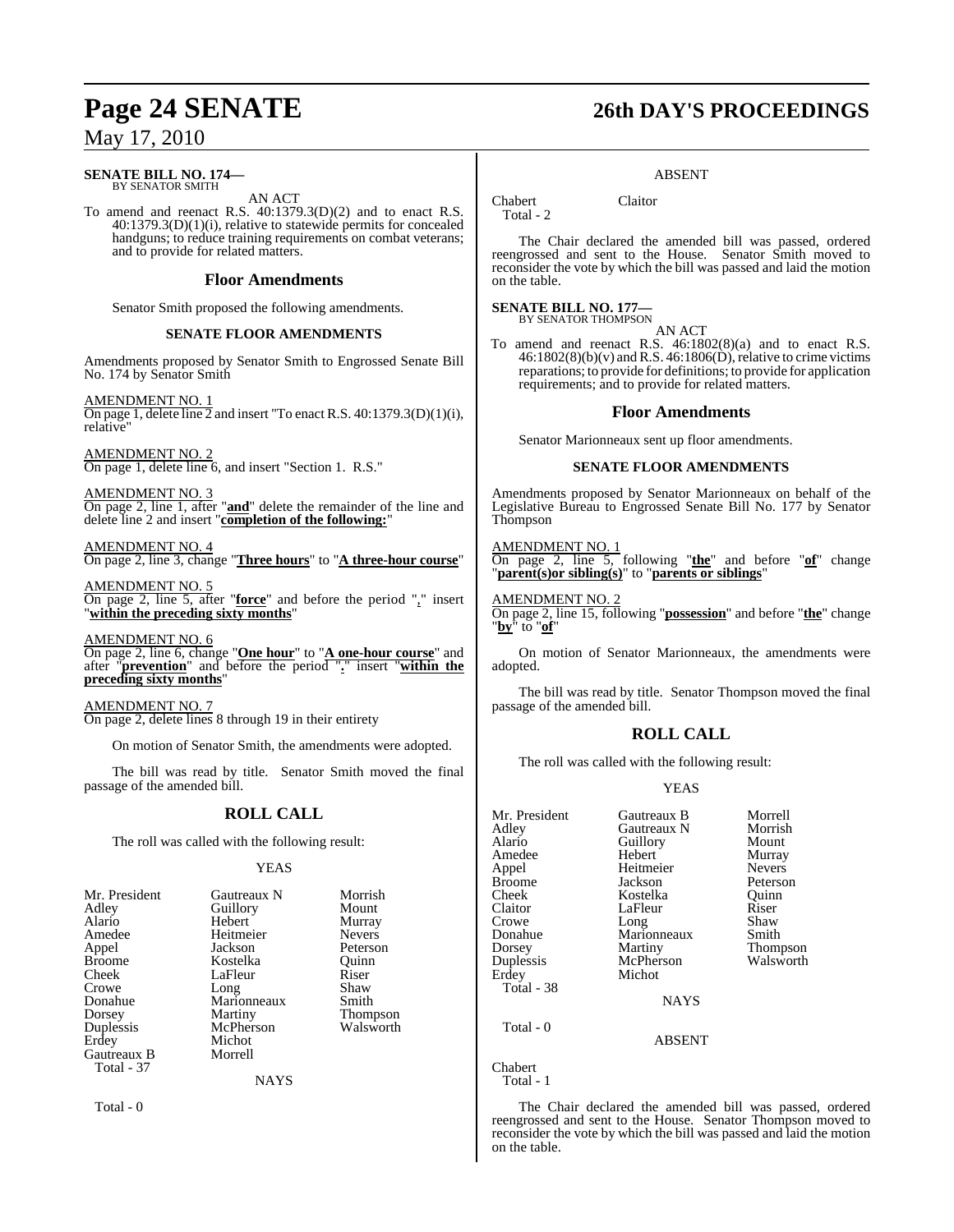## **26th DAY'S PROCEEDINGS Page 25 SENATE**

#### **SENATE BILL NO. 235—**

BY SENATOR HEITMEIER AN ACT

To enact Chapter 64 of Title 46 of the Louisiana Revised Statutes of 1950, to be comprised of R.S. 46:2891, relative to Medicaid upper payment limit collaboratives; to provide for a Medicaid physician upper payment limit methodology to continue access to healthcare services; to provide for development of funding mechanisms for hospitals; and to provide for related matters.

The bill was read by title. Senator Heitmeier moved the final passage of the bill.

#### **ROLL CALL**

The roll was called with the following result:

#### YEAS

| Mr. President | Gautreaux B | Morrell         |
|---------------|-------------|-----------------|
| Adley         | Gautreaux N | Morrish         |
| Alario        | Guillory    | Mount           |
| Amedee        | Hebert      | Murray          |
| Appel         | Heitmeier   | <b>Nevers</b>   |
| <b>Broome</b> | Jackson     | Peterson        |
| Cheek         | Kostelka    | Ouinn           |
| Claitor       | LaFleur     | Riser           |
| Crowe         | Long        | Shaw            |
| Donahue       | Marionneaux | Smith           |
| Dorsey        | Martiny     | <b>Thompson</b> |
| Duplessis     | McPherson   | Walsworth       |
| Erdey         | Michot      |                 |
| Total - 38    |             |                 |
|               | NAYS        |                 |
| Total - 0     |             |                 |
|               | ABSENT      |                 |

Chabert Total - 1

The Chair declared the bill was passed and ordered it sent to the House. Senator Heitmeier moved to reconsider the vote by which the bill was passed and laid the motion on the table.

#### **SENATE BILL NO. 319** BY SENATOR HEITMEIER

AN ACT

To amend and reenact R.S.  $18:463(A)(2)(a)(iv)$  and to enact R.S. 18:492(A)(7), relative to the Louisiana Election Code; to provide qualifications for candidacy for public office, notice of candidacy, and grounds for objection to candidacy; and to provide for related matters.

The bill was read by title. Senator Heitmeier moved the final passage of the bill.

#### **ROLL CALL**

The roll was called with the following result:

#### YEAS

| Mr. President | Erdey               | Morrell       |
|---------------|---------------------|---------------|
| Adley         | Gautreaux B         | Morrish       |
| Alario        | Gautreaux N         | Mount         |
| Amedee        | Hebert              | Murray        |
| Appel         | Heitmeier           | <b>Nevers</b> |
| <b>Broome</b> | Kostelka            | Peterson      |
| Cheek         | LaFleur             | Riser         |
| Claitor       | Long<br>Marionneaux | Shaw          |
| Crowe         |                     | Smith         |
|               |                     |               |

# May 17, 2010

| Donahue<br>Dorsey<br>Duplessis            | Martiny<br>McPherson<br>Michot | Thompson<br>Walsworth |
|-------------------------------------------|--------------------------------|-----------------------|
| Total - 35                                | <b>NAYS</b>                    |                       |
| Total - 0                                 | <b>ABSENT</b>                  |                       |
| Chabert<br>$\sim$ $\cdot$ $\cdot$ $\cdot$ | Jackson<br>$\sim$ .            |                       |

Chab Guillory Quinn Total - 4

The Chair declared the bill was passed and ordered it sent to the House. Senator Heitmeier moved to reconsider the vote by which the bill was passed and laid the motion on the table.

## **SENATE BILL NO. 335—** BY SENATOR BROOME

AN ACT To amend and reenactR.S. 37:2703(3), (6), (10), (11), (12),(17),(18) and (19), 2704(A)(2) and (4) and (B), 2705(C)(2) and (3), (D) and (G), 2706(A)(1) and (2), the introductory paragraph of  $2707(A)(1)$  and (2) and (B),  $2708(A)(1)$ , and (2),  $2709$ ,  $2710$ , 2711(B), 2712, 2713, 2714, 2715(B) through (E), 2716(A)(1), (2)(a), (c), (d) and (C), the introductory paragraph of 2717(A)(3), (B)(1), (6), (7), (8), and (C) and (D), 2719,  $2720(A)(1)$ , (2) and (3),  $2722(A)(1)$ , (2) and (3) and to enact R.S. 37:2703(19), 2716(D) and 2724 and to repeal R.S. 37:2703(11), 2706 (C) and (D), 2707(C), (D) and (E), and 2708(C), relative to the social workers practice act; to provide relative to definitions; to provide relative to membership powers, duties and licencing of the social work examiner's board; to provide relative to licensed master's social worker; to provide relative to certified social workers; to provide relative to a licensed clinical social worker; to provide relative to provisional certificates; and to provide for related matters.

#### **Floor Amendments**

Senator Marionneaux sent up floor amendments.

#### **SENATE FLOOR AMENDMENTS**

Amendments proposed by Senator Marionneaux on behalf of the Legislative Bureau to Engrossed Senate Bill No. 335 by Senator Broome

#### AMENDMENT NO. 1

On page 1, line 2, following "(17)," change "(18) and (19)" to "and  $(18)$ 

#### AMENDMENT NO. 2

On page 1, line 6, following "2717" and before "," change " $(A)(3)$ " to " $\overline{(A)}$  and  $(3)$ "

#### AMENDMENT NO. 3

On page 1, line 8, following "R.S." and before "," change "37:2703(11)" to "37:2703(13)"

AMENDMENT NO. 4

On page 1, line  $16$ , following "(17)," change "(18) and (19)" to "and  $(18)^"$ 

AMENDMENT NO. 5 On page 2, line 3, following "2717" and before "," change "(A)(3)" to " $(A)$  and  $(3)$ "

### AMENDMENT NO. 6

On page 2, line 20, following "**(LCSW)**" insert "**,**"

#### AMENDMENT NO. 7

On page 4, line 19, following "license" and before "or" delete ","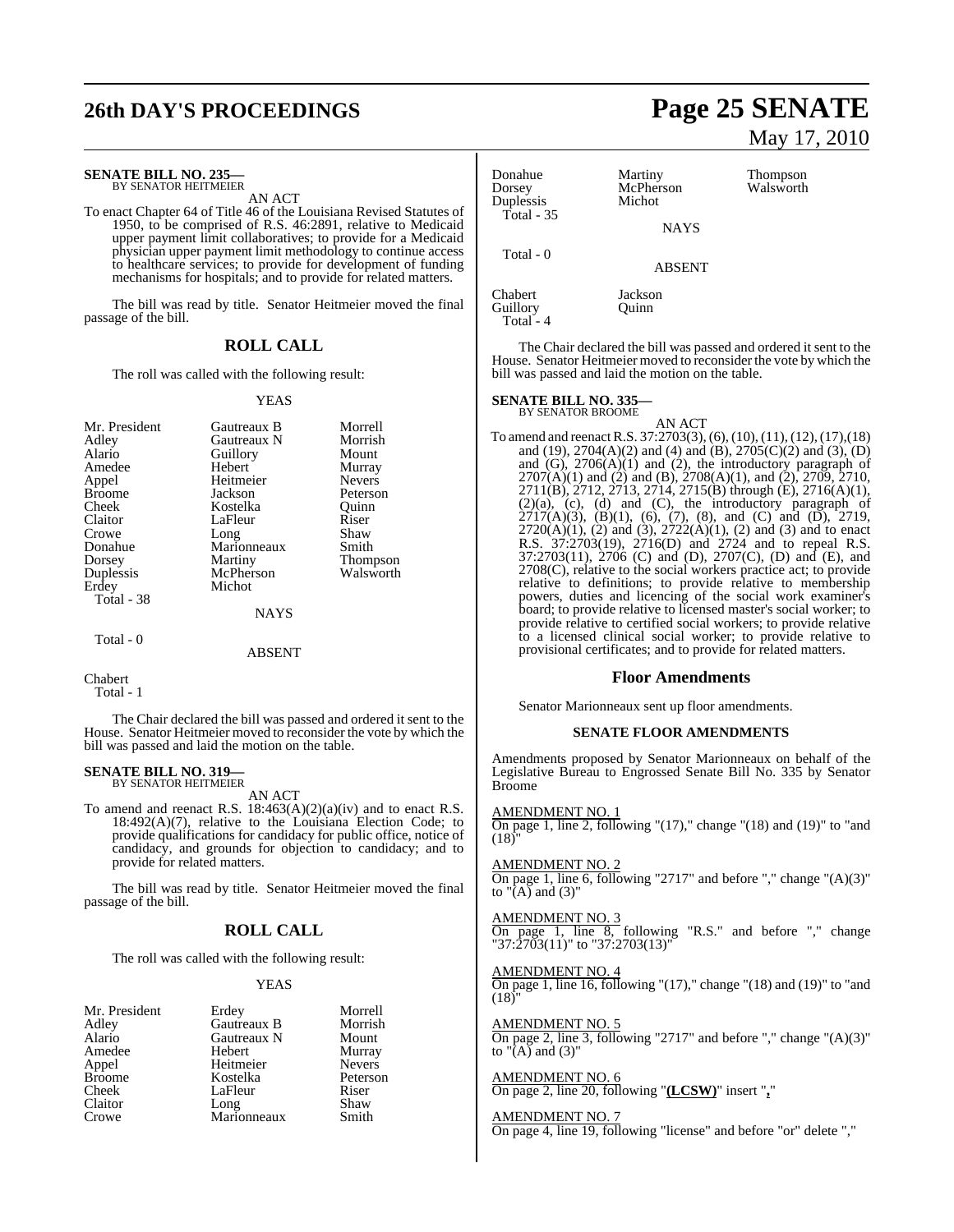# **Page 26 SENATE 26th DAY'S PROCEEDINGS**

AMENDMENT NO. 8 On page 5, line 3, following "**shall**" and before "**review**" delete "**have**"

AMENDMENT NO. 9 On page 5, line 6, following "**of**" and before "**licensed**" delete "**a**"

AMENDMENT NO. 10 On page 5, line 23, following "certification," and before "or" delete 'provisional certification,'

AMENDMENT NO. 11 On page 7, line 20, following "may" and before "in" change "only work as an employee" to "work as an employee only"

AMENDMENT NO. 12 On page 9, line 2, change "**meaning**" to "**meanings**"

AMENDMENT NO. 13 On page 9, line 28, following "**To**" and before "**,**" change "**charge and collect from the applicant**" to "**pay**"

AMENDMENT NO. 14 On page 14, line 9, following "license" change "**or certificate or registration**" to "**, certificate, or registration**"

AMENDMENT NO. 15 On page 16, line 20, following "license" and before "or" delete ","

AMENDMENT NO. 16 On page 20, line 6, following "**may**" and before "**work**" delete "**only**"

AMENDMENT NO. 17 On page 20, line 7, following "**employee**" and before "**in**" insert "**only**"

AMENDMENT NO. 18 On page 20, line 10, following "R.S." and before "," change "2703(11)" to "2703(13)"

On motion of Senator Marionneaux, the amendments were adopted.

The bill was read by title. Senator Broome moved the final passage of the amended bill.

## **ROLL CALL**

The roll was called with the following result:

#### YEAS

| Mr. President<br>Adley<br>Alario<br>Amedee<br>Appel<br><b>Broome</b><br>Cheek<br>Claitor<br>Crowe<br>Donahue<br>Dorsey<br>Duplessis<br>Erdey<br>Total - 38 | Gautreaux B<br>Gautreaux N<br>Guillory<br>Hebert<br>Heitmeier<br>Jackson<br>Kostelka<br>LaFleur<br>Long<br>Marionneaux<br>Martiny<br>McPherson<br>Michot | Morrell<br>Morrish<br>Mount<br>Murray<br><b>Nevers</b><br>Peterson<br>Ouinn<br>Riser<br>Shaw<br>Smith<br><b>Thompson</b><br>Walsworth |
|------------------------------------------------------------------------------------------------------------------------------------------------------------|----------------------------------------------------------------------------------------------------------------------------------------------------------|---------------------------------------------------------------------------------------------------------------------------------------|
|                                                                                                                                                            | <b>NAYS</b>                                                                                                                                              |                                                                                                                                       |
| Total - 0                                                                                                                                                  | ABSENT                                                                                                                                                   |                                                                                                                                       |

The Chair declared the amended bill was passed, ordered reengrossed and sent to the House. Senator Broome moved to reconsider the vote by which the bill was passed and laid the motion on the table.

### **Senator Broome in the Chair**

**SENATE BILL NO. 578—** BY SENATOR CLAITOR

AN ACT

To enact R.S. 22:1880, relative to health insurance, to prohibit health insurance issuers from seeking recovery from insurers providing automobile medical payment coverage without written consent; to prohibit reimbursements that exceed amounts actually paid by an insurer or insurance provider; to provide for payment of court costs and attorney fees in certain cases; and to provide for related matters.

#### **Floor Amendments**

Senator Marionneaux sent up floor amendments.

#### **SENATE FLOOR AMENDMENTS**

Amendments proposed by Senator Marionneaux on behalf of the Legislative Bureau to Engrossed Senate Bill No. 578 by Senator Claitor

AMENDMENT NO. 1

On page 2, line 4, following "**shall**" insert "**be entitled to**"

AMENDMENT NO. 2 On page 2, line 5, following "**any**" and before "**action**" insert "**successful**"

On motion of Senator Marionneaux, the amendments were adopted.

The bill was read by title. Senator Claitor moved the final passage of the amended bill.

## **ROLL CALL**

The roll was called with the following result:

### YEAS

| Mr. President | Gautreaux B | Morrell       |
|---------------|-------------|---------------|
| Adley         | Gautreaux N | Morrish       |
| Alario        | Guillory    | Mount         |
| Amedee        | Hebert      | Murray        |
| Appel         | Heitmeier   | <b>Nevers</b> |
| Broome        | Jackson     | Peterson      |
| Cheek         | Kostelka    | Ouinn         |
| Claitor       | LaFleur     | Riser         |
| Crowe         | Long        | Shaw          |
| Donahue       | Marionneaux | Smith         |
| Dorsey        | Martiny     | Thompson      |
| Duplessis     | McPherson   | Walsworth     |
| Erdev         | Michot      |               |
| Total - 38    |             |               |
|               | <b>NAYS</b> |               |
| Total - 0     |             |               |

ABSENT

Chabert Total - 1

The Chair declared the amended bill was passed, ordered reengrossed and sent to the House. Senator Claitor moved to reconsider the vote by which the bill was passed and laid the motion on the table.

Chabert Total - 1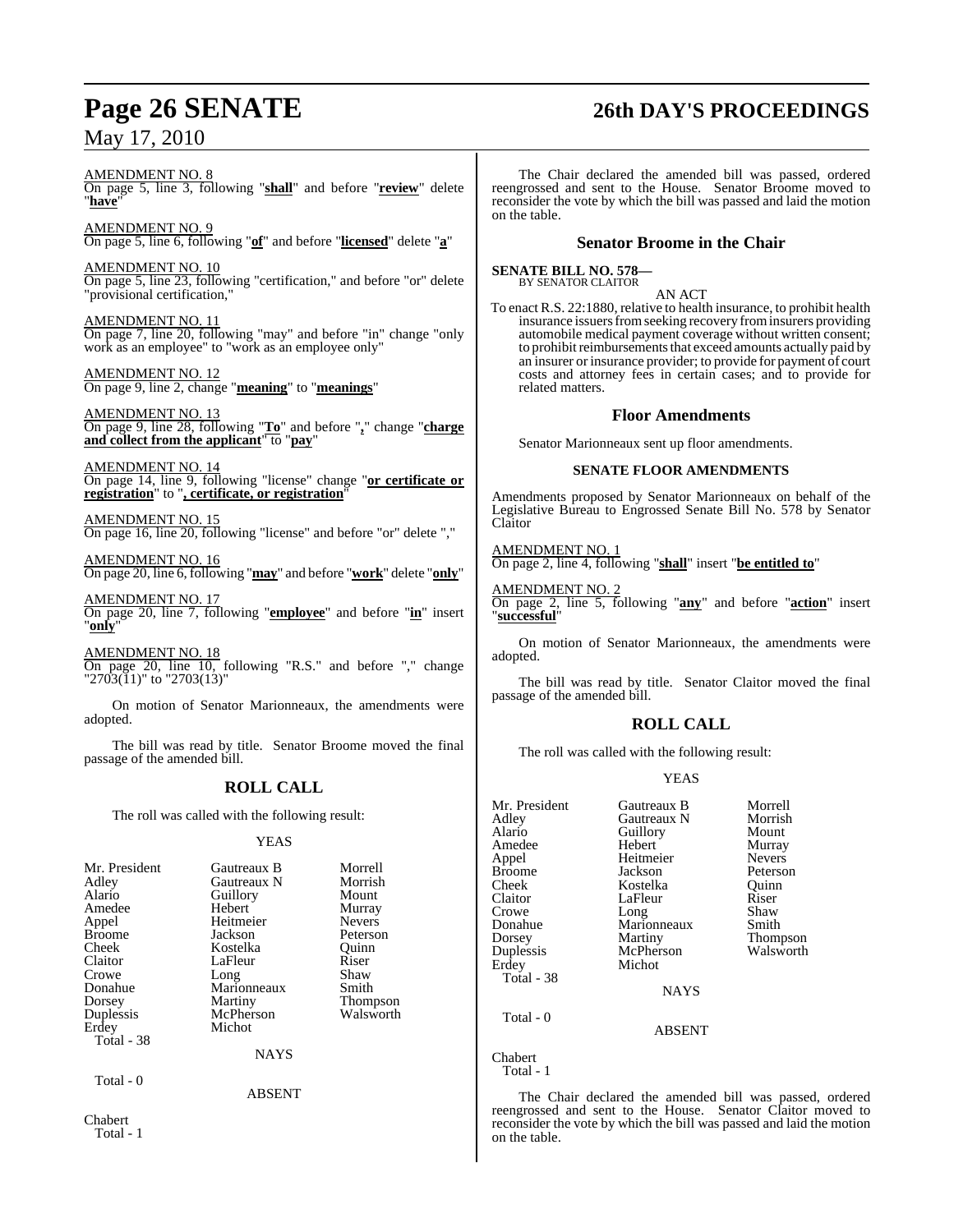# **26th DAY'S PROCEEDINGS Page 27 SENATE**

### **Mr. President in the Chair**

**SENATE BILL NO. 614—** BY SENATOR THOMPSON

AN ACT

To enact Chapter 3-F of Title 15 of the Louisiana Revised Statutes of 1950, to be comprised ofR.S. 15:562 through 15:562.6, relative to the crime of arson; to provide for the creation of the registration of arson offenders; to provide for purposes and notification; to provide for definitions; to provide for certain criteria; to provide for penalties; and to provide for related matters.

#### **Floor Amendments**

Senator Marionneaux sent up floor amendments.

#### **SENATE FLOOR AMENDMENTS**

Amendments proposed by Senator Marionneaux on behalf of the Legislative Bureau to Engrossed Senate Bill No. 614 by Senator Thompson

AMENDMENT NO. 1

On page 2, line 1, following "**the**" and before "**jurisdiction**" change "**agency's**" to "**agencies'**"

AMENDMENT NO. 2

On page 2, line 13, following "**Chapter**," change "**the definitions of terms in this Section**" to "**the following definitions**"

AMENDMENT NO. 3

On page 2, line 21, following "**means**" delete the remainder of the line and on line 22, delete "**attempted perpetration of, or conspiracy to commit,**"

AMENDMENT NO. 4 On page 6, line 7, following "**photograph**" and before "." insert "**of himself**"

AMENDMENT NO. 5 On page 7, line 11, following "**Protection**" and before "**Fund**" insert "**Trust**"

AMENDMENT NO. 6 On page 7, line 26, following "**residence**" change "**; or**" to "**.**"

<u>AMENDMENT NO. 7</u> On page 7, line 27, following "**(2)**" and before "**offender**" change "**When the**" to "**The**"

AMENDMENT NO. 8 On page 7, line 28, following "**return**" change "**; or**" to "**.**"

AMENDMENT NO. 9 On page 7, line 29, following "**(3)**" change "**When the**" to "**The**"

AMENDMENT NO. 10 On page 8, line 3, following "**period**" change "**; or**" to "**.**"

On motion of Senator Marionneaux, the amendments were adopted.

The bill was read by title. Senator Thompson moved the final passage of the amended bill.

### **ROLL CALL**

The roll was called with the following result:

#### YEAS

Mr. President Erdey Michot<br>Adley Gautreaux N Morrish Gautreaux N

# May 17, 2010

| Alario<br>Amedee<br>Appel<br><b>Broome</b><br>Cheek<br>Claitor<br>Crowe<br>Donahue<br>Dorsey<br>Duplessis<br>Total - $36$ | Guillory<br>Hebert<br>Heitmeier<br>Jackson<br>Kostelka<br>LaFleur<br>Long<br>Marionneaux<br>Martiny<br>McPherson | Mount<br>Murray<br><b>Nevers</b><br>Peterson<br>Ouinn<br>Riser<br>Shaw<br>Smith<br><b>Thompson</b><br>Walsworth |
|---------------------------------------------------------------------------------------------------------------------------|------------------------------------------------------------------------------------------------------------------|-----------------------------------------------------------------------------------------------------------------|
| Total - 0                                                                                                                 | <b>NAYS</b><br><b>ABSENT</b>                                                                                     |                                                                                                                 |
| Chabert                                                                                                                   | Gautreaux B                                                                                                      | Morrell                                                                                                         |

Total - 3

The Chair declared the amended bill was passed, ordered reengrossed and sent to the House. Senator Thompson moved to reconsider the vote by which the bill was passed and laid the motion on the table.

**SENATE BILL NO. 648—** BY SENATOR HEBERT

AN ACT

To amend and reenact R.S. 37:3392(1) and (3), relative to real estate appraisers; to require real estate appraisers to consider energy efficiency aspects when assigning value to certain property; and to provide for related matters.

The bill was read by title. Senator Hebert moved the final passage of the bill.

### **ROLL CALL**

The roll was called with the following result:

#### YEAS

| Mr. President<br>Adley<br>Alario<br>Amedee<br>Appel<br><b>Broome</b><br>Cheek<br>Crowe<br>Donahue<br>Dorsey<br>Duplessis<br>Erdey<br>Gautreaux B<br><b>Total - 37</b> | Gautreaux N<br>Guillory<br>Hebert<br>Heitmeier<br>Jackson<br>Kostelka<br>LaFleur<br>Long<br>Marionneaux<br>Martiny<br>McPherson<br>Michot<br>Morrell<br><b>NAYS</b> | Morrish<br>Mount<br>Murray<br><b>Nevers</b><br>Peterson<br>Ouinn<br>Riser<br>Shaw<br>Smith<br><b>Thompson</b><br>Walsworth |
|-----------------------------------------------------------------------------------------------------------------------------------------------------------------------|---------------------------------------------------------------------------------------------------------------------------------------------------------------------|----------------------------------------------------------------------------------------------------------------------------|
| Total - 0                                                                                                                                                             | <b>ABSENT</b>                                                                                                                                                       |                                                                                                                            |

Chabert Claitor Total - 2

The Chair declared the bill was passed and ordered it sent to the House. Senator Hebert moved to reconsider the vote by which the bill was passed and laid the motion on the table.

#### **SENATE BILL NO. 676—** BY SENATOR HEBERT

AN ACT

To amend and reenact R.S. 22:1984 and R.S. 44:4.1(B)(10), relative to examination and investigation of insurers and regulated entities; to provide for financial and market analysis of insurers and regulated entities; to provide for penalties; to provide for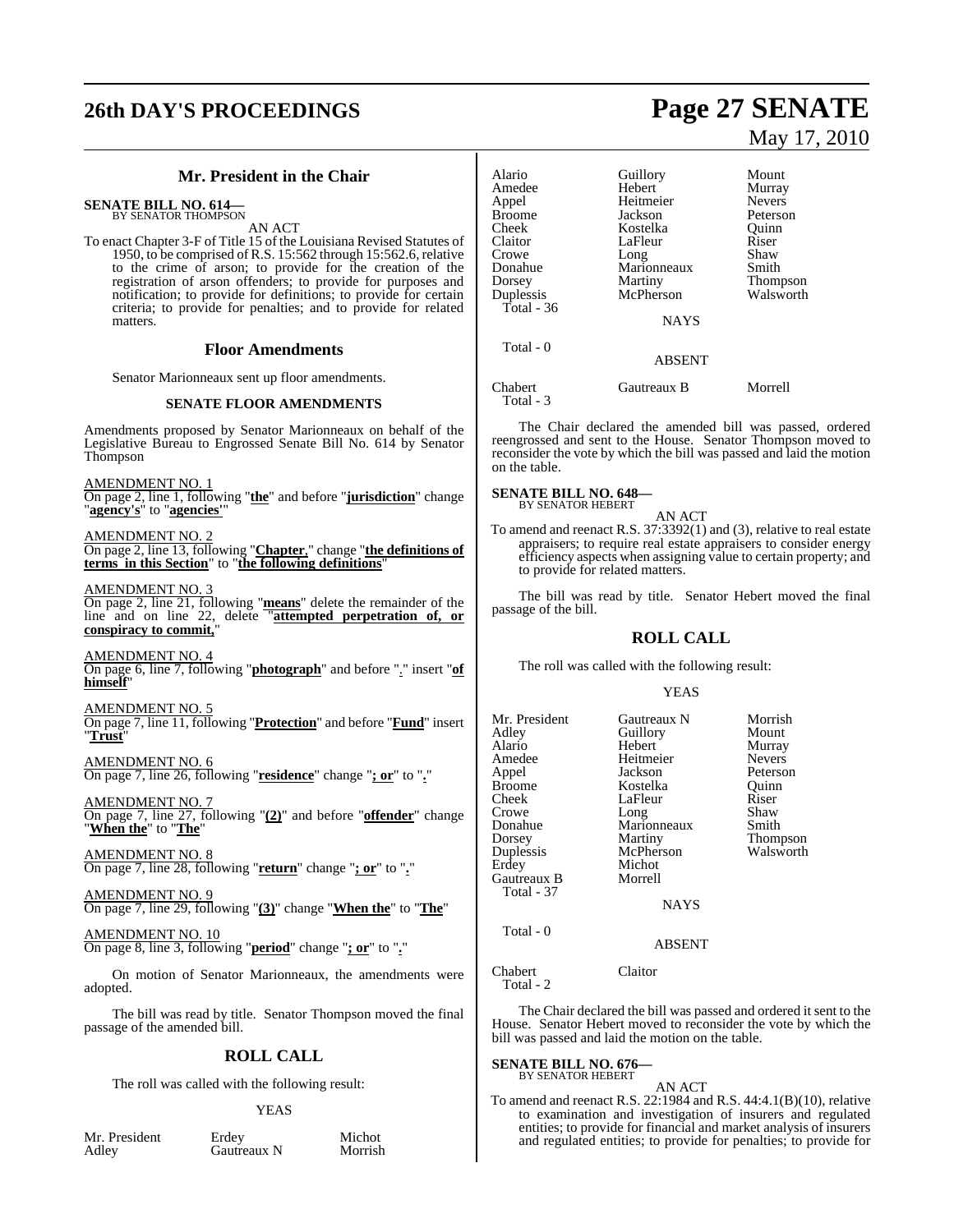confidentiality; to provide for standards and procedures; and to provide for related matters.

The bill was read by title. Senator Hebert moved the final passage of the bill.

### **ROLL CALL**

The roll was called with the following result:

YEAS

| Mr. President | Gautreaux B | Morrell         |
|---------------|-------------|-----------------|
| Adley         | Gautreaux N | Morrish         |
| Alario        | Guillory    | Mount           |
| Amedee        | Hebert      | Murray          |
| Appel         | Heitmeier   | <b>Nevers</b>   |
| <b>Broome</b> | Jackson     | Peterson        |
| Cheek         | Kostelka    | Ouinn           |
| Claitor       | LaFleur     | Riser           |
| Crowe         | Long        | Shaw            |
| Donahue       | Marionneaux | Smith           |
| Dorsey        | Martiny     | <b>Thompson</b> |
| Duplessis     | McPherson   | Walsworth       |
| Erdey         | Michot      |                 |
| Total - 38    |             |                 |
|               | <b>NAYS</b> |                 |
| Total - 0     |             |                 |

ABSENT

Chabert Total - 1

The Chair declared the bill was passed and ordered it sent to the House. Senator Hebert moved to reconsider the vote by which the bill was passed and laid the motion on the table.

# **SENATE BILL NO. 679—** BY SENATOR B. GAUTREAUX AN ACT

To enact Code of Criminal Procedure Article 900(A)(6)(c)(vi) and (vii), relative to probation; to amend the definition of a "technical violation"; and to provide for related matters.

The bill was read by title. Senator B. Gautreaux moved the final passage of the bill.

### **ROLL CALL**

The roll was called with the following result:

#### YEAS

| Mr. President | Gautreaux B | Morrish         |
|---------------|-------------|-----------------|
| Adley         | Guillory    | Mount           |
| Alario        | Hebert      | Murray          |
| Amedee        | Heitmeier   | <b>Nevers</b>   |
| Appel         | Jackson     | Peterson        |
| <b>Broome</b> | Kostelka    | Ouinn           |
| Cheek         | LaFleur     | Riser           |
| Claitor       | Long        | Shaw            |
| Crowe         | Marionneaux | Smith           |
| Donahue       | Martiny     | <b>Thompson</b> |
| Dorsey        | McPherson   | Walsworth       |
| Duplessis     | Michot      |                 |
| Erdey         | Morrell     |                 |
| Total - 37    |             |                 |
|               | NAYS        |                 |

Gautreaux N Total - 1

# **Page 28 SENATE 26th DAY'S PROCEEDINGS**

#### ABSENT

Chabert Total - 1

The Chair declared the bill was passed and ordered it sent to the House. Senator B. Gautreaux moved to reconsider the vote by which the bill was passed and laid the motion on the table.

#### **SENATE BILL NO. 725—** BY SENATOR DUPLESSIS

AN ACT To amend and reenact R. S. 9:3514(B), relative to consumer credit contracts; to provide for the contents of credit contracts and agreements; and to provide for related matters.

#### **Floor Amendments**

Senator Duplessis proposed the following amendments.

#### **SENATE FLOOR AMENDMENTS**

Amendments proposed by Senator Duplessis to Engrossed Senate Bill No. 725 by Senator Duplessis

AMENDMENT NO. 1 On page 1, line 9, change "**applicable fees,**" to "**applicable amount of fees,**"

On motion of Senator Duplessis, the amendments were adopted.

The bill was read by title. Senator Duplessis moved the final passage of the amended bill.

### **ROLL CALL**

The roll was called with the following result:

#### YEAS

| Mr. President<br>Adley<br>Alario<br>Amedee<br>Appel<br>Broome<br>Cheek<br>Claitor<br>Crowe<br>Donahue<br>Dorsey<br>Duplessis<br>Erdey<br>Total - 37 | Gautreaux B<br>Gautreaux N<br>Guillory<br>Hebert<br>Heitmeier<br>Jackson<br>LaFleur<br>Long<br>Marionneaux<br>Martiny<br>McPherson<br>Michot<br>Morrell<br><b>NAYS</b> | Morrish<br>Mount<br>Murray<br><b>Nevers</b><br>Peterson<br>Quinn<br>Riser<br>Shaw<br>Smith<br><b>Thompson</b><br>Walsworth |
|-----------------------------------------------------------------------------------------------------------------------------------------------------|------------------------------------------------------------------------------------------------------------------------------------------------------------------------|----------------------------------------------------------------------------------------------------------------------------|
| Total - 0                                                                                                                                           | <b>ABSENT</b>                                                                                                                                                          |                                                                                                                            |

Chabert Kostelka Total - 2

The Chair declared the amended bill was passed, ordered reengrossed and sent to the House. Senator Duplessis moved to reconsider the vote by which the bill was passed and laid the motion on the table.

#### **SENATE BILL NO. 782—** BY SENATOR N. GAUTREAUX

AN ACT

To amend and reenact R.S. 27:44(15), 205(17), and 353(8) and to enact R.S. 27:21.2, 24(A)(5),  $44(20.1)$ ,  $205(30.1)$ ,  $244(D)$ , and 353(9.1), relative to promotional expense deductions; to provide for a promotional expense deduction from the calculation of net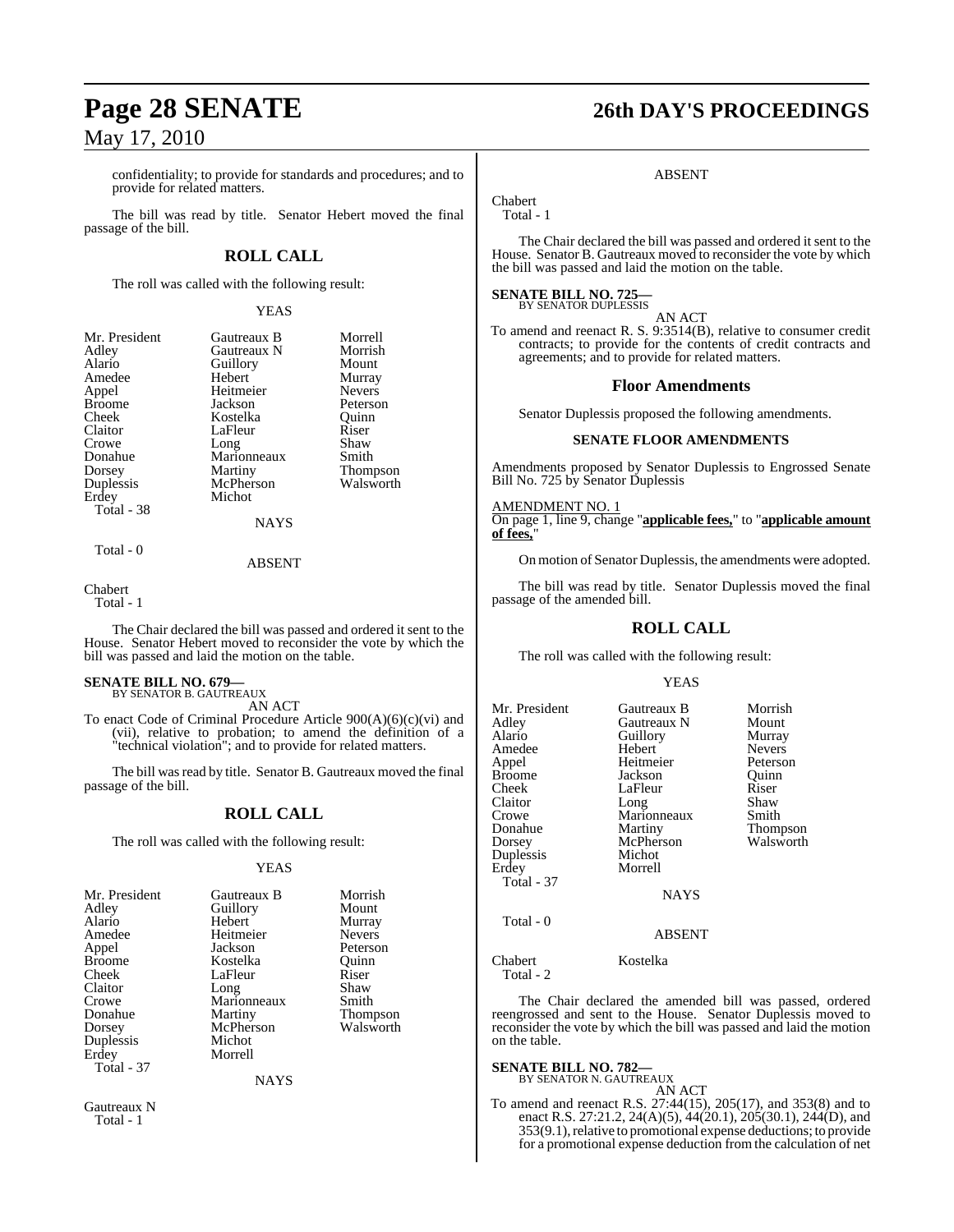## **26th DAY'S PROCEEDINGS Page 29 SENATE**

# May 17, 2010

gaming proceeds, net slot machine proceeds, and gross revenue; to provide for definitions; to provide for exceptions; to require certain gaming licensees and the casino gaming operator report the total amount of promotional expenses; to provide for an amendment to the casino operating contract; and to provide for related matters.

On motion of Senator N. Gautreaux, the bill wasrecommitted to the Committee on Revenue and Fiscal Affairs.

#### **Senator Broome in the Chair**

#### **SENATE BILL NO. 788—** BY SENATOR HEBERT

AN ACT

To amend and reenact R.S. 44:4.1(B)(21), and to enact Chapter 8-A of Title 37 of the Louisiana Revised Statutes of 1950, to be comprised of R.S. 37:711.1 through 711.24, relative to the professional geoscientists; to provide for a board; to provide for meetings; to provide for powers; to provide for records and reports; to provide for requirements; to provide for exemptions; to provide for applications and fees; to provide for examinations; to provide for eligibility; to provide for types of licenses; to provide for issuance of licenses; to provide for expiration and renewal of licenses; to provide for professional development; to provide for a seal; to provide for disciplinary procedures; to provide for enforcement; and to provide for related matters.

#### **Floor Amendments**

Senator Marionneaux sent up floor amendments.

#### **SENATE FLOOR AMENDMENTS**

Amendments proposed by Senator Marionneaux on behalf of the Legislative Bureau to Engrossed Senate Bill No. 788 by Senator Hebert

AMENDMENT NO. 1 On page 2, line 4, following "**following**" and before "**, unless**" change "**meaning**" to "**meanings**"

AMENDMENT NO. 2 On page 2, line 6, following "**Louisiana**" and before "**has**" change "**, that**" to "**who**"

AMENDMENT NO. 3 On page 6, line 22, following "**confines**" change "**the water well driller's to activities**" to "**his activities to those**"

AMENDMENT NO. 4 On page 8, line 4, following "**at**" and before "**principal**" change "**said**" to "**the**"

AMENDMENT NO. 5 On page 9, line 12, following "**testimony**" and before "**the matter**" change "**touching on**" to "**relating to**"

AMENDMENT NO. 6 On page 10, line 13, following "**renewal**" and before "**for**" change "**statutes**" to "**rules**"

AMENDMENT NO. 7 On page 12, line 25, following "**listed,**" and before "**the names**" insert "**and**"

AMENDMENT NO. 8 On page 15, line 27, following "**submitted**" and before "**behalf**" change "**in**" to "**on**"

AMENDMENT NO. 9 On page 16, line 5, following "**discipline**" change "**; or**" to "**.**" AMENDMENT NO. 10

On page 17, line 7, following "**of**" and before "**:**" change "**either**" to "**any of the following**"

AMENDMENT NO. 11 On page 18, line 16, following "**country**" insert "**,**"

AMENDMENT NO. 12

On page 19, line 2, following "**Chapter**" and before "**payment**" change "**on**" to "**upon**"

AMENDMENT NO. 13 On page 20, line 1, following "**that**" and before "**renewal**" change "**said**" to "**such**"

AMENDMENT NO. 14 On page 21, line 13, following "**finance**" and before "**practices**" change "**and/or**" to "**or**"

AMENDMENT NO. 15

On page 22, line 4, following "**, or**" and before "**.**" change "**inactive status as a board licensee**" to "**when his status as a board licensee is inactive** 

AMENDMENT NO. 16

On page 23, line 12, following "**complaint**" and before "**and**" insert "**,**"

AMENDMENT NO. 17 On page 23, line 14, following "**of**" and before "**charges**" change "**said**" to "**the**"

AMENDMENT NO. 18

On page 25, line 8, following "**any**" and before "**holder**" change "**non-licensee or non-certificate**" to "**nonlicensee or noncertificate**"

AMENDMENT NO. 19 On page 26, lines 2, 6, and 10, following "**any**" and before "**holder**" change "**non-licensee or non-certificate**" to "**nonlicensee or noncertificate**"

AMENDMENT NO. 20 On page 26, line 15, change "**non-licensee**" to "**nonlicensee**" and on line 16, change "**non-certificate**" to "**noncertificate**"

AMENDMENT NO. 21 On page 27, line 29, following "**a**" and before "**holder**" change "**nonlicensee or non-certificate**" to "**nonlicensee or noncertificate**"

AMENDMENT NO. 22 On page 28, line 3, change "**non-licensee or non-certificate**" to "**nonlicensee or noncertificate**"

AMENDMENT NO. 23 On page 28, line 12, following "**board**" and before "**and**" change "**requests such**" to "**so requests**"

AMENDMENT NO. 24 On page 28, line 17, change "**non-licensee or non-certificate**" to "**nonlicensee or noncertificate**"

On motion of Senator Marionneaux, the amendments were adopted.

#### **Floor Amendments**

Senator Hebert proposed the following amendments.

#### **SENATE FLOOR AMENDMENTS**

Amendments proposed by Senator Hebert to Engrossed Senate Bill No. 788 by Senator Hebert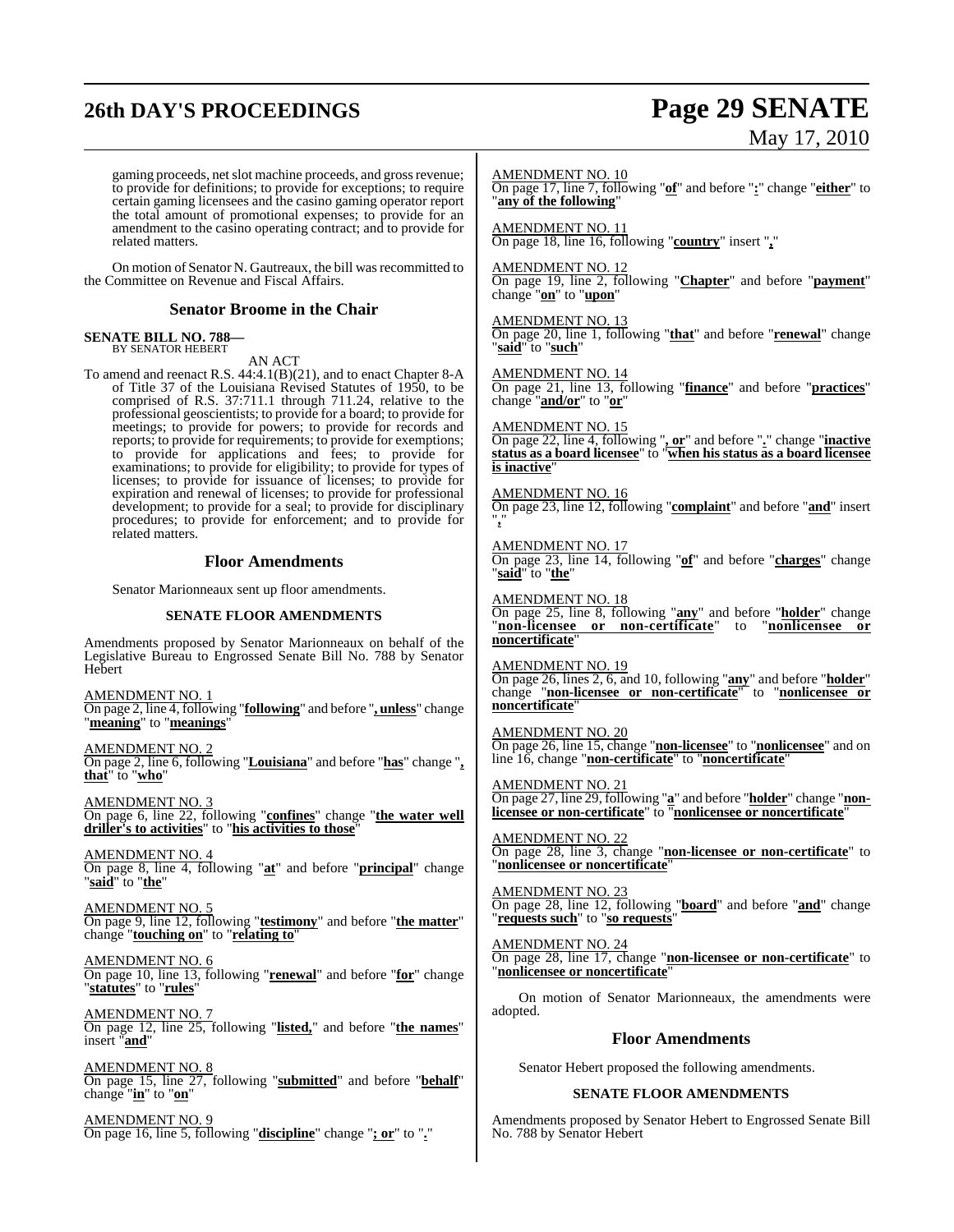AMENDMENT NO. 1 On page 7, at the beginning of line 1, change "**B.**" to "**B.(1)**"

AMENDMENT NO. 2 On page 7, between lines 2 and 3, insert the following: "**(2) The governor shall nominate at least one member from each congressional district. (3) Except for the two members of the public, the governor**

**shall select the nominees from lists of names submitted by each of the following:**

**(a) The Louisiana Engineering Society.**

**(b) The New Orleans Geological Society.**

**(c) The Baton Rouge Geological Society.**

**(d) The Shreveport Geological Society. (e) The Lafayette Geological Society.**"

AMENDMENT NO. 3

On page 15, line 3, after "**professional geoscientists,**" and before "**geoscientists-in-**" insert "**and**"

AMENDMENT NO. 4 On page 15, line 4, after "**training**" delete "**, and firms**"

AMENDMENT NO. 5 On page 16, line 25, after "**applicant**" change "**that**" to **who**"

AMENDMENT NO. 6 On page 19, delete line 6

AMENDMENT NO. 7 On page 19, at the beginning of line 7, change "**(4)**" to "**(3)**"

AMENDMENT NO. 8 On page 19, delete lines 13 and 14, and insert "**geoscience.**"

AMENDMENT NO. 9 On page 19, line 23, after "**geoscientist,**" delete "**,or firm,**"

AMENDMENT NO. 10 On page 20, line 2, change "**biennial**" to "**annual**"

AMENDMENT NO. 11 On page 20, delete line 15

On motion of Senator Hebert, the amendments were adopted.

The bill was read by title. Senator Hebert moved the final passage of the amended bill.

### **ROLL CALL**

The roll was called with the following result:

#### YEAS

| Mr. President<br>Amedee<br>Appel<br>Crowe<br>Dorsey<br>Duplessis<br>Hebert | Heitmeier<br>Jackson<br>Kostelka<br>LaFleur<br>Long<br>McPherson<br>Morrell | Morrish<br>Murray<br><b>Nevers</b><br>Peterson<br>Ouinn |
|----------------------------------------------------------------------------|-----------------------------------------------------------------------------|---------------------------------------------------------|
| Total - 19                                                                 | <b>NAYS</b>                                                                 |                                                         |
|                                                                            |                                                                             |                                                         |

Alario Gautreaux N Shaw<br>Cheek Marionneaux Smith Cheek Marionneaux<br>Claitor Martiny Donahue Mount Total - 14

Adley Erdey Riser<br>Alario Gautreaux N Shaw

Thompson

## **Page 30 SENATE 26th DAY'S PROCEEDINGS**

#### ABSENT

Broome Gautreaux B Michot Total - 6

Walsworth

The Chair declared the amended bill failed to pass.

#### **Notice of Reconsideration**

Senator Hebert moved to reconsider on the next Legislative Day the vote by which the bill failed to pass.

#### **Senate Bills and Joint Resolutions on Third Reading and Final Passage, Subject to Call**

### **Called from the Calendar**

Senator Hebert asked that Senate Bill No. 330 be called fromthe Calendar.

**SENATE BILL NO. 330—** BY SENATOR HEBERT

AN ACT

To amend and reenact the introductory paragraph of R.S. 3:2091(B) and to enact R.S. 3:2091(17), relative to the membership of the Louisiana Board of Animal Health; to add a member to the board nominated by the Louisiana Meat Goat Association; and to provide for related matters.

The bill was read by title. Senator Hebert moved the final passage of the bill.

## **ROLL CALL**

The roll was called with the following result:

#### YEAS

Mr. President Gautreaux N Morrell<br>Adley Guillory Morrish Adley Guillory Morrish Alario Hebert Mount Amedee Heitmeier Murray<br>Appel Jackson Nevers Appel Jackson Nevers Broome Kostelka<br>Cheek LaFleur Donahue Long Riser<br>
Dorsey Marionneaux Shaw Duplessis Martiny Smith<br>
Erdey McPherson Thompson Gautreaux B Total - 36

LaFleur Quinn<br>Long Riser Marionneaux Shaw<br>Martiny Smith McPherson Thompson<br>Michot Walsworth

NAYS

### ABSENT

Chabert Crowe Total - 2

Claitor Total - 1

The Chair declared the bill was passed and ordered it sent to the House. Senator Hebert moved to reconsider the vote by which the bill was passed and laid the motion on the table.

## **Called from the Calendar**

Senator Donahue asked that Senate Bill No. 286 be called from the Calendar.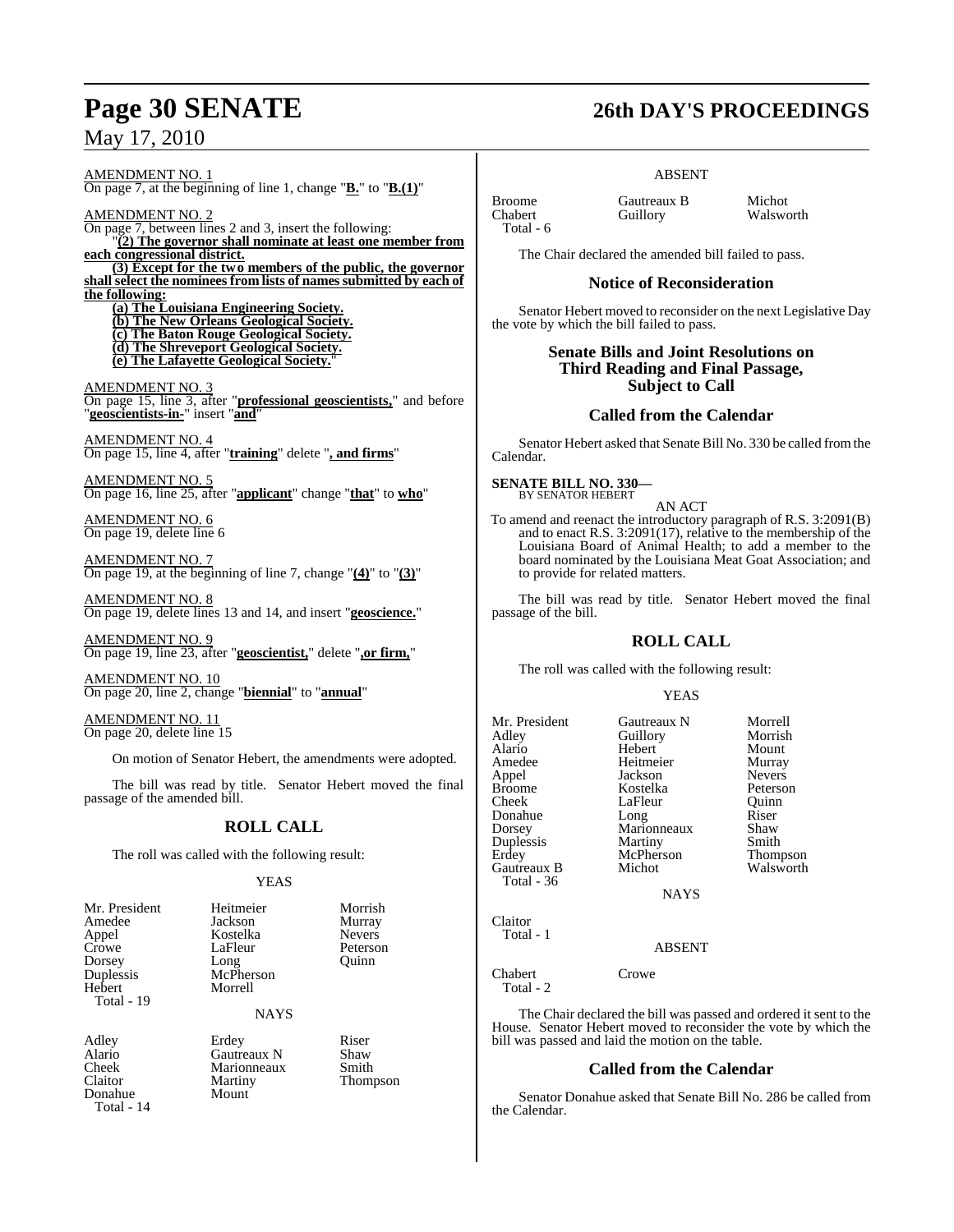# **26th DAY'S PROCEEDINGS Page 31 SENATE**

#### **SENATE BILL NO. 286—** BY SENATOR DONAHUE

AN ACT

To enact R.S. 39:32.1(G), relative to budget request forms for higher education formula funded agencies; to provide for reporting certain personnel information for institutions of higher education; to provide for an effective date; and to provide for related matters.

#### **Floor Amendments**

Senator Marionneaux sent up floor amendments.

#### **SENATE FLOOR AMENDMENTS**

Amendments proposed by Senator Marionneaux on behalf of the Legislative Bureau to Engrossed Senate Bill No. 286 by Senator Donahue

#### AMENDMENT NO. 1

On page 1, line 14, following "**Subsection**" and before "**of**" change "**(B)**" to "**B**"

On motion of Senator Marionneaux, the amendments were adopted.

On motion of Senator Donahue, the amended bill was read by title and returned to the Calendar, subject to call.

#### **Called from the Calendar**

Senator N. Gautreaux asked that Senate Bill No. 781 be called from the Calendar.

#### **SENATE BILL NO. 781—** BY SENATOR N. GAUTREAUX

AN ACT

To enact R.S. 4:145.2, relative to Louisiana State Racing Commission; to provide for judicial review of a final decision or order of adjudication; to provide for venue; and to provide for related matters.

The bill was read by title. Senator N. Gautreaux moved the final passage of the bill.

### **ROLL CALL**

The roll was called with the following result:

#### YEAS

| Adley<br>Alario<br>Amedee<br>Appel<br>Cheek<br>Claitor<br>Crowe<br>Donahue<br>Dorsey | Gautreaux B<br>Gautreaux N<br>Hebert<br>Heitmeier<br>Jackson<br>Long<br>Martiny<br>McPherson<br>Michot | Murray<br><b>Nevers</b><br>Peterson<br>Ouinn<br>Riser<br>Shaw<br>Smith<br>Thompson<br>Walsworth |
|--------------------------------------------------------------------------------------|--------------------------------------------------------------------------------------------------------|-------------------------------------------------------------------------------------------------|
|                                                                                      |                                                                                                        |                                                                                                 |
| Duplessis<br>Erdey<br>Total - 31                                                     | Morrell<br>Morrish                                                                                     |                                                                                                 |
|                                                                                      | <b>NAYS</b>                                                                                            |                                                                                                 |

LaFleur

Total - 0

Mr. President Guillory Marionneaux<br>
Rroome Kostelka Mount Broome Kostelka<br>Chabert LaFleur

ABSENT

Total - 8

# May 17, 2010

The Chair declared the bill was passed and ordered it sent to the House. Senator N. Gautreaux moved to reconsider the vote by which the bill was passed and laid the motion on the table.

#### **Called from the Calendar**

Senator Appel asked that Senate Bill No. 222 be called from the Calendar.

#### **SENATE BILL NO. 222—** BY SENATOR APPEL

AN ACT

To amend and reenact R.S. 32:1261(1)(introductory paragraph) and to enact R.S.  $32:1261(1)(x)$ , relative to the relationship of automobile manufacturers and dealers; to provide for unauthorized acts; and to provide for related matters.

The bill was read by title. Senator Appel moved the final passage of the bill.

### **ROLL CALL**

The roll was called with the following result:

#### YEAS

| Adley<br>Alario<br>Amedee<br>Appel<br><b>Broome</b><br>Cheek<br>Claitor | Gautreaux B<br>Gautreaux N<br>Guillory<br>Hebert<br>Heitmeier<br>Jackson<br>Kostelka | Morrish<br>Mount<br>Murray<br><b>Nevers</b><br>Peterson<br>Ouinn<br>Riser |
|-------------------------------------------------------------------------|--------------------------------------------------------------------------------------|---------------------------------------------------------------------------|
| Crowe                                                                   | Long                                                                                 | Shaw                                                                      |
| Donahue                                                                 | Martiny                                                                              | Smith                                                                     |
| Dorsey                                                                  | McPherson                                                                            | Thompson                                                                  |
| Duplessis                                                               | Michot                                                                               | Walsworth                                                                 |
| Erdey                                                                   | Morrell                                                                              |                                                                           |
| <b>Total - 35</b>                                                       |                                                                                      |                                                                           |
|                                                                         | <b>NAYS</b>                                                                          |                                                                           |
| Total - 0                                                               |                                                                                      |                                                                           |
|                                                                         | ABSENT                                                                               |                                                                           |

Mr. President LaFleur<br>Chabert Marionn Marionneaux Total - 4

The Chair declared the bill was passed and ordered it sent to the House. Senator Appel moved to reconsider the vote by which the bill was passed and laid the motion on the table.

#### **House Bills and Joint Resolutions on Third Reading and Final Passage**

#### **HOUSE BILL NO. 115—**

BY REPRESENTATIVE ARNOLD AN ACT

To amend and reenact R.S. 6:315.1(A), relative to transfer of small deposits; to provide for changes to the transfer of small deposits upon the death of a depositor; and to provide for related matters.

The bill was read by title. Senator Duplessis moved the final passage of the bill.

#### **ROLL CALL**

The roll was called with the following result:

#### YEAS

| Adley  | Gautreaux B | Morrish |
|--------|-------------|---------|
| Alario | Gautreaux N | Mount   |
| Amedee | Guillory    | Murray  |

Mount<br>Murray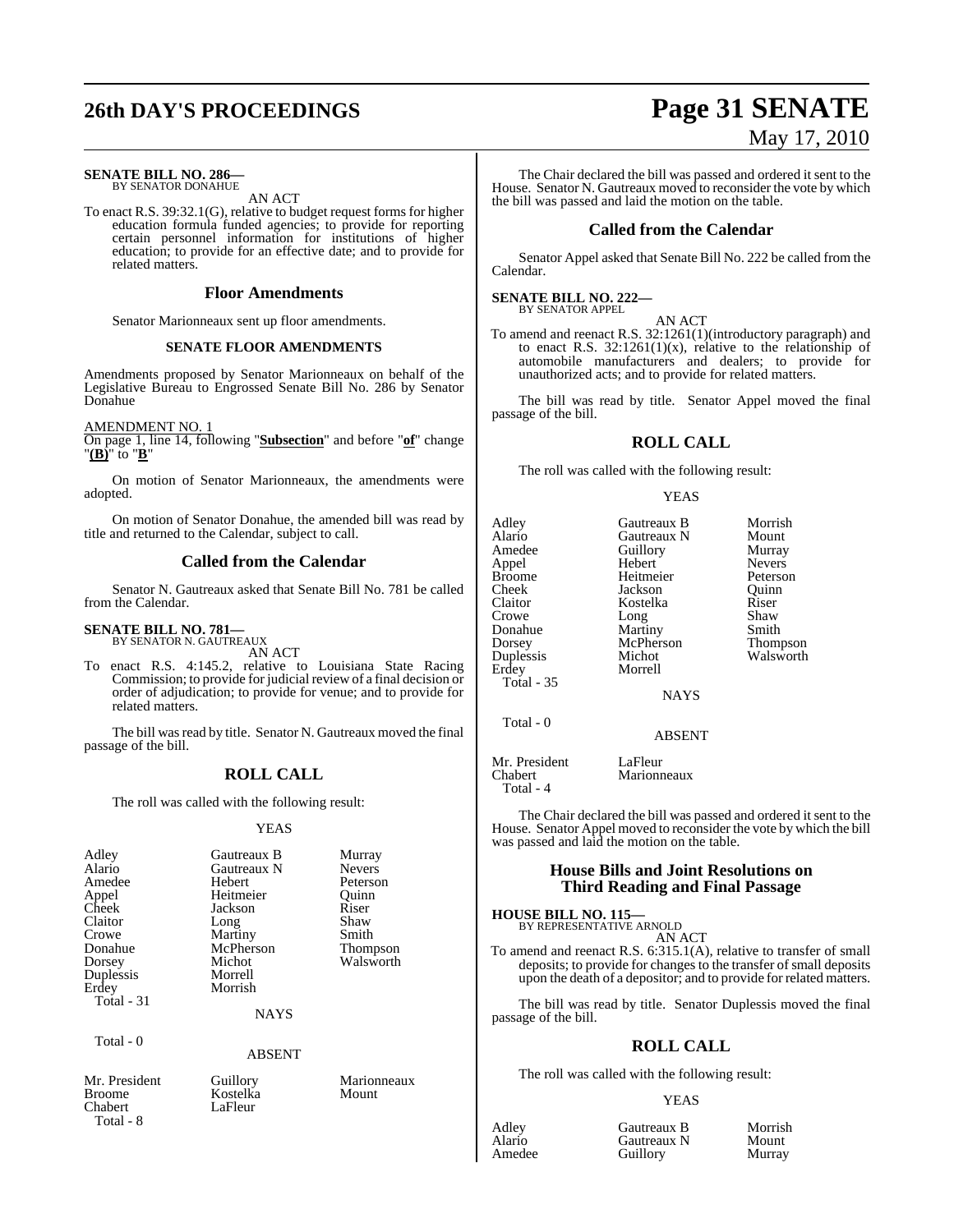## **Page 32 SENATE 26th DAY'S PROCEEDINGS** May 17, 2010

| Appel<br><b>Broome</b><br>Cheek<br>Claitor<br>Crowe<br>Donahue<br>Dorsey<br>Duplessis<br>Erdey<br><b>Total - 35</b> | Hebert<br>Heitmeier<br>Jackson<br>Kostelka<br>Long<br>Martiny<br>McPherson<br>Michot<br>Morrell | <b>Nevers</b><br>Peterson<br>Ouinn<br>Riser<br>Shaw<br>Smith<br>Thompson<br>Walsworth |
|---------------------------------------------------------------------------------------------------------------------|-------------------------------------------------------------------------------------------------|---------------------------------------------------------------------------------------|
|                                                                                                                     | <b>NAYS</b>                                                                                     |                                                                                       |
| Total - 0                                                                                                           | <b>ABSENT</b>                                                                                   |                                                                                       |
| Mr. President                                                                                                       | LaFleur                                                                                         |                                                                                       |

Chabert Marionneaux Total - 4

The Chair declared the bill was passed and ordered it returned to the House. Senator Duplessis moved to reconsider the vote by which the bill was passed and laid the motion on the table.

#### **HOUSE BILL NO. 209—**

BY REPRESENTATIVE ARNOLD AN ACT

To amend and reenact R.S. 9:3561.1(A), relative to payment of licensing fees; to change the method of payment for individuals seeking licenses to make consumer loan transactions; and to provide for related matters.

The bill was read by title. Senator Duplessis moved the final passage of the bill.

#### **ROLL CALL**

The roll was called with the following result:

#### YEAS

| Adley         | Gautreaux B | Mount           |
|---------------|-------------|-----------------|
| Alario        | Gautreaux N | Murray          |
| Amedee        | Guillory    | <b>Nevers</b>   |
| Appel         | Heitmeier   | Peterson        |
| <b>Broome</b> | Jackson     | Ouinn           |
| Cheek         | Kostelka    | Riser           |
| Claitor       | Long        | Shaw            |
| Crowe         | Martiny     | Smith           |
| Donahue       | McPherson   | <b>Thompson</b> |
| Duplessis     | Michot      | Walsworth       |
| Erdey         | Morrish     |                 |
| Total - 32    |             |                 |
|               | NAYS        |                 |

Total - 0

#### ABSENT

| Mr. President | Hebert      | Morrell |
|---------------|-------------|---------|
| Chabert       | LaFleur     |         |
| Dorsey        | Marionneaux |         |
| Total - 7     |             |         |

The Chair declared the bill was passed and ordered it returned to the House. Senator Duplessis moved to reconsider the vote by which the bill was passed and laid the motion on the table.

#### **Explanation of Vote**

Senator Riser stated he intended to vote nay on House Bill No. 209, and asked that the Official Journal so state.

#### **Mr. President in the Chair**

**HOUSE BILL NO. 335—**

BY REPRESENTATIVE ARNOLD AN ACT

To amend and reenact R.S. 6:1088(E)(3) and 1094(A)(1)(introductory paragraph) and (B)(1)(introductory paragraph) and to repeal  $\hat{R}$ .S.  $\check{\text{o}}$ :1094(A)(1)(d),  $(\hat{B})$ (1)(d), (C),  $(D)$ ,  $(E)$ , and  $(G)$ , relative to the licensing requirements of mortgage loan originators; to provide for changes to the minimum requirements for licensure of a mortgage loan originator; to provide for changes to the pre- and post-licensing continuing education requirements of mortgage loan originators; and to provide for related matters.

The bill was read by title. Senator Duplessis moved the final passage of the bill.

#### **ROLL CALL**

The roll was called with the following result:

#### YEAS

| Mr. President<br>Adley<br>Alario<br>Amedee<br>Appel<br>Broome<br>Cheek<br>Claitor<br>Crowe<br>Donahue<br>Duplessis<br>Erdey<br>Total - 34 | Gautreaux B<br>Gautreaux N<br>Guillory<br>Hebert<br>Heitmeier<br>Jackson<br>Long<br>Martiny<br>McPherson<br>Michot<br>Morrell<br>Morrish<br><b>NAYS</b> | Mount<br>Murray<br><b>Nevers</b><br>Peterson<br>Ouinn<br>Riser<br>Shaw<br>Smith<br>Thompson<br>Walsworth |
|-------------------------------------------------------------------------------------------------------------------------------------------|---------------------------------------------------------------------------------------------------------------------------------------------------------|----------------------------------------------------------------------------------------------------------|
| Total - 0                                                                                                                                 | <b>ABSENT</b>                                                                                                                                           |                                                                                                          |
| Chabert<br>Dorsey<br>Total - 5                                                                                                            | Kostelka<br>LaFleur                                                                                                                                     | Marionneaux                                                                                              |

The Chair declared the bill was passed and ordered it returned to the House. Senator Duplessis moved to reconsider the vote by which the bill was passed and laid the motion on the table.

#### **HOUSE BILL NO. 547—** BY REPRESENTATIVE ARNOLD

AN ACT

To enact R.S. 9:3530(G), relative to fees charged on a consumer credit transaction; to authorize a federally insured depository institution to charge fees on consumer credit transactions; and to provide for related matters.

The bill was read by title. Senator Duplessis moved the final passage of the bill.

### **ROLL CALL**

The roll was called with the following result:

#### YEAS

Mr. President Gautreaux B Mount<br>Adley Gautreaux N Murray Adley Gautreaux N Murray Alario Guillory<br>Amedee Hebert Amedee Hebert Peterson<br>
Appel Heitmeier Quinn Appel Heitmeier Quinn Broome Jackson Riser<br>Cheek Long Shaw Long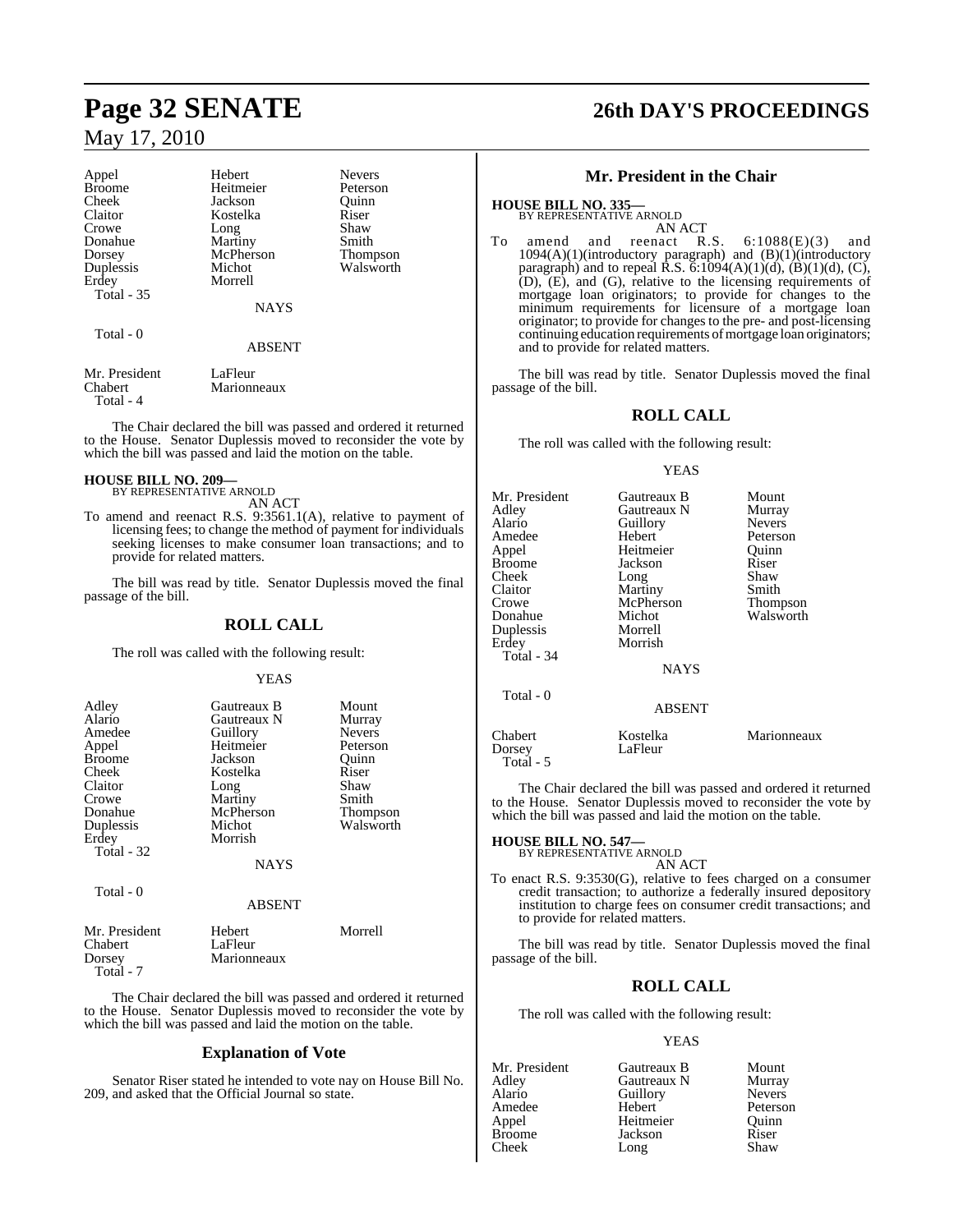| Claitor<br>Crowe<br>Donahue<br>Duplessis | Martiny<br>McPherson<br>Michot<br>Morrell | Smith<br>Thompson<br>Walsworth |
|------------------------------------------|-------------------------------------------|--------------------------------|
| Erdey                                    | Morrish                                   |                                |
| Total - 34                               |                                           |                                |
|                                          | <b>NAYS</b>                               |                                |
|                                          |                                           |                                |
| Total - 0                                |                                           |                                |
|                                          | <b>ABSENT</b>                             |                                |
|                                          |                                           |                                |
| Chabert                                  | Kostelka                                  | Marionneaux                    |
| Dorsey                                   | LaFleur                                   |                                |
| Total - 5                                |                                           |                                |

The Chair declared the bill was passed and ordered it returned to the House. Senator Duplessis moved to reconsider the vote by which the bill was passed and laid the motion on the table.

#### **HOUSE BILL NO. 172—**

BY REPRESENTATIVE HENRY AN ACT

To amend and reenact R.S. 56:116.1(B)(3), relative to methods of taking certain birds and quadrupeds; to provide for prohibited equipment used to take game birds and wild quadrupeds; and to provide for related matters.

The bill was read by title. Senator N. Gautreaux moved the final passage of the bill.

## **ROLL CALL**

The roll was called with the following result:

#### YEAS

| Mr. President | Erdey         | Mount           |
|---------------|---------------|-----------------|
| Adley         | Gautreaux B   | Murray          |
| Alario        | Gautreaux N   | <b>Nevers</b>   |
| Amedee        | Guillory      | Peterson        |
| Appel         | Heitmeier     | Ouinn           |
| <b>Broome</b> | Jackson       | Riser           |
| Cheek         | Long          | Shaw            |
| Claitor       | Martiny       | Smith           |
| Crowe         | McPherson     | <b>Thompson</b> |
| Donahue       | Michot        | Walsworth       |
| Duplessis     | Morrell       |                 |
| Total - 32    |               |                 |
|               | <b>NAYS</b>   |                 |
| Total - 0     |               |                 |
|               | <b>ARSENT</b> |                 |

| Chabert   | Kostelka    | Morrish |
|-----------|-------------|---------|
| Dorsey    | LaFleur     |         |
| Hebert    | Marionneaux |         |
| Total - 7 |             |         |

The Chair declared the bill was passed and ordered it returned to the House. Senator N. Gautreaux moved to reconsider the vote by which the bill was passed and laid the motion on the table.

#### **HOUSE BILL NO. 182—**

BY REPRESENTATIVE GISCLAIR AN ACT

To enact R. S. 47:820.5.6, relative to exemptions from tolls on the Tomey J. Doucet Bridge; to provide for the exemptions from tolls for emergency vehicles under certain circumstances; and to provide for related matters.

The bill was read by title. Senator Alario moved the final passage of the bill.

# **26th DAY'S PROCEEDINGS Page 33 SENATE** May 17, 2010

## **ROLL CALL**

The roll was called with the following result:

#### YEAS

| Mr. President<br>Adley | Gautreaux B<br>Gautreaux N | Mount<br>Murray |
|------------------------|----------------------------|-----------------|
| Alario                 | Guillory                   | <b>Nevers</b>   |
| Amedee                 | Hebert                     | Peterson        |
| Appel                  | Heitmeier                  | Ouinn           |
| Broome                 | Jackson                    | Riser           |
| Cheek                  | Long                       | Shaw            |
| Claitor                | Martiny                    | Smith           |
| Crowe                  | McPherson                  | Thompson        |
| Donahue                | Michot                     | Walsworth       |
| Duplessis              | Morrell                    |                 |
| Erdey                  | Morrish                    |                 |
| Total - 34             |                            |                 |
|                        | <b>NAYS</b>                |                 |
| Total - 0              |                            |                 |
|                        | <b>ABSENT</b>              |                 |
| Chabert<br>Dorsey      | Kostelka<br>LaFleur        | Marionneaux     |

The Chair declared the bill was passed and ordered it returned to the House. Senator Alario moved to reconsider the vote by which the bill was passed and laid the motion on the table.

## **HOUSE BILL NO. 373—** BY REPRESENTATIVE HUTTER

Total - 5

AN ACT To enact R.S. 49:191(5)(b) and to repeal R.S. 49:191(3)(a), relative to the Department of Transportation and Development; to provide for the re-creation of the Department of Transportation and Development and the statutory entities made a part of the department by law; to provide for the effective termination date for all statutory authority for the existence of such statutory entities; and to provide for related matters.

The bill was read by title. Senator McPherson moved the final passage of the bill.

#### **ROLL CALL**

The roll was called with the following result:

#### YEAS

| Mr. President<br>Adley<br>Alario<br>Amedee<br>Appel<br><b>Broome</b><br>Cheek<br>Claitor<br>Crowe<br>Donahue<br>Duplessis<br>Erdey | Gautreaux B<br>Gautreaux N<br>Guillory<br>Heitmeier<br>Jackson<br>Kostelka<br>Long<br>Martiny<br>McPherson<br>Michot<br>Morrell<br>Morrish | Mount<br>Murray<br><b>Nevers</b><br>Peterson<br>Ouinn<br>Riser<br>Shaw<br>Smith<br>Thompson<br>Walsworth |
|------------------------------------------------------------------------------------------------------------------------------------|--------------------------------------------------------------------------------------------------------------------------------------------|----------------------------------------------------------------------------------------------------------|
| Total - 34                                                                                                                         | <b>NAYS</b>                                                                                                                                |                                                                                                          |
| Total - 0                                                                                                                          | <b>ABSENT</b>                                                                                                                              |                                                                                                          |
| Chabert<br>Dorsey                                                                                                                  | Hebert<br>LaFleur                                                                                                                          | Marionneaux                                                                                              |

Total - 5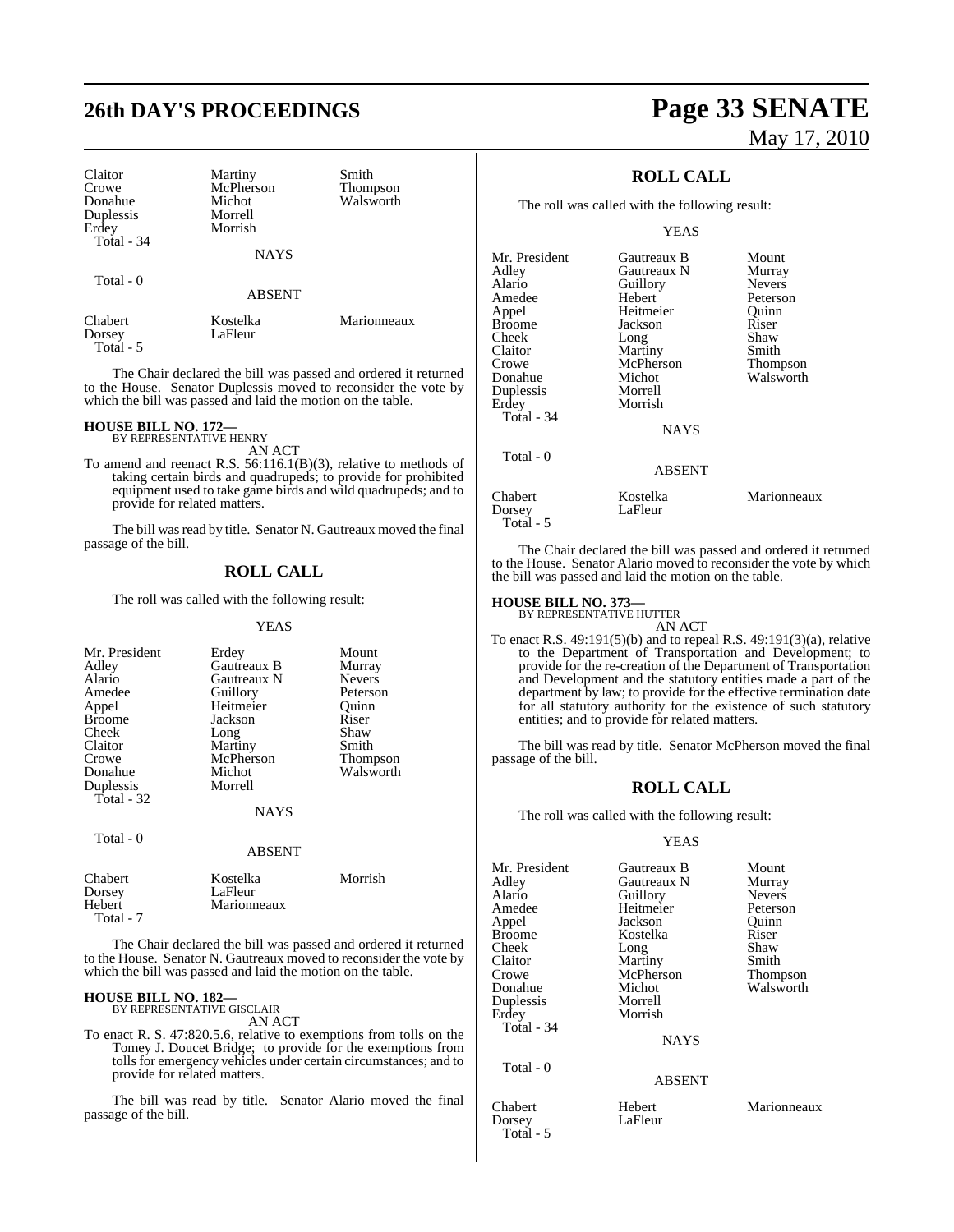The Chair declared the bill was passed and ordered it returned to the House. Senator McPherson moved to reconsider the vote by which the bill was passed and laid the motion on the table.

## **HOUSE BILL NO. 411—** BY REPRESENTATIVE BARROW

AN ACT

To amend and reenact R.S. 33:404(A)(3), relative to the duties of a mayor; to provide relative to provisions of the Lawrason Act; to correct a statutory reference; and to provide for related matters.

The bill was read by title. Senator Morrell moved the final passage of the bill.

## **ROLL CALL**

The roll was called with the following result:

#### YEAS

| Mr. President | Gautreaux B   | Morrish         |
|---------------|---------------|-----------------|
| Adley         | Gautreaux N   | Mount           |
|               |               |                 |
| Alario        | Guillory      | Murray          |
| Amedee        | Hebert        | <b>Nevers</b>   |
| Appel         | Heitmeier     | Peterson        |
| <b>Broome</b> | Jackson       | Ouinn           |
| Cheek         | Kostelka      | Riser           |
| Claitor       | Long          | Shaw            |
| Crowe         | Martiny       | Smith           |
| Donahue       | McPherson     | <b>Thompson</b> |
| Duplessis     | Michot        | Walsworth       |
| Erdey         | Morrell       |                 |
| Total - 35    |               |                 |
|               | <b>NAYS</b>   |                 |
| Total - 0     |               |                 |
|               | <b>ABSENT</b> |                 |
|               |               |                 |

Chabert LaFleur<br>Dorsey Marionn Marionneaux Total - 4

The Chair declared the bill was passed and ordered it returned to the House. Senator Morrell moved to reconsider the vote by which the bill was passed and laid the motion on the table.

#### **HOUSE BILL NO. 412—** BY REPRESENTATIVE BARROW

AN ACT

To amend and reenact R.S. 33:321 and to repeal Part II of Chapter 2 of Title 33 of the Louisiana Revised Statutes of 1950, comprised of R.S. 33:501 through 571, and Part III of Chapter 2 of Title 33 of the Louisiana Revised Statutes of 1950, comprised of R.S. 33:611 through 851, relative to certain forms of municipal government; to repeal provisions for the commission plan and commission-manager plan of municipal government; and to provide for related matters.

The bill was read by title. Senator Morrell moved the final passage of the bill.

## **ROLL CALL**

The roll was called with the following result:

#### YEAS

| Mr. President | Gautreaux B | Morrish       |
|---------------|-------------|---------------|
| Adley         | Gautreaux N | Mount         |
| Alario        | Guillory    | Murray        |
| Amedee        | Hebert      | <b>Nevers</b> |
| Appel         | Heitmeier   | Peterson      |
| <b>Broome</b> | Jackson     | Quinn         |
| Cheek         | Kostelka    | Riser         |

## **Page 34 SENATE 26th DAY'S PROCEEDINGS**

| Claitor<br>Crowe<br>Donahue<br>Duplessis<br>Erdey<br><b>Total - 35</b> | Long<br>Martiny<br>McPherson<br>Michot<br>Morrell<br><b>NAYS</b> | Shaw<br>Smith<br><b>Thompson</b><br>Walsworth |
|------------------------------------------------------------------------|------------------------------------------------------------------|-----------------------------------------------|
| Total - 0                                                              | <b>ABSENT</b>                                                    |                                               |
| Chabert<br>Dorsey                                                      | LaFleur<br>Marionneaux                                           |                                               |

The Chair declared the bill was passed and ordered it returned to the House. Senator Morrell moved to reconsider the vote by which the bill was passed and laid the motion on the table.

Total - 4

HOUSE BILL NO. 198-<br>BY REPRESENTATIVES THIBAUT, ANDERS, ARMES, ARNOLD, BY REPRESENTATIVES THIBAUT, BADON, BALDONE, BARRAS, BARROW,<br>BILLIOT, BROSSETT, HENRY BURNS, TIM BURNS, BURRELL,<br>CARMODY, CHAMPAGNE, CHANDLER, CHANEY, C GERMAIN, STIAES, TEMPLET, THIERRY, TUCKER, WADDELL, WILLIAMS, AND WOOTON

AN ACT

To enact R.S. 47:490.22, relative to military honor license plates; to provide for the establishment of a military honor license plate for members of the United States Armed Forces; to provide for the design and issuance of the license plate; to authorize the promulgation ofrules and regulations; and to provide forrelated matters.

The bill was read by title. Senator N. Gautreaux moved the final passage of the bill.

### **ROLL CALL**

The roll was called with the following result:

#### YEAS

|               | Morrish                                                       |
|---------------|---------------------------------------------------------------|
|               |                                                               |
|               | Mount                                                         |
|               | Murray                                                        |
|               | <b>Nevers</b>                                                 |
| Jackson       | Peterson                                                      |
| Kostelka      | Ouinn                                                         |
| Long          | Riser                                                         |
| Martiny       | Shaw                                                          |
| McPherson     | Smith                                                         |
| Michot        | Thompson                                                      |
| Morrell       | Walsworth                                                     |
|               |                                                               |
| <b>NAYS</b>   |                                                               |
|               |                                                               |
| <b>ABSENT</b> |                                                               |
|               | LaFleur                                                       |
| Hebert        | Marionneaux                                                   |
|               | Gautreaux B<br>Gautreaux N<br>Guillory<br>Heitmeier<br>Dorsey |

The Chair declared the bill was passed and ordered it returned to the House. Senator N. Gautreaux moved to reconsider the vote by which the bill was passed and laid the motion on the table.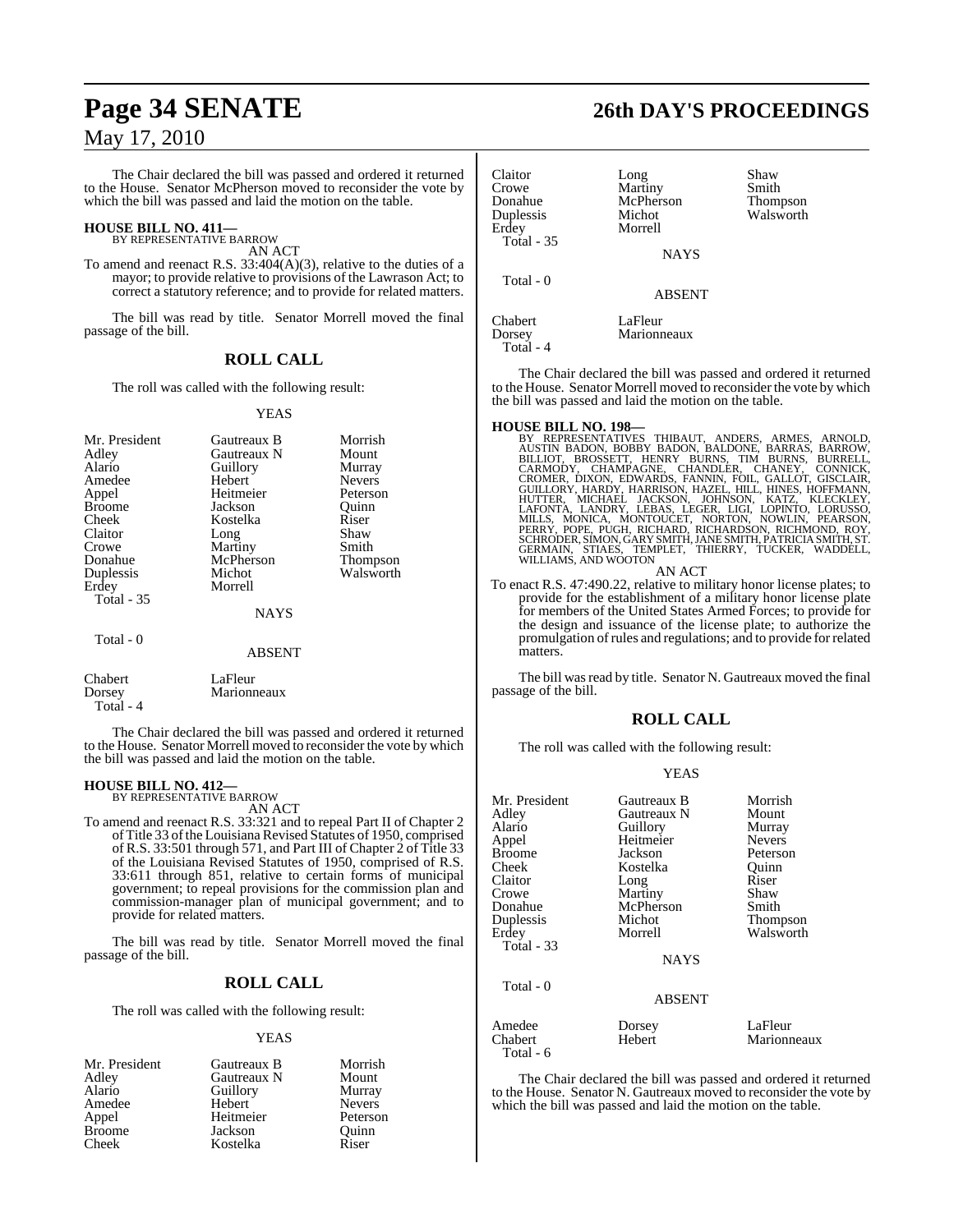## **26th DAY'S PROCEEDINGS Page 35 SENATE**

**HOUSE BILL NO. 528—** BY REPRESENTATIVE HOFFMANN AND SENATOR THOMPSON AN ACT

To amend and reenact R.S. 47:463.61(C), relative to the "Choose Life" prestige license plate; to provide for an annual fee; and to provide for related matters.

The bill was read by title. Senator Appel moved the final passage of the bill.

## **ROLL CALL**

The roll was called with the following result:

#### YEAS

| Mr. President<br>Adley<br>Alario<br>Appel<br><b>Broome</b><br>Cheek<br>Claitor<br>Crowe<br>Donahue<br>Duplessis<br>Erdey<br>Total - 32 | Gautreaux B<br>Gautreaux N<br>Guillory<br>Hebert<br>Heitmeier<br>Kostelka<br>Long<br>Martiny<br>McPherson<br>Michot<br>Morrell<br><b>NAYS</b> | Morrish<br>Mount<br>Murray<br><b>Nevers</b><br>Ouinn<br>Riser<br>Shaw<br>Smith<br>Thompson<br>Walsworth |
|----------------------------------------------------------------------------------------------------------------------------------------|-----------------------------------------------------------------------------------------------------------------------------------------------|---------------------------------------------------------------------------------------------------------|
| Jackson<br>Total - 2                                                                                                                   | Peterson<br>ABSENT                                                                                                                            |                                                                                                         |
| Amedee<br>Chabert<br>Total - 5                                                                                                         | Dorsey<br>LaFleur                                                                                                                             | Marionneaux                                                                                             |

The Chair declared the bill was passed and ordered it returned to the House. Senator Appel moved to reconsider the vote by which the bill was passed and laid the motion on the table.

**HOUSE BILL NO. 295—** BY REPRESENTATIVES HUTTER, ARMES, ARNOLD, AUSTIN BADON, BOBBY BADON, BALDONE, BILLIOT, CARTER, GUINN, HARDY, HENDERSON, MONICA, AND ST. GERMAIN AN ACT

To enact Part IX of Chapter 1 of Title 34 of the Louisiana Revised To enact Part IX of Chapter 1 of Title 34 of the Louisiana Revised<br>Statutes of 1950, to be comprised of R.S. 34:340.31, relative to port properties; to authorize the board of commissioners of the St. Bernard Port, Harbor and Terminal District to name the administration/security complex building of the port in honor of a living person; to provide for limitations; to provide for an effective date; and to provide for related matters.

The bill was read by title. Senator Morrell moved the final passage of the bill.

### **ROLL CALL**

The roll was called with the following result:

#### YEAS

| Mr. President | Gautreaux N | Murray                |
|---------------|-------------|-----------------------|
| Adley         | Guillory    | <b>Nevers</b>         |
| Alario        | Hebert      | Peterson              |
| Amedee        | Heitmeier   | Quinn                 |
| Appel         | Jackson     | Riser                 |
| <b>Broome</b> | Kostelka    | Shaw                  |
| Cheek         | Long        | Smith                 |
| Crowe         | Martiny     | Thompson<br>Walsworth |
| Donahue       | Michot      |                       |

# May 17, 2010

| Erdey<br>Gautreaux B<br>Total - 31 | Morrell<br>Mount<br><b>NAYS</b>     |                      |
|------------------------------------|-------------------------------------|----------------------|
| Total - 0                          | <b>ABSENT</b>                       |                      |
| Chabert<br>Claitor<br>Dorsey       | Duplessis<br>LaFleur<br>Marionneaux | McPherson<br>Morrish |

The Chair declared the bill was passed and ordered it returned to the House. Senator Morrell moved to reconsider the vote by which the bill was passed and laid the motion on the table.

## **HOUSE BILL NO. 638—** BY REPRESENTATIVE HAZEL

Total - 8

AN ACT

To amend and reenact R.S. 47:463.81, relative to special prestige license plates; to revise qualifications and fees for the issuance of the Fraternal Order of Police plate; and to provide for related matters.

The bill was read by title. Senator McPherson moved the final passage of the bill.

#### **ROLL CALL**

The roll was called with the following result:

#### YEAS

| Mr. President | Gautreaux B   | Mount           |
|---------------|---------------|-----------------|
| Adley         | Gautreaux N   | Murray          |
| Alario        | Guillory      | <b>Nevers</b>   |
| Amedee        | Hebert        | Peterson        |
| Appel         | Heitmeier     | Ouinn           |
| <b>Broome</b> | Jackson       | Riser           |
| Cheek         | Long          | Shaw            |
| Claitor       | Martiny       | Smith           |
| Crowe         | McPherson     | <b>Thompson</b> |
| Donahue       | Michot        | Walsworth       |
| Duplessis     | Morrell       |                 |
| Erdey         | Morrish       |                 |
| Total - 34    |               |                 |
|               | <b>NAYS</b>   |                 |
| Total - 0     |               |                 |
|               | <b>ABSENT</b> |                 |
| Chabert       | Kostelka      | Marionneaux     |
| Dorsey        | LaFleur       |                 |
| Total - 5     |               |                 |

The Chair declared the bill was passed and ordered it returned to the House. Senator McPherson moved to reconsider the vote by which the bill was passed and laid the motion on the table.

## **HOUSE BILL NO. 764—** BY REPRESENTATIVE POPE

AN ACT

To amend and reenact R.S. 48:256.2, relative to construction signage; to remove the requirement that contractors post certain signs near projects; and to provide for related matters.

The bill was read by title. Senator Erdey moved the final passage of the bill.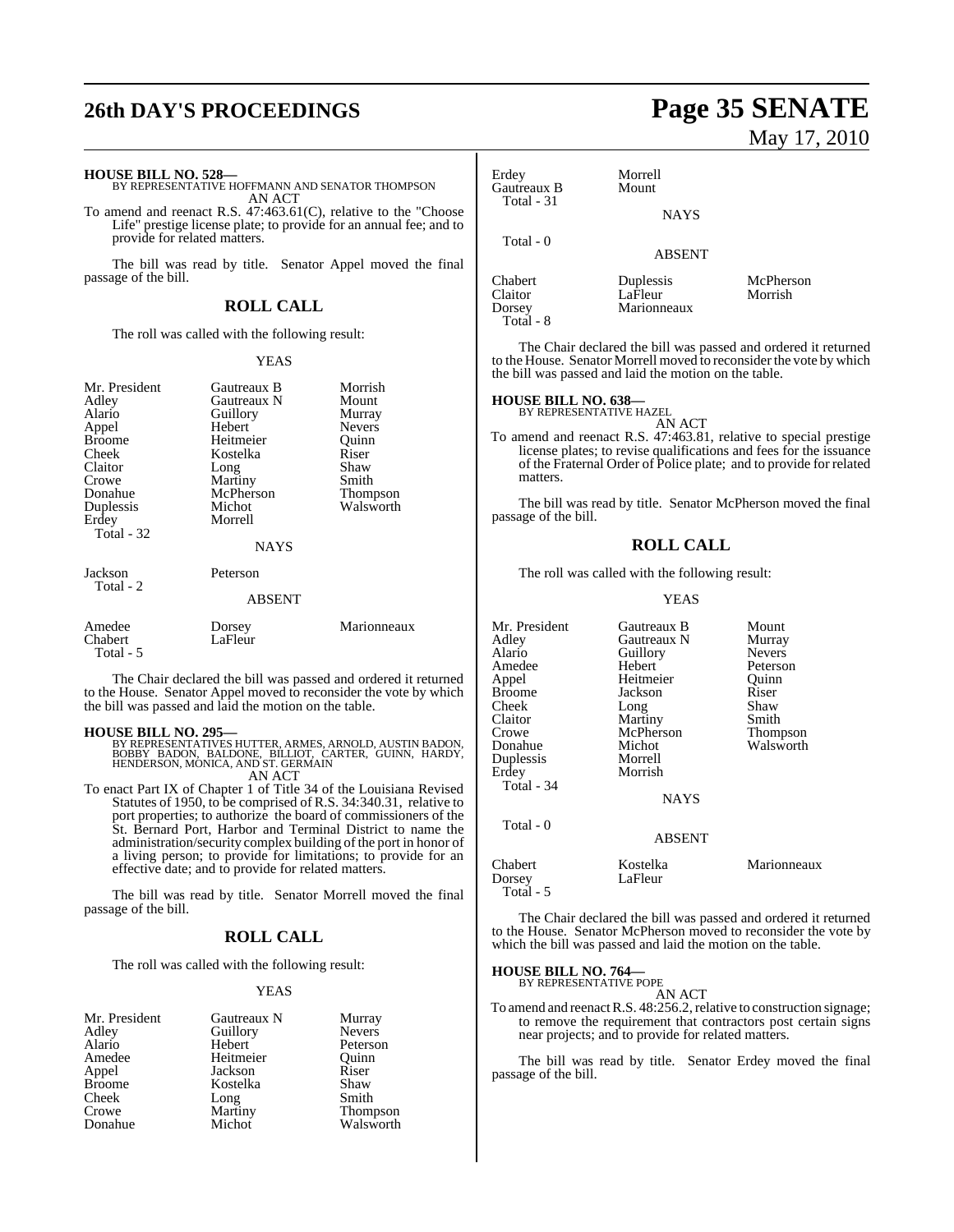## **ROLL CALL**

The roll was called with the following result:

#### YEAS

| Mr. President<br>Adley<br>Alario<br>Amedee<br>Appel<br><b>Broome</b><br>Cheek<br>Crowe<br>Duplessis<br>Erdey<br><b>Gautreaux B</b> | Gautreaux N<br>Guillory<br>Hebert<br>Heitmeier<br>Jackson<br>Kostelka<br>Long<br>Martiny<br>McPherson<br>Michot<br>Morrell | Mount<br>Murray<br><b>Nevers</b><br>Peterson<br>Quinn<br>Riser<br>Shaw<br>Smith<br><b>Thompson</b><br>Walsworth |
|------------------------------------------------------------------------------------------------------------------------------------|----------------------------------------------------------------------------------------------------------------------------|-----------------------------------------------------------------------------------------------------------------|
| Total - 32                                                                                                                         | <b>NAYS</b>                                                                                                                |                                                                                                                 |
| Total - 0                                                                                                                          | <b>ABSENT</b>                                                                                                              |                                                                                                                 |

| Chabert<br>Claitor<br>Donahue | Dorsey<br>LaFleur<br>Marionneaux | Morrish |
|-------------------------------|----------------------------------|---------|
| Total - 7                     |                                  |         |

The Chair declared the bill was passed and ordered it returned to the House. Senator Erdey moved to reconsider the vote by which the bill was passed and laid the motion on the table.

## **HOUSE BILL NO. 185—** BY REPRESENTATIVE HUTTER

AN ACT

To amend and reenact R.S. 48:231(A) and (B)(1), relative to the state highway system; to provide relative to public hearings in each highway district; to restore the requirement that the Joint Highway Priority Construction Committee conduct public hearings in each highway district; to provide relative to the membership of the committee; and to provide for related matters.

The bill was read by title. Senator McPherson moved the final passage of the bill.

### **ROLL CALL**

The roll was called with the following result:

#### YEAS

| Mr. President     | Gautreaux N   | Morrish         |
|-------------------|---------------|-----------------|
| Adley             | Guillory      | Mount           |
| Alario            | Hebert        | Murray          |
| Amedee            | Heitmeier     | <b>Nevers</b>   |
| Appel             | Jackson       | Peterson        |
| <b>Broome</b>     | Kostelka      | Ouinn           |
| Cheek             | Long          | Riser           |
| Claitor           | Martiny       | Shaw            |
| Duplessis         | McPherson     | Smith           |
| Erdey             | Michot        | <b>Thompson</b> |
| Gautreaux B       | Morrell       | Walsworth       |
| <b>Total - 33</b> |               |                 |
|                   | <b>NAYS</b>   |                 |
| Total - 0         |               |                 |
|                   |               |                 |
|                   | <b>ABSENT</b> |                 |

Chabert Donahue LaFleur<br>Crowe Dorsey Marionn Total - 6

# **Page 36 SENATE 26th DAY'S PROCEEDINGS**

The Chair declared the bill was passed and ordered it returned to the House. Senator McPherson moved to reconsider the vote by which the bill was passed and laid the motion on the table.

## **HOUSE BILL NO. 967—** BY REPRESENTATIVE GUINN

AN ACT

To amend and reenact R.S. 56:1692.1 and 1693.2(A) and to enact R.S. 56:1693.3, relative to state park recognition of certain discount cards issued by certain federal agencies; to provide restrictions on such recognition; and to provide for related matters.

The bill was read by title. Senator Morrish moved the final passage of the bill.

#### **ROLL CALL**

The roll was called with the following result:

#### YEAS

Mr. President Gautreaux B Morrish<br>Adley Gautreaux N Mount Adley Gautreaux N Mount<br>Alario Guillory Murray Alario Guillory<br>
Hebert Nevers Amedee Hebert Nevers<br>
Appel Heitmeier Peterson Heitmeier Peterson<br>
Jackson<br>
Quinn Broome Jackson Quinn<br>
Cheek Kostelka Riser Cheek Kostelka Riser<br>Claitor Long Shaw  $\overline{\text{Long}}$ Crowe Martiny Smith<br>
Donahue McPherson Thompson Donahue McPherson<br>
Duplessis Michot Michot Walsworth<br>Morrell Erdey  $Total - 35$ NAYS Total - 0 ABSENT Chabert LaFleur<br>Dorsey Marionn

Marionneaux

The Chair declared the bill was passed and ordered it returned to the House. Senator Morrish moved to reconsider the vote by which the bill was passed and laid the motion on the table.

#### **Senator Amedee in the Chair**

#### **HOUSE BILL NO. 1002—** BY REPRESENTATIVE BARROW

AN ACT To enact Part I-A of Chapter 2 of Title 33 of the Louisiana Revised Statutes of 1950, to be comprised of R.S. 33:481, relative to municipalities governed by special legislative charters; to provide that the provisions of the Lawrason Act govern if the provisions of any such charter are silent on a particular matter; to provide relative to conflicts; and to provide for related matters

The bill was read by title. Senator Morrell moved the final passage of the bill.

### **ROLL CALL**

The roll was called with the following result:

#### YEAS

Amedee

Total - 4

**Marionneaux** 

Mr. President Gautreaux B Morrish<br>Adley Gautreaux N Mount Adley Gautreaux N Mount Guillory Murray<br>
Hebert Nevers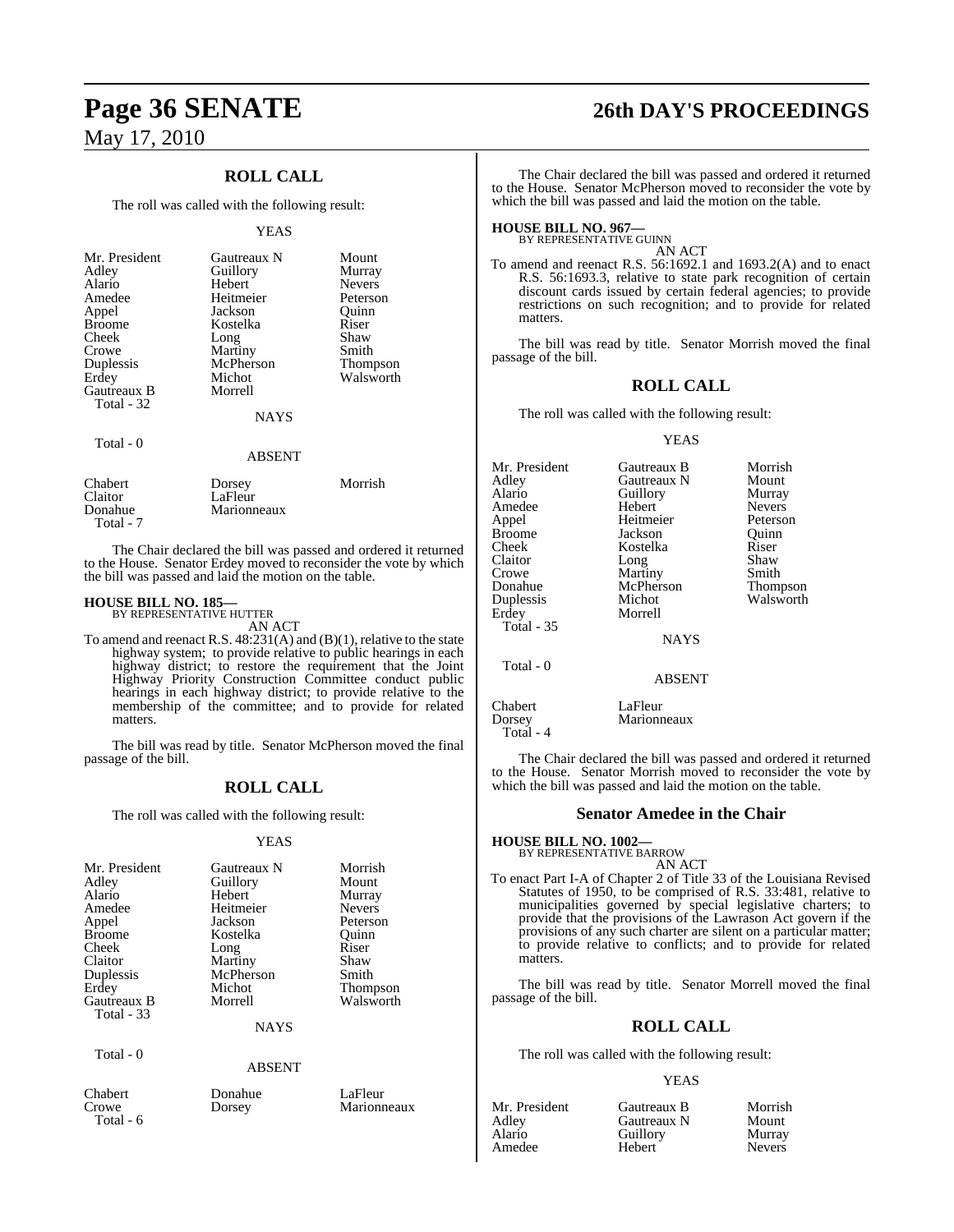| Appel<br><b>Broome</b><br>Cheek<br>Claitor<br>Crowe<br>Donahue<br>Duplessis<br>Erdey<br>Total - 34 | Heitmeier<br>Jackson<br>Kostelka<br>Long<br>Martiny<br>McPherson<br>Michot<br>Morrell<br><b>NAYS</b> | Peterson<br>Ouinn<br>Riser<br>Shaw<br><b>Thompson</b><br>Walsworth |
|----------------------------------------------------------------------------------------------------|------------------------------------------------------------------------------------------------------|--------------------------------------------------------------------|
| Total - 0                                                                                          | <b>ABSENT</b>                                                                                        |                                                                    |
| Chabert<br>Dorsey                                                                                  | LaFleur<br>Marionneaux                                                                               | Smith                                                              |

The Chair declared the bill was passed and ordered it returned to the House. Senator Morrell moved to reconsider the vote by which the bill was passed and laid the motion on the table.

#### **HOUSE BILL NO. 1088—** BY REPRESENTATIVE PONTI

Total - 5

AN ACT

To amend and reenact R.S. 23:1310.3, relative to workers' compensation claims; to provide for the initiation of a claim for benefits; to provide for service of process; to provide for the filing of an answer; to provide for mediation; to provide for the running of prescription; to require mediation to encourage settlement of the case; to provide for a dispute open in excess of three hundreds days; to provide for fines and other penalties when a party fails to appear; and to provide for related matters.

The bill was read by title. Senator Riser moved the final passage of the bill.

#### **ROLL CALL**

The roll was called with the following result:

#### YEAS

| Mr. President<br>Adley<br>Alario<br>Amedee<br>Appel<br><b>Broome</b><br>Cheek<br>Claitor | Erdey<br>Gautreaux B<br>Gautreaux N<br>Guillory<br>Hebert<br>Heitmeier<br>Jackson<br>Kostelka | Michot<br>Morrell<br>Morrish<br>Mount<br>Murray<br><b>Nevers</b><br>Ouinn<br>Riser |
|------------------------------------------------------------------------------------------|-----------------------------------------------------------------------------------------------|------------------------------------------------------------------------------------|
| Crowe<br>Donahue                                                                         | Long<br>Martiny                                                                               | Shaw<br><b>Thompson</b>                                                            |
| Duplessis<br>Total $-33$                                                                 | McPherson<br><b>NAYS</b>                                                                      | Walsworth                                                                          |
| Total - 0                                                                                | <b>ABSENT</b>                                                                                 |                                                                                    |
| Chabert                                                                                  | LaFleur                                                                                       | Peterson                                                                           |

Dorsey Marionneaux Smith Total - 6

The Chair declared the bill was passed and ordered it returned to the House. Senator Riser moved to reconsider the vote by which the bill was passed and laid the motion on the table.

**HOUSE BILL NO. 1204—** BY REPRESENTATIVES EDWARDS, ARMES, BILLIOT, HENRY BURNS, DOERGE, GISCLAIR, GUINN, HILL, SAM JONES, NORTON, AND ST. GERMAIN

# AN ACT

To enact R.S. 47:490.22, relative to military license plates; to provide for the establishment of a military support license plate for

# **26th DAY'S PROCEEDINGS Page 37 SENATE** May 17, 2010

military veterans; to provide for the design and issuance of the license plate; to provide relative to fees for the license plate; to authorize the promulgation of rules and regulations; and to provide for related matters.

The bill was read by title. Senator Nevers moved the final passage of the bill.

### **ROLL CALL**

The roll was called with the following result:

| Mr. President<br>Adley<br>Alario<br>Amedee<br>Appel<br><b>Broome</b><br>Cheek<br>Claitor<br>Crowe<br>Donahue<br>Duplessis<br>Erdey | Gautreaux B<br>Gautreaux N<br>Guillory<br>Hebert<br>Heitmeier<br>Jackson<br>Kostelka<br>Long<br>Martiny<br>McPherson<br>Michot<br>Morrell | Morrish<br>Mount<br>Murray<br><b>Nevers</b><br>Peterson<br>Ouinn<br>Riser<br>Shaw<br>Thompson<br>Walsworth |
|------------------------------------------------------------------------------------------------------------------------------------|-------------------------------------------------------------------------------------------------------------------------------------------|------------------------------------------------------------------------------------------------------------|
| Total - 34<br>Total - 0                                                                                                            | <b>NAYS</b><br><b>ABSENT</b>                                                                                                              |                                                                                                            |
| Chabert<br>Dorsey                                                                                                                  | LaFleur<br>Marionneaux                                                                                                                    | Smith                                                                                                      |

The Chair declared the bill was passed and ordered it returned to the House. Senator Nevers moved to reconsider the vote by which the bill was passed and laid the motion on the table.

## **HOUSE BILL NO. 48—** BY REPRESENTATIVE ANDERS

Total - 5

AN ACT

To amend and reenact R.S. 3:3553(B) and 3556, relative to the assessment on grain sorghum; to authorize the application for and receipt of national assessment funds; to suspend the state assessment; and to provide for related matters.

The bill was read by title. Senator Thompson moved the final passage of the bill.

#### **ROLL CALL**

The roll was called with the following result:

#### YEAS

| Mr. President | Gautreaux B | Mount         |
|---------------|-------------|---------------|
| Adley         | Gautreaux N | Murray        |
| Alario        | Hebert      | <b>Nevers</b> |
| Amedee        | Heitmeier   | Peterson      |
| Appel         | Jackson     | Ouinn         |
| <b>Broome</b> | Kostelka    | Riser         |
| Cheek         | Martiny     | Shaw          |
| Claitor       | McPherson   | Smith         |
| Crowe         | Michot      | Thompson      |
| Donahue       | Morrell     | Walsworth     |
| Erdey         | Morrish     |               |
| Total - 32    |             |               |
|               | <b>NAYS</b> |               |
|               |             |               |

Total - 0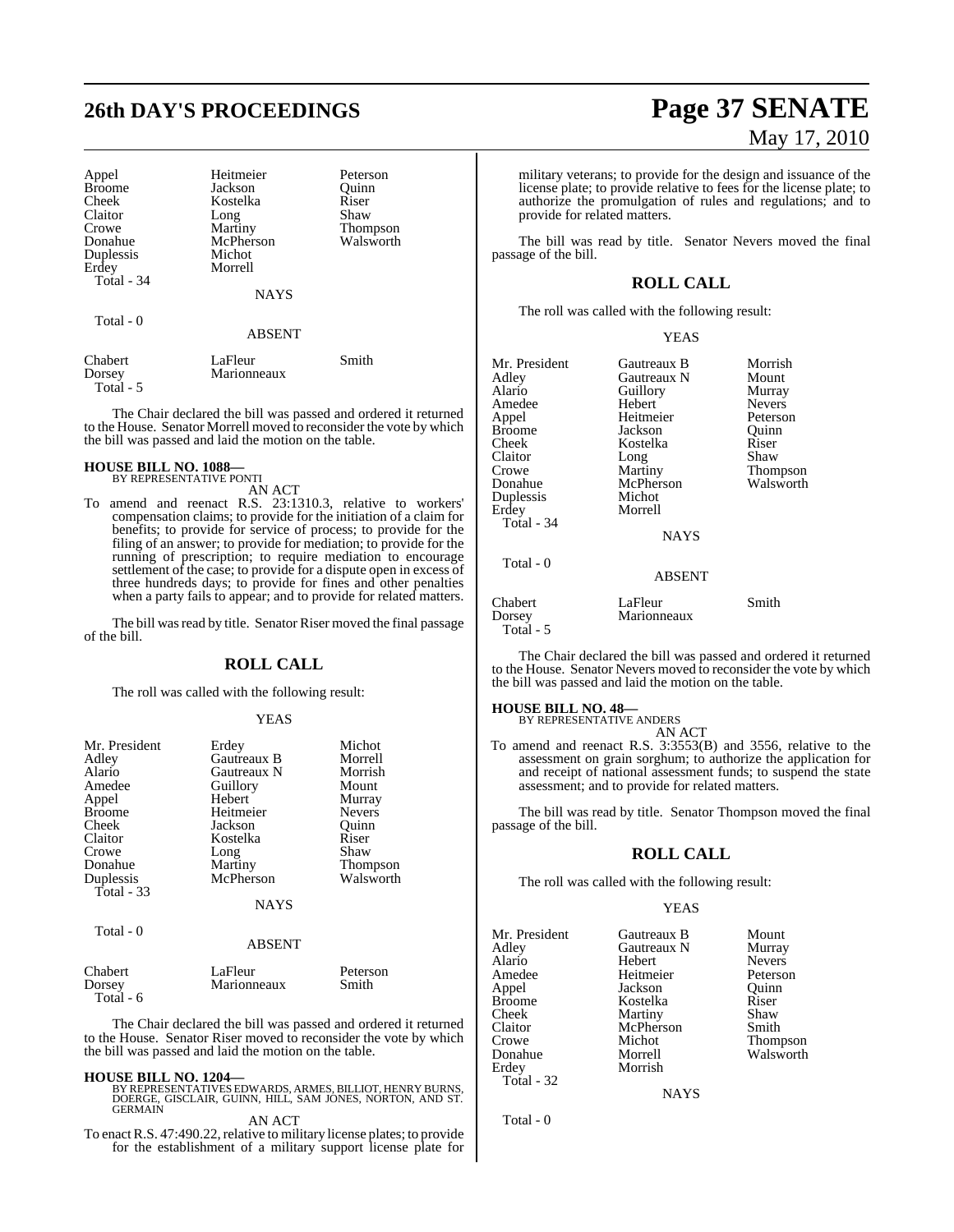#### ABSENT

Chabert Guillory Marionneaux Duplessis Total - 7

LaFleur<br>Long

The Chair declared the bill was passed and ordered it returned to the House. Senator Thompson moved to reconsider the vote by which the bill was passed and laid the motion on the table.

## **HOUSE BILL NO. 242—** BY REPRESENTATIVE ANDERS

AN ACT

To enact R.S. 3:3816(7), relative to arborist licenses; to provide for the issuance of temporary arborist licenses by the commissioner; to provide for certain temporary arborist license requirements; and to provide for related matters.

The bill was read by title. Senator Thompson moved the final passage of the bill.

#### **ROLL CALL**

The roll was called with the following result:

#### YEAS

| Mr. President | Gautreaux N   | Mount         |
|---------------|---------------|---------------|
| Adley         | Guillory      | Murray        |
| Alario        | Hebert        | <b>Nevers</b> |
| Amedee        | Heitmeier     | Peterson      |
| Appel         | Jackson       | Quinn         |
| <b>Broome</b> | Kostelka      | Riser         |
| Cheek         | Long          | Shaw          |
| Crowe         | Martiny       | Smith         |
| Donahue       | McPherson     | Thompson      |
| Duplessis     | Michot        | Walsworth     |
| Erdey         | Morrell       |               |
| Gautreaux B   | Morrish       |               |
| Total - 34    |               |               |
|               | <b>NAYS</b>   |               |
| Total - 0     |               |               |
|               | <b>ABSENT</b> |               |
| Chabert       | Dorsey        | Marionneaux   |
| Claitor       | LaFleur       |               |
| Total - 5     |               |               |

The Chair declared the bill was passed and ordered it returned to the House. Senator Thompson moved to reconsider the vote by which the bill was passed and laid the motion on the table.

## **HOUSE BILL NO. 430—** BY REPRESENTATIVE PUGH

AN ACT

To amend and reenact R.S. 3:730.8 and to enact R.S. 3:730.9, relative to the labeling of strawberries offered for sale; to provide for farm of origin labeling; to provide for rules and regulations; and to provide for related matters.

The bill was read by title. Senator Thompson moved the final passage of the bill.

#### **ROLL CALL**

The roll was called with the following result:

#### YEAS

| Mr. President   | Gautreaux B | Morrish |
|-----------------|-------------|---------|
| Adley<br>Alario | Gautreaux N | Mount   |
|                 | Guillory    | Murray  |

## **Page 38 SENATE 26th DAY'S PROCEEDINGS**

| Amedee<br>Appel<br><b>Broome</b><br>Cheek<br>Claitor<br>Crowe<br>Donahue<br>Duplessis<br>Erdey<br><b>Total - 35</b><br>Total $-0$ | Hebert<br>Heitmeier<br>Jackson<br>Kostelka<br>Long<br>Martiny<br>McPherson<br>Michot<br>Morrell<br><b>NAYS</b> | <b>Nevers</b><br>Peterson<br>Ouinn<br>Riser<br>Shaw<br>Smith<br><b>Thompson</b><br>Walsworth |
|-----------------------------------------------------------------------------------------------------------------------------------|----------------------------------------------------------------------------------------------------------------|----------------------------------------------------------------------------------------------|
|                                                                                                                                   | <b>ABSENT</b>                                                                                                  |                                                                                              |
| Chabert<br>Dorsey<br>Total - 4                                                                                                    | LaFleur<br>Marionneaux                                                                                         |                                                                                              |

The Chair declared the bill was passed and ordered it returned to the House. Senator Thompson moved to reconsider the vote by which the bill was passed and laid the motion on the table.

#### **HOUSE BILL NO. 576—**

BY REPRESENTATIVE MILLS AN ACT

To amend and reenact R.S. 3:2731 and 2778 and to repeal R.S. 3:2733 through 2737, relative to the regulation by local authorities of dogs; to provide for the adoption of ordinances; to provide for the imposition of fees and fines; to provide for the disposition of proceeds; and to provide for related matters.

The bill was read by title. Senator Thompson moved the final passage of the bill.

#### **ROLL CALL**

The roll was called with the following result:

#### YEAS

| Mr. President<br>Adley<br>Alario<br>Amedee<br>Appel<br>Broome<br>Cheek<br>Crowe<br>Donahue<br>Duplessis<br>Erdey<br>Gautreaux B<br>Total - 34 | Gautreaux N<br>Guillory<br>Hebert<br>Heitmeier<br>Jackson<br>Kostelka<br>Long<br>Martiny<br>McPherson<br>Michot<br>Morrell<br>Morrish<br><b>NAYS</b> | Mount<br>Murray<br><b>Nevers</b><br>Peterson<br>Ouinn<br>Riser<br>Shaw<br>Smith<br>Thompson<br>Walsworth |
|-----------------------------------------------------------------------------------------------------------------------------------------------|------------------------------------------------------------------------------------------------------------------------------------------------------|----------------------------------------------------------------------------------------------------------|
| Total - 0                                                                                                                                     | <b>ABSENT</b>                                                                                                                                        |                                                                                                          |
| Chabert<br>Claitor<br>Total - 5                                                                                                               | Dorsey<br>LaFleur                                                                                                                                    | Marionneaux                                                                                              |

The Chair declared the bill was passed and ordered it returned to the House. Senator Thompson moved to reconsider the vote by which the bill was passed and laid the motion on the table.

#### **Senator N. Gautreaux in the Chair**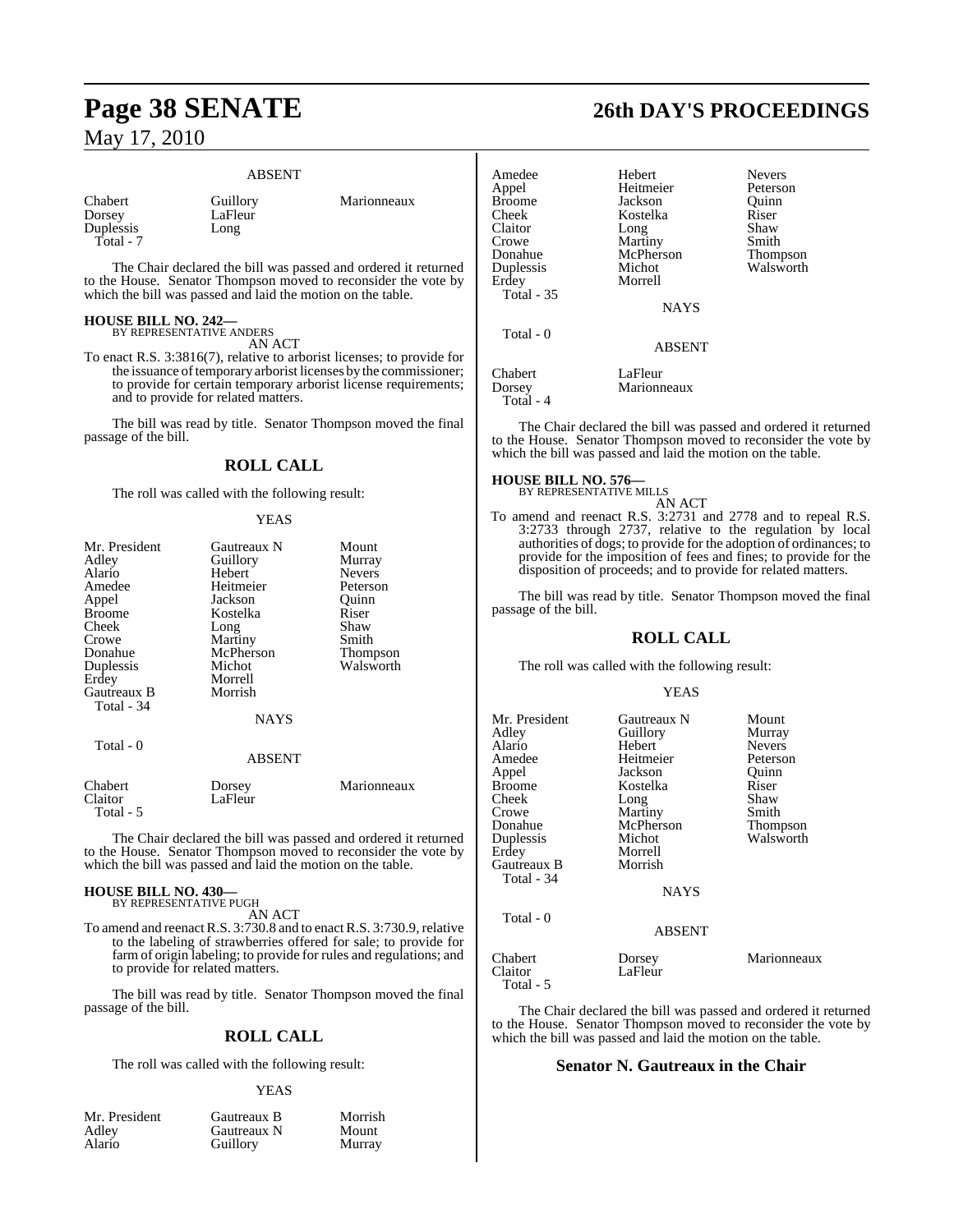## **26th DAY'S PROCEEDINGS Page 39 SENATE**

## **HOUSE BILL NO. 891—** BY REPRESENTATIVE LAMBERT

AN ACT

To amend and reenact R.S.  $36:231(C)(1)$ , to enact R.S. 30:2011(D)(26), and to repeal R.S. 30:2011(C)(1)(b) and R.S. 36:238(C), relative to the offices within the Department of Environmental Quality; to provide for the purposes for the offices within the Department of Environmental Quality; to provide for the elimination of the office of environmental assessment; and to provide for related matters.

The bill was read by title. Senator Amedee moved the final passage of the bill.

#### **ROLL CALL**

The roll was called with the following result:

#### YEAS

| Mr. President<br>Adley<br>Alario<br>Amedee<br>Appel<br><b>Broome</b><br>Cheek<br>Claitor<br>Crowe<br>Donahue<br>Duplessis<br>Erdey<br>Total - 34 | Gautreaux B<br>Gautreaux N<br>Guillory<br>Hebert<br>Heitmeier<br>Jackson<br>Kostelka<br>Long<br>Martiny<br>McPherson<br>Michot<br>Morrell<br><b>NAYS</b> | Morrish<br>Mount<br>Murray<br><b>Nevers</b><br>Peterson<br>Ouinn<br>Riser<br>Shaw<br>Thompson<br>Walsworth |
|--------------------------------------------------------------------------------------------------------------------------------------------------|----------------------------------------------------------------------------------------------------------------------------------------------------------|------------------------------------------------------------------------------------------------------------|
| Total - 0<br>Chabert                                                                                                                             | <b>ABSENT</b><br>LaFleur                                                                                                                                 | Smith                                                                                                      |
|                                                                                                                                                  |                                                                                                                                                          |                                                                                                            |

The Chair declared the bill was passed and ordered it returned to the House. Senator Amedee moved to reconsider the vote by which the bill was passed and laid the motion on the table.

## **HOUSE BILL NO. 893—** BY REPRESENTATIVE CHAMPAGNE

Total - 5

Dorsey Marionneaux

AN ACT

To amend and reenact R.S. 30:2011(D)(3), 2014(A)(1), and  $2054(B)(2)(a)$ , relative to the authority to issue a regulatory permit; to provide for the authority of the secretary of the Department of Environmental Quality; to provide for the authority to issue a regulatory permit; and to provide for related matters.

The bill was read by title. Senator Hebert moved the final passage of the bill.

#### **ROLL CALL**

The roll was called with the following result:

#### YEAS

| Mr. President | Gautreaux B | Morrish       |
|---------------|-------------|---------------|
| Adley         | Gautreaux N | Mount         |
| Alario        | Guillory    | Murray        |
| Amedee        | Hebert      | <b>Nevers</b> |
| Appel         | Heitmeier   | Peterson      |
| <b>Broome</b> | Jackson     | Ouinn         |
| Cheek         | Kostelka    | Riser         |
| Claitor       | Long        | Shaw          |
| Crowe         | Martiny     | Smith         |

# May 17, 2010

| Donahue<br>Duplessis<br>Erdey<br><b>Total - 35</b> | McPherson<br>Michot<br>Morrell | Thompson<br>Walsworth |
|----------------------------------------------------|--------------------------------|-----------------------|
|                                                    | <b>NAYS</b>                    |                       |
| Total - 0                                          | <b>ABSENT</b>                  |                       |
| Chabert<br>Dorsey<br>Total - 4                     | LaFleur<br>Marionneaux         |                       |

The Chair declared the bill was passed and ordered it returned to the House. Senator Hebert moved to reconsider the vote by which the bill was passed and laid the motion on the table.

## **HOUSE BILL NO. 1169—** BY REPRESENTATIVE WHITE

AN ACT

To enact R.S. 30:2060(O), relative to air quality; to provide for toxic air pollution standards and compliance; to provide for rules and regulations; and to provide for related matters.

The bill was read by title. Senator Amedee moved the final passage of the bill.

### **ROLL CALL**

The roll was called with the following result:

#### YEAS

| Mr. President                  | Gautreaux B         | Mount         |
|--------------------------------|---------------------|---------------|
| Adley                          | Gautreaux N         | Murray        |
| Alario                         | Guillory            | <b>Nevers</b> |
| Amedee                         | Hebert              | Peterson      |
| Appel                          | Heitmeier           | Quinn         |
| Broome                         | Jackson             | Riser         |
| Cheek                          | Long                | Shaw          |
| Claitor                        | Martiny             | Smith         |
| Crowe                          | McPherson           | Thompson      |
| Donahue                        | Michot              | Walsworth     |
| Duplessis                      | Morrell             |               |
| Erdev                          | Morrish             |               |
| Total - 34                     |                     |               |
|                                | <b>NAYS</b>         |               |
| Total - 0                      |                     |               |
|                                | <b>ABSENT</b>       |               |
| Chabert<br>Dorsey<br>Total - 5 | Kostelka<br>LaFleur | Marionneaux   |
|                                |                     |               |

The Chair declared the bill was passed and ordered it returned to the House. Senator Amedee moved to reconsider the vote by which the bill was passed and laid the motion on the table.

#### **Rules Suspended**

Senator Mount asked for and obtained a suspension of the rules to revert to the Morning Hour.

#### **Messages from the House**

The following Messages from the House were received and read as follows: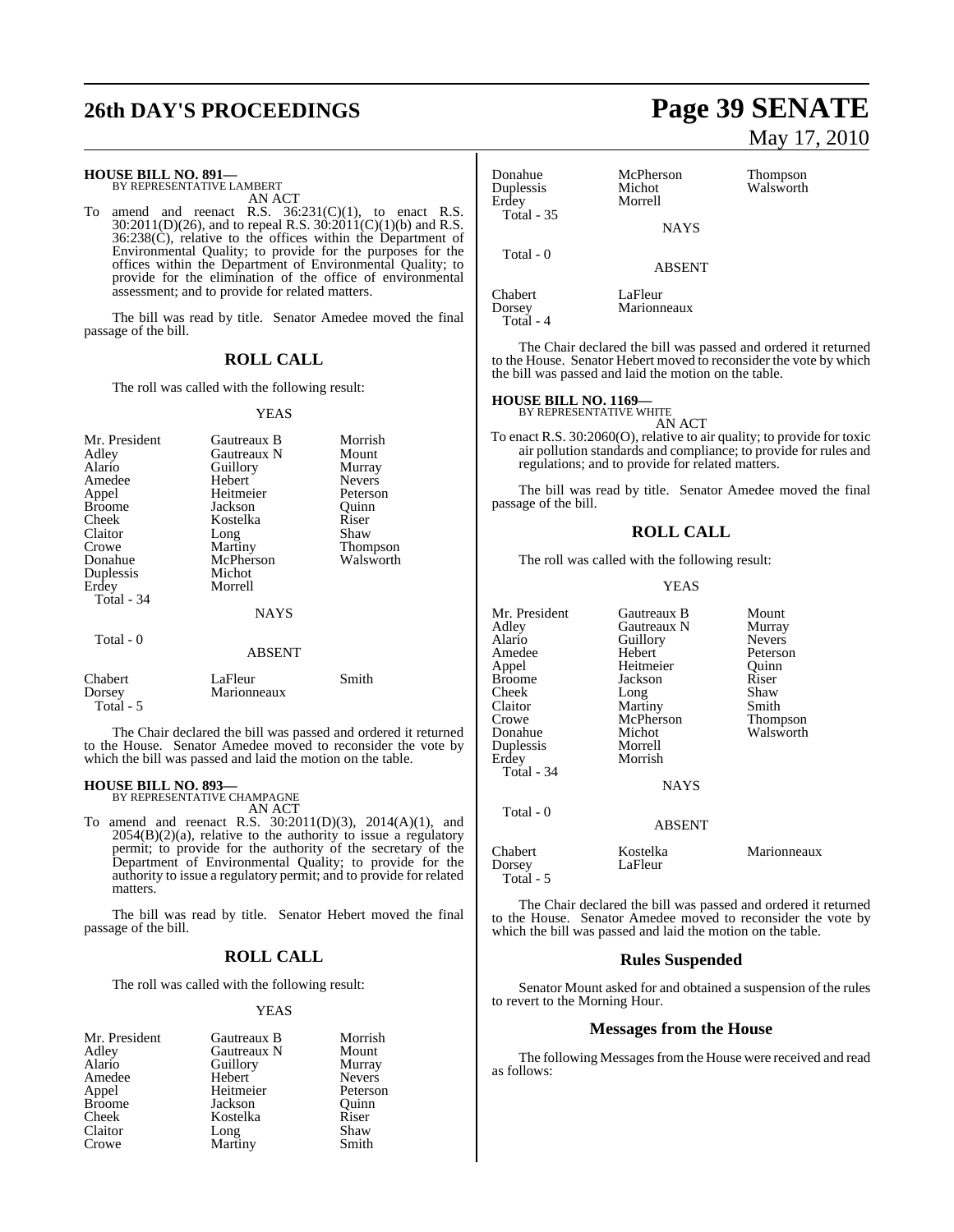#### **Message from the House**

#### **DISAGREEMENT TO HOUSE BILL**

#### May 17, 2010

To the Honorable President and Members of the Senate:

I am directed to inform your honorable body that the House of Representatives has refused to concur in the proposed Senate Amendment(s) to **House Bill No. 703** by Representative St. Germain, and ask the President to appoint on the part of the Senate a committee to confer with a like committee from the House on the disagreement.

> Respectfully submitted, ALFRED W. SPEER Clerk of the House of Representatives

#### **Message from the House**

#### **HOUSE CONFEREES APPOINTED**

#### May 17, 2010

To the Honorable President and Members of the Senate:

I am directed to inform your honorable body that the Speaker of the House of Representatives has appointed the following members, on the part of the House of Representatives, to confer, with a like committee from the Senate, on the disagreement to **House Bill No. 703** by Representative St. Germain:

Representatives St. Germain, Dove and Aubert.

Respectfully submitted, ALFRED W. SPEER Clerk of the House of Representatives

#### **Message from the House**

#### **ASKING CONCURRENCE IN HOUSE BILLS AND JOINT RESOLUTIONS**

#### May 17, 2010

To the Honorable President and Members of the Senate:

I am directed to inform your honorable body that the House of Representatives has finally passed and asks your concurrence in the following House Bills and Joint Resolutions:

| HB No. 1412 | HB No. 1477 | HB No. 985  |
|-------------|-------------|-------------|
| HB No. 1175 | HB No. 1267 | HB No. 1304 |

HB No. 1418

Respectfully submitted, ALFRED W. SPEER Clerk of the House of Representatives

#### **House Bills and Joint Resolutions on First Reading**

**HOUSE BILL NO. 985—**

BY REPRESENTATIVES WHITE AND BARROW AN ACT

To amend and reenact R.S. 40:2173(A), (B)(7), (E), and (F),  $2844(B)$ (introductory paragraph) and  $(1)$ ,  $(C)(1)$  and  $(2)$ ,  $2845(A)(1)$  and (D), and R.S.  $44:4.1(B)(24)$  and to enact R.S. 40:2173(B)(8) and (9), 2844(B)(21), (22), and (23), 2845(A)(6) and (7), (E), and (F), and 2845.1, relative to the Louisiana Emergency Response Network; to provide for requirements for trauma centers; to provide for membership of the LERN board; to provide for powers and functions of the LERN board; to provide for a statewide trauma registry; to provide for confidentiality requirements for the statewide trauma registry; to provide authority to develop stroke and STEMI systems; to create a LERN fund; to provide authority for publishing materials; to provide for public records exceptions; and to provide for related matters.

The bill was read by title and placed on the Calendar for a second reading.

#### **HOUSE BILL NO. 1175—**

BY REPRESENTATIVES TUCKER AND BROSSETT AN ACT

To enact R.S. 39:136, relative to federal funds; to provide for the distribution and allocation of unspent federal funds available for recovery from Hurricanes Katrina and Rita; to provide for effectiveness; and to provide for related matters.

The bill was read by title and placed on the Calendar for a second reading.

#### **HOUSE BILL NO. 1267—**

BY REPRESENTATIVE BROSSETT AN ACT

To amend and reenact R.S. 39:6(C), relative to the duties of the commissioner of administration; to require that certain information concerning state contracts be included on the state spending website; to provide for effectiveness; and to provide for related matters.

The bill was read by title and placed on the Calendar for a second reading.

#### **HOUSE BILL NO. 1304—**

BY REPRESENTATIVE HILL

AN ACT To amend and reenact R.S. 56:1948.5(57) and to enact R.S. 56:1948.5(63), relative to highways; to designate a section of certain highways as the Myths and Legends Byways and the Cane River National Heritage Trail Scenic Byway; and to provide for related matters.

The bill was read by title and placed on the Calendar for a second reading.

## **HOUSE BILL NO. 1412—** BY REPRESENTATIVE RICHMOND

AN ACT

To enact R.S. 15:571.36, relative to electronic monitoring equipment; to require the Department of Public Safety and Corrections to develop policies and procedures for the availability, storage, and use of the equipment; and to provide for related matters.

The bill was read by title and placed on the Calendar for a second reading.

#### **HOUSE BILL NO. 1418—**

BY REPRESENTATIVE FOIL AN ACT

To enact R.S. 32:1735.1, relative to storage of motor vehicles; to allow law enforcement agencies to place holds on motor vehicles stored at a licensed storage facility; to provide for notification; to provide for payment of the storage of the motor vehicle; and to provide for related matters.

The bill was read by title and placed on the Calendar for a second reading.

#### **HOUSE BILL NO. 1477— (Substitute for House Bill No. 1015 by Representative Baldone)** BY REPRESENTATIVE BALDONE AN ACT

To amend and reenact R.S. 15:1110, relative to juvenile detention; to provide relative to juvenile detention facilities and procedures;

# **Page 40 SENATE 26th DAY'S PROCEEDINGS**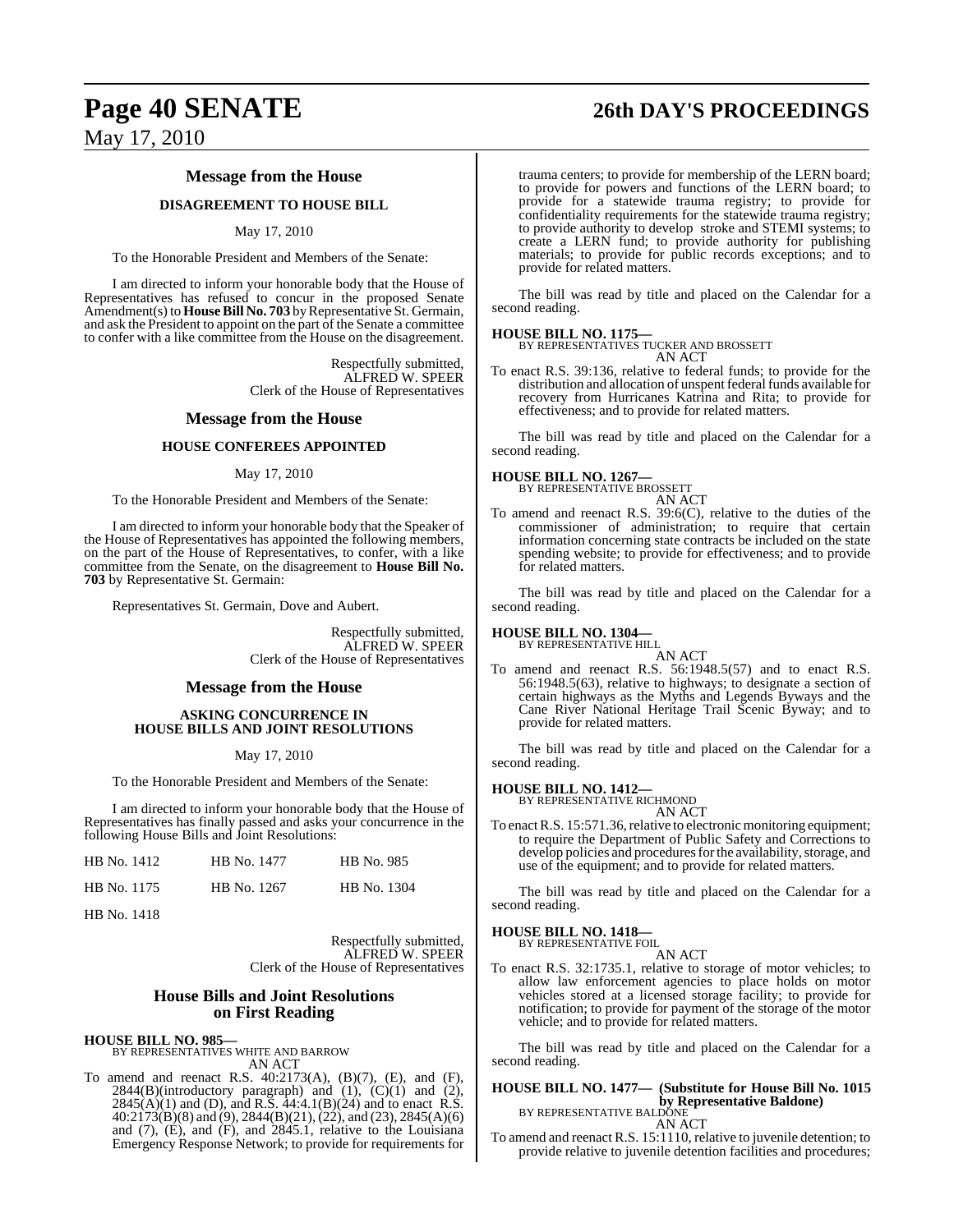## **26th DAY'S PROCEEDINGS Page 41 SENATE**

to provide for the development of licensing standards; to provide for the creation of the Task Force on Juvenile Detention Standards and Licensing; to require the licensing of juvenile detention facilities; and to provide for related matters.

The bill was read by title and placed on the Calendar for a second reading.

## **Reports of Committees**

The following reports of committees were received and read:

#### **REPORT OF COMMITTEE ON**

#### **REVENUE AND FISCAL AFFAIRS**

Senator Robert M. Marionneaux, Jr., Chairman on behalf of the Committee on Revenue and Fiscal Affairs, submitted the following report:

#### May 17, 2010

To the President and Members of the Senate:

I am directed by your Committee on Revenue and Fiscal Affairs to submit the following report:

# **SENATE BILL NO. 500—** BY SENATOR MARIONNEAUX

AN ACT

To enact Chapter 55 of Title 51 of the Louisiana Revised Statutes of 1950, to be comprised ofR.S. 51:3121 through 3124, relative to the Angel Investor Rebate Program; to provide for the purposes; to provide for the amount of the rebate; to provide for the qualifications of the rebate; to provide for the implementation and administration of the program by the Department of Economic Development; to provide for definitions; to provide for rules; to provide for excess unused tax rebates to carry forward to subsequent tax years; to authorize penalties for providing false or fraudulent information; to require an annual report to the legislature; and to provide for related matters.

Reported with amendments.

#### **SENATE BILL NO. 567—** BY SENATOR MORRISH

AN ACT

To amend and reenact R.S. 47:337.2(B)(1), (C)(4)(b)(iii), and (D), 337.4(A) and (D), 337.27, 337.45, 337.51(A) and (B), 337.53(C), 337.54, 337.56, 337.63(A)(1)(a), 337.67(D)(2), 337.77(F), 337.81, 1401, 1402, 1408, 1410, 1431, 1432, 1434, 1435, 1436, 1437, 1438, and 1451, and to enact R.S. 47:337.2(A)(1)(c), 337.6(A)(4), 337.81-A, and 1407(3), and to repeal R.S.  $\overline{47:}337.61$  and  $\overline{337.67(B)(2)}$ , relative to the sales and use tax of political subdivisions of the state; to require an assessment of such tax and to authorize an appeal to a division of the board of tax appeals; to authorize and appeal to such division of the board of tax appeals from the disallowance of certain claims for refund of such taxes; to create the local sales tax division of the board of tax appeals and provide for its authority with respect to such taxes; to provide for appeals from the judgments of the board of tax appeals; to provide with respect to the assessment and distraint procedure for such taxes; and to provide for related matters.

Reported favorably.

#### **SENATE BILL NO. 707—** BY SENATOR ALARIO

#### AN ACT

To amend and reenact R.S. 47:342(3), relative to the occupational license tax; to define contractor for purposes of the occupational license tax; and to provide for related matters.

Reported with amendments.

#### **SENATE BILL NO. 752—** BY SENATOR LONG

AN ACT To enact R.S. 39:1367(E)(2)(b)(v) and Chapter 17-F of Subtitle III of Title 39 of the Louisiana Revised Statutes of 1950, to be comprised of R.S. 39:1800.21 through 1800.35, relative to the creation of a nonprofit corporation to provide for the financing and leasing of centers of excellence; to provide for its board of directors; to authorize the lease and sublease of the facilities; to authorize the issuance of bonds and certificates of participation; to empower the nonprofit corporation, the Louisiana Community and Technical College System and the state to take such other actions or enter into such other agreements as may be necessary and appropriate to carry out its responsibilities; to provide that debt issued by the nonprofit corporation is excluded from net state tax supported debt; and to provide for related matters.

Reported with amendments.

Respectfully submitted, ROBERT M. MARIONNEAUX, JR. Chairman

#### **REPORT OF COMMITTEE ON**

#### **RETIREMENT**

Senator D.A. "Butch" Gautreaux, Chairman on behalf of the Committee on Retirement, submitted the following report:

#### May 17, 2010

To the President and Members of the Senate:

I am directed by your Committee on Retirement to submit the following report:

## **SENATE BILL NO. 13—** BY SENATOR B. GAUTREAUX

AN ACT To amend and reenact R.S. 11:292, 570, 930, 951.3, 952.3, 1378, 1905, 3014, 3051, 3111, 3140, 3198, 3229, 3321(A), 3345, 3389, 3408, 3440, 3470, 3513, 3608(A), 3691, 3770, 3800, and 3823, and R.S. 13:3881(D)(1), relative to garnishment or seizure of pension or retirement benefits; to provide for garnishment or seizure of benefits from public retirement or pension systems, plans, or funds; to provide relative to the applicability of certain court orders to such benefits; to provide for garnishment or seizure of such benefits to pay any fine or restitution ordered for certain felony convictions associated with service as an elected official; to provide for an effective date; and to provide for related matters.

Reported favorably.

#### **SENATE BILL NO. 274—** BY SENATOR HEITMEIER

AN ACT

To amend and reenactR.S. 11:701(introductory paragraph),(11), and  $(33)(b)(i)$ ,  $728(A)(4)$ ,  $(C)(1)(a)$  and  $(b)(ii)$  and  $(iii)$  and  $(2)$  and  $17:3997(A)(2)$  and (3), to enact R.S.  $11:701(33)(d)$  and (e) and 728(G), and to repeal R.S.  $11:701(33)(a)(xii)$ , relative to the Teachers' Retirement System of Louisiana; to provide for definitions; to provide that membership in such system includes certain charter school employees; to provide for purchase of service credit; to provide for an effective date; and to provide for related matters.

Reported with amendments.

# May 17, 2010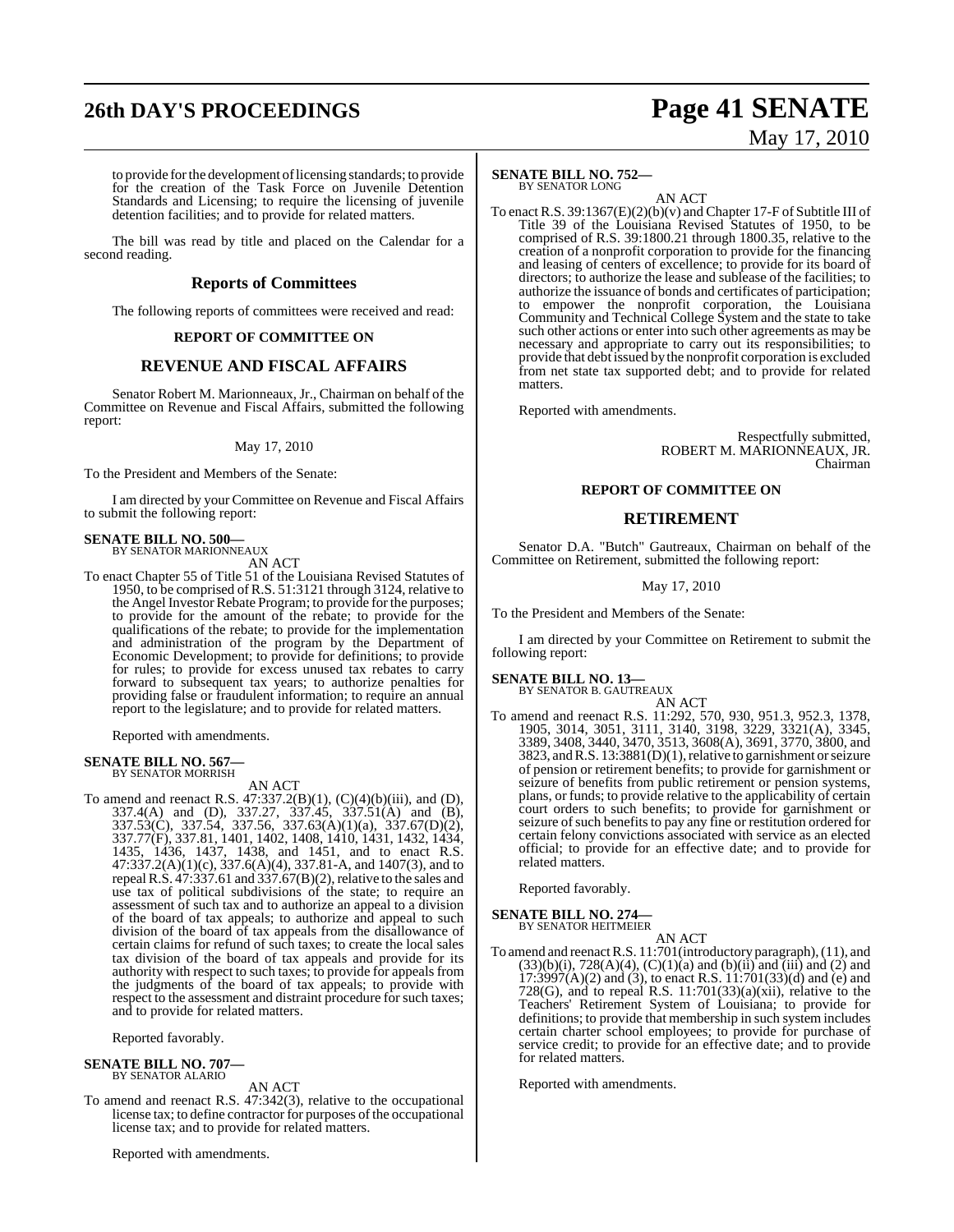## **Page 42 SENATE 26th DAY'S PROCEEDINGS**

## May 17, 2010

**HOUSE BILL NO. 515—** BY REPRESENTATIVE PEARSON

AN ACT

To amend and reenact R.S. 11:108(B)(3), (C), and (F), relative to the Firefighters' Retirement System, the Municipal Employees' Retirement System, and the Municipal Police Employees' Retirement System, provides for the organization, governance, administration, and membership of the Funding Review Panel charged with studying the funding and benefit provisions of such systems; to provide with respect to election of a chairman forsuch panel; to provide for reporting requirements; to provide an effective date; and to provide for related matters.

Reported favorably.

#### **HOUSE BILL NO. 517—**

BY REPRESENTATIVE ROBIDEAUX AN ACT

To amend and reenact R.S. 11:62(5)(c) and to repeal R.S. 24:36(E), relative to the Louisiana State Employee's Retirement System; to provide for the employee contribution rate of the clerk and sergeant at arms of the Louisiana House of Representatives and the secretary and sergeant at arms of the Louisiana Senate; to provide for the employee contribution rate of legislators, the governor, lieutenant governor, and certain other elected officials; to provide an effective date; and to provide for related matters.

Reported favorably.

**HOUSE BILL NO. 518—** BY REPRESENTATIVE ROBIDEAUX AN ACT

To amend and reenact R.S. 11:403(1), relative to the Louisiana State Employee's Retirement System; to provide for the definition of "accumulated contributions"; to provide an effective date; and to provide for related matters.

Reported favorably.

## **HOUSE BILL NO. 746—** BY REPRESENTATIVE ROBIDEAUX

AN ACT

To amend and reenact R.S.  $11:441(A)(1)(d)$ , relative to the Louisiana State Employees' Retirement System; to provide for calculation of benefits for persons electing early retirement; to provide for different calculation methods depending upon whether such persons are in service at the time of retirement; to provide an effective date; and to provide for related matters.

Reported favorably.

#### **HOUSE BILL NO. 748—**

BY REPRESENTATIVE PEARSON AN ACT

To amend and reenact R.S. 11:102(B)(3)(a) and (d)(v) and to enact R.S. 11:102(C), relative to the Louisiana State Employees' Retirement System; to provide relative to system funding; to require individualized normal cost payments for employers; to require individualized payments for changes in actuarial liability for employers; to provide an effective date; and to provide for related matters.

Reported with amendments.

**HOUSE BILL NO. 749—** BY REPRESENTATIVES POPE, CORTEZ, DOERGE, DOWNS, HENDERSON, HOFFMANN, AND MONTOUCET AN ACT

To amend and reenact R.S.  $11:1503(7)$  and  $1530(K)(2)$  and to repeal R.S. 11:231(A)(5), relative to the Clerks' of Court Retirement and Relief Fund; to provide for average compensation; to provide for calculation of additional benefits following participation in the Deferred Retirement Option Plan; to provide for transitional provisions; to provide an effective date; and to provide for related matters.

Reported favorably.

#### **HOUSE BILL NO. 1126—** BY REPRESENTATIVE POPE

AN ACT

To amend and reenact R.S.  $11:1521(A)$  and  $(C)$  and  $1530(K)(2)(a)$ , relative to the Clerks' of Court Retirement and Relief Fund; to provide for retirement eligibility and calculation of retirement benefits for persons whose system membership begins on or after January 1, 2011; to provide for calculation of benefits for post-Deferred Retirement Option Plan participation; to provide an effective date; and to provide for related matters.

Reported favorably.

#### **HOUSE BILL NO. 1142—** BY REPRESENTATIVE ROBIDEAUX

AN ACT

To amend and reenact R.S.  $11:539(A)(1)$  and to enact R.S. 11:441(G), 502.3(D), 538.1, and 538.2;relative to theLouisiana State Employees' Retirement System; to provide for conformity and compliance with qualified plan provisions of the Internal Revenue Code; to provide for limitations on contributions to a plan; to provide relative to the reversion of funds to employers; to provide for rollovers of distributions; to require the distribution of certain information relative to such rollover distributions; to provide an effective date; and to provide for related matters.

Reported favorably.

Respectfully submitted, D.A. "BUTCH" GAUTREAUX Chairman

### **Messages from the House**

The following Messages from the House were received and read as follows:

#### **Message from the House**

#### **CONCURRING IN SENATE CONCURRENT RESOLUTIONS**

May 17, 2010

To the Honorable President and Members of the Senate:

I am directed to inform your honorable body that the House of Representatives has finally concurred in the following Senate Concurrent Resolutions:

#### **SENATE CONCURRENT RESOLUTION NO. 42—** BY SENATOR CHAISSON

A CONCURRENT RESOLUTION

To make available for appropriation from the Budget Stabilization Fund the sum of \$198,396,069.63, not to exceed one-third (1/3) of the balance of the Budget Stabilization Fund due to the reduction of the revenue forecast for the current fiscal year in the amount of \$319,000,000 as adopted by the Revenue Estimating Conference and recognized by the Joint Legislative Committee on the Budget at their meetings of April 14, 2010.

Reported without amendments.

Respectfully submitted, ALFRED W. SPEER Clerk of the House of Representatives